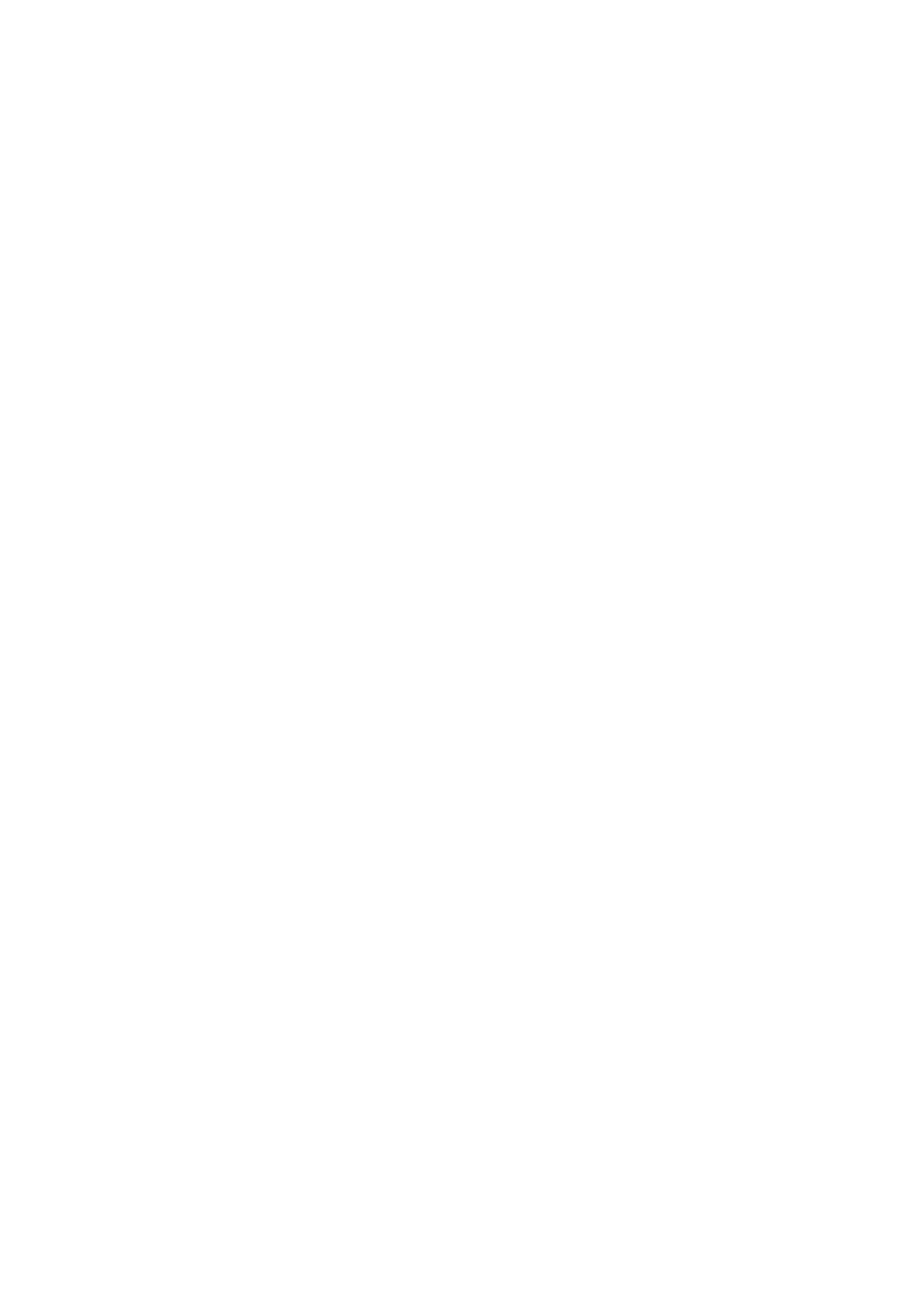#### **ABSTRACT**

This paper explores the possibility of a Keynesian-like employment response in multi-sectoral neo-classical models such as the ORANI model of the Australian economy. One of the more controversial applications of ORANI has been its use in designing a macroeconomic policy package which stimulates employment without worsening the external account. This package involves restraining real wages while simultaneously increasing aggregate demand. As expected of a model with a neo-classical structure, real wage restraint boosts employment in ORANI. However, employment responds positively to an expansion in aggregate demand — a result expected of a Keynesian rather than a neo-classical model. The conclusion is that relative price movements and compositional effects, which are entirely consistent with a neo-classical structure, explain the positive relationship between employment growth and aggregate demand in ORANI and kindred models.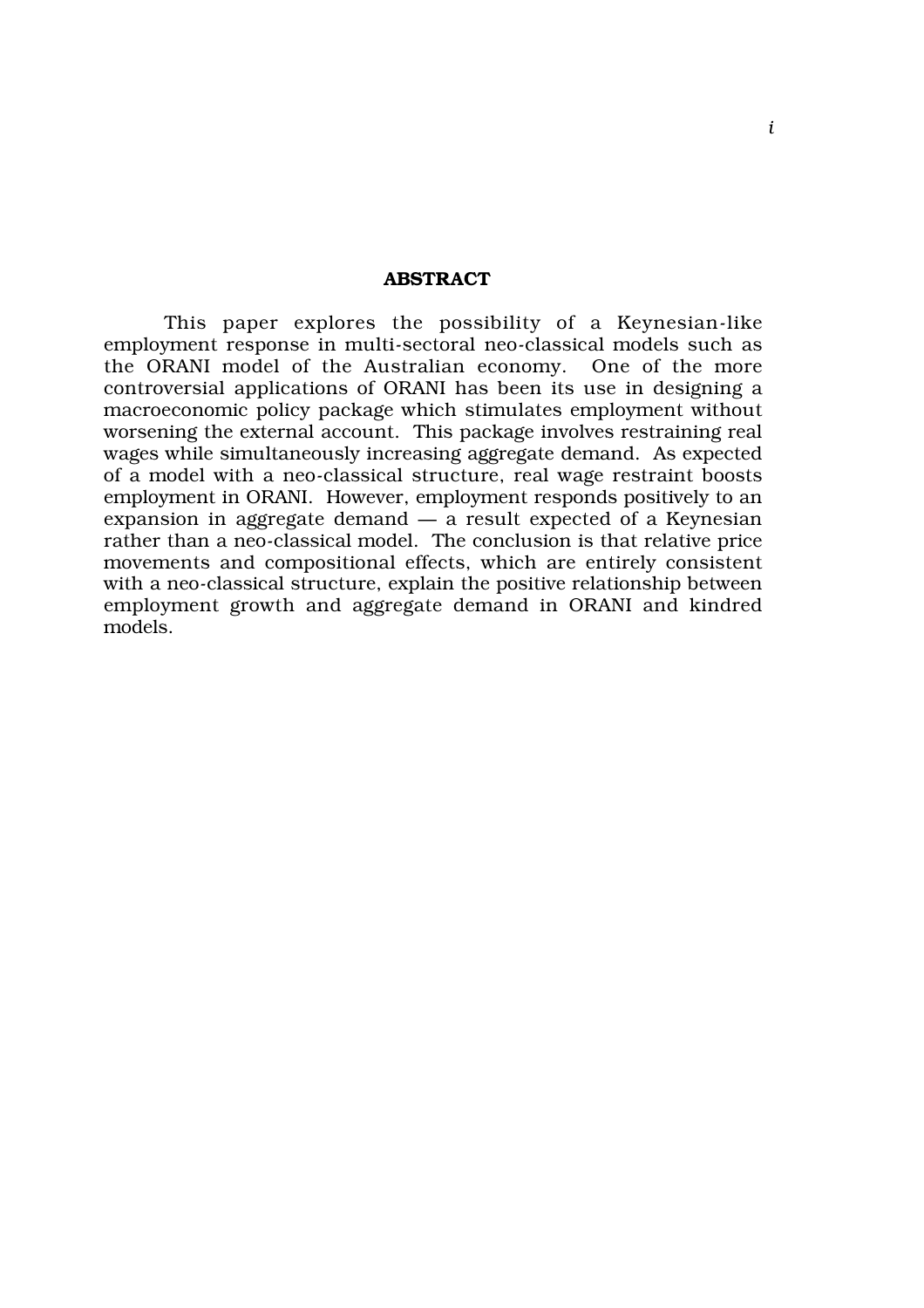|   |    | ٧<br>۰. |    |   |
|---|----|---------|----|---|
| × |    |         |    |   |
|   | ., | I       |    | ٦ |
| × |    | . .     | ۰, |   |

#### *Contents*

|    | <b>Abstract</b>           |                                                                                                                 | Page |
|----|---------------------------|-----------------------------------------------------------------------------------------------------------------|------|
| 1. | <i>Introduction</i>       |                                                                                                                 | 1    |
| 2. |                           | A Stylized Three-Sector Model of the Economy                                                                    | 3    |
|    | $2.1\,$                   | An Overview of the Model                                                                                        | 3    |
|    | Domestic Demand           | 2.2 The Employment Response to an Expansion in Real                                                             | 8    |
|    | $2.3\,$                   | Interpretation of the Aggregate Employment Elasticity<br>with Respect to a Change in Domestic Demand            | 12   |
|    | <b>Sector Model</b>       | 2.4 Summary of the Results Obtained From the Three                                                              | 20   |
| 3. | <b>Empirical Results</b>  |                                                                                                                 | 21   |
|    | 3.1<br><b>MO</b> Results  |                                                                                                                 | 22   |
|    | 3.2 ORANI Results         |                                                                                                                 | 28   |
| 4. | <b>Concluding Remarks</b> |                                                                                                                 | 30   |
|    | Appendix Note 1           | Derivation of the Aggregate Employment<br>Elasticity with Respect to Real Domestic<br>Demand                    | 32   |
|    | Appendix Note 2           | The Balance of Trade Effect and the Role<br>of Indirect Taxes/Subsidies                                         | 37   |
|    | Appendix Note 3           | The Employment Elasticity with the<br>Terms-of-Trade, Factor-Share and<br>Balance-of-Trade Effects Set to Zero: | 39   |
|    | Appendix Note 4           | The Role of the Import-Competing Sector                                                                         | 41   |
|    | References                |                                                                                                                 | 43   |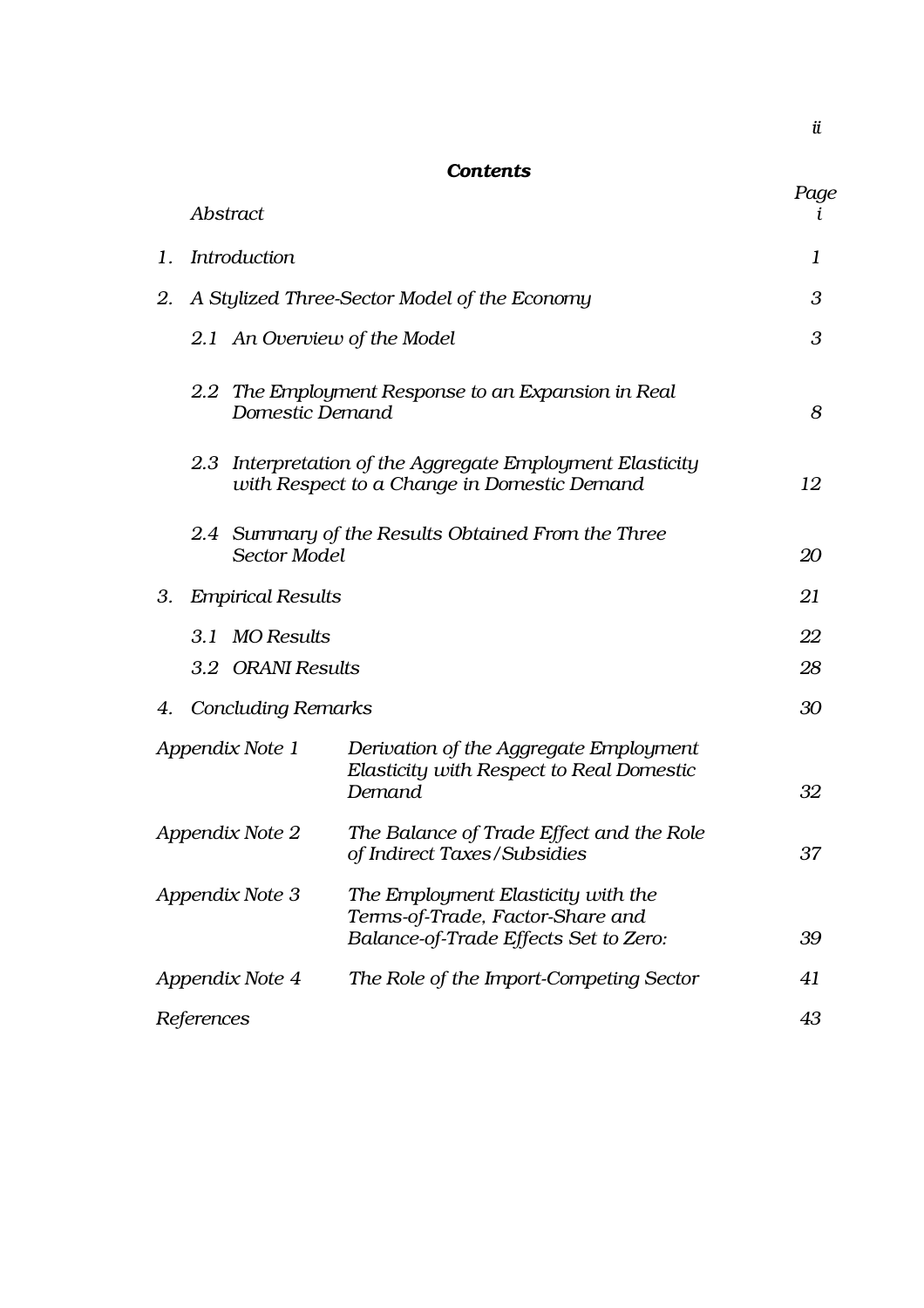### *List of Tables*

| Table 1: The Equations of the Three Sector Model                    | 9  |
|---------------------------------------------------------------------|----|
| Table 2: The Variables of the Three Sector Model                    | 10 |
| Table 3: Selected MO Employment Results                             | 23 |
| Table 4: Selected ORANI Employment Results                          | 29 |
| List of Figures                                                     |    |
| Figure 1 The terms-of-trade effect-demand side                      | 17 |
| Figure 2 The terms-of-trade effect-supply side                      | 17 |
| Figure 3 Hypothetical Input-Output Data Base<br>For Miniature ORANI | 21 |

*iii*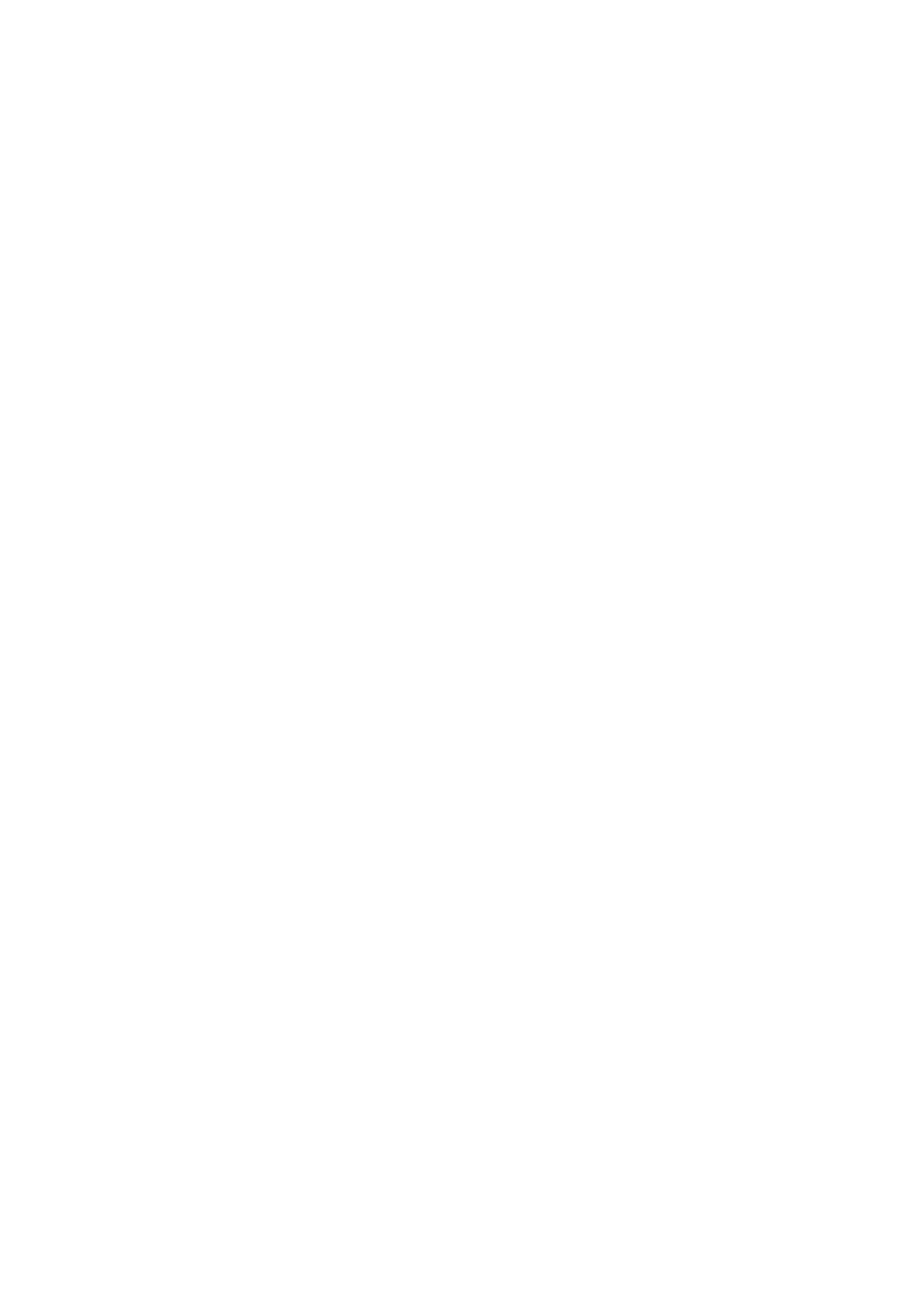#### *STIMULATION OF EMPLOYMENT IN NEO-CLASSICAL MODELS*

by

#### Michael Malakellis and Matthew Peter*\**

#### *1. Introduction*

The economic experience of the 1970's caused economists and policymakers to focus their attention on designing a macroeconomic package which would stimulate employment growth without generating excessive inflationary and balance-of-payments problems. The late 1970's saw the emergence of a proposal for a wage-tax bargain under which the trade-union movement would accept lower pre-tax real wages in return for lower tax rates.

In the ensuing academic debate, a number of prominent analysts (e.g., Corden and Dixon, (1981), Dixon, Powell and Parmenter, (1979), and Dixon, Parmenter, Sutton and Vincent (1982)) used the ORANI model of the Australian economy to quantify the impact of such a package. In order to simulate the wagetax bargain, the models' variables representing the real wage rate and aggregate domestic demand were simultaneously shocked. Examination of the effects of these shocks revealed that both the reduction in the real wage and the increase in demand separately stimulated the level of employment in the model. That is, holding aggregate domestic demand constant, a fall in real wages causes the aggregate demand for labour to increase and, holding real wages constant, an increase in aggregate domestic demand causes the aggregate demand for labour to increase.

In typical neo-classical style, producers in ORANI behave as if to minimise costs subject to a production function in the context of perfectly competitive markets for all commodities and primary factor inputs. As would be anticipated, producers' demand for labour is a function of the real cost of employing labour and the capital stock<sup>1</sup>. In most short-run simulations, (including those described as "neo-classical" in the above-mentioned studies), the capital stock in each industry, and therefore in aggregate, is assumed to be fixed, leaving the demand for labour a function of the real wage rate alone. Given that, in ORANI, employment is determined solely by the demand for labour, the question arises as to why the model consistently projects an increase in aggregate employment in response to an increase in aggregate domestic demand in a setting of fixed real wages and capital stock? This positive relationship between employment and domestic demand became known as ORANI's *Keynesian employment response*.

We wish to acknowledge comments and advice from P.B. Dixon, P.J. Higgs, B.R. Parmenter and A.A. Powell.

<sup>1</sup> ORANI actually recognizes three primary factors for some industries including agricultural land in addition to capital and labour. The stock of agricultural land, however, is almost always assumed to be fixed both in the short and long runs and it is certainly assumed fixed throughout this paper including the cited studies.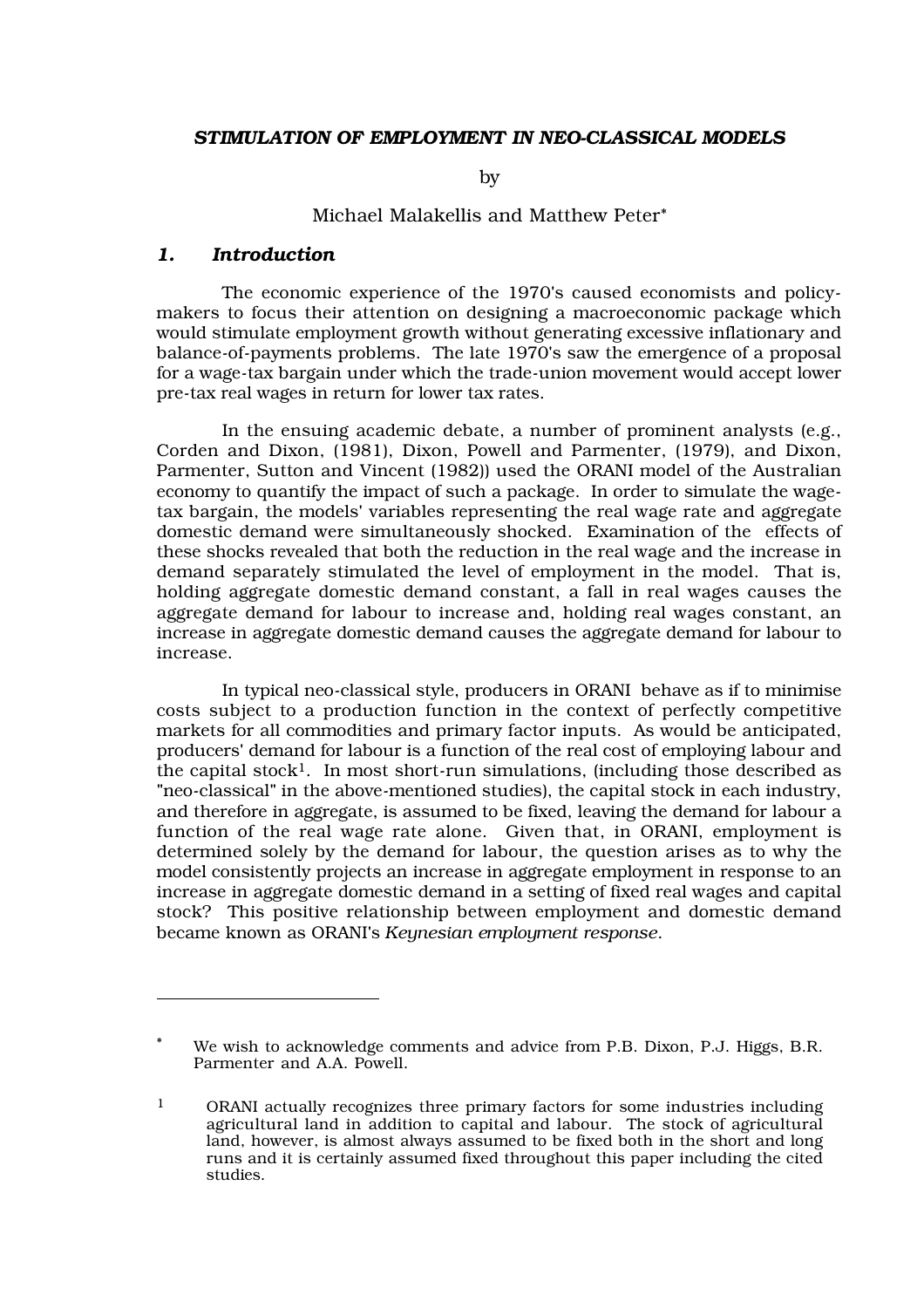A number of explanations of the demand/employment relationship were offered. ORANI is a large scale model with a high level of disaggregation and appeal to sectoral effects on labour demand formed the basis of one explanation for the model's Keynesian behaviour (Dixon, 1979). However, while it is true that the expansion in real demand favours the labour intensive sectors of the economy, a simple experiment (discussed in section 3.1.4) using a miniature version of ORANI suggests that, in the absence of any other changes to the model, ORANI would continue to exhibit Keynesian behaviour even if factor intensities were equalised across sectors.

 Another explanation focused on wage indexing. In the context of a multisectoral model such as ORANI, the term 'real wage' is ambiguous. For workers the appropriate concept is nominal wages deflated by an index of consumer prices, (hereafter referred to as the workers' real wage). For producers, the appropriate concept of the real wage is nominal wages deflated by an index of producer prices (hereafter referred to as the producers' real wage).

In its standard short-run configuration, ORANI2 models the real wage facing workers as being fixed in the sense that the money wage is fully indexed to the model's consumer price index (CPI).

Several authors (including DPP (1979), DPSV (1982) and Pagan and Shannon (1987)) argued that since domestic products are modelled as imperfect substitutes for foreign ones, an increase in domestic demand allows the price of domestic commodities to rise relative to those of foreign substitutes. Consequently, because at least some imports are consumed, the CPI shows a smaller increase than an appropriate aggregate price index of domestically produced commodities. Since money wages are fully indexed to the CPI, the real cost of employing labour for the average producer falls.

Corden and Dixon (1980) recognized both lines of argument. They suggested that an increase in domestic demand favours the non-traded sector because it is able to pass on cost increases. The traded-goods sector is less able to pass on cost increases and is caught in a price/cost squeeze induced by higher money wages. The price index for commodities in the non-traded sector tends to increase faster than the CPI because the latter includes the prices of traded commodities. On the other hand, the price index for to the traded-goods sector will increase at a slower rate than the CPI. Thus output and employment in the nontraded sector increases, while the contrary applies in the traded-goods sector. The positive employment response of the non-traded sector will be large relative to the negative employment response of the traded goods sector because in the ORANI data base the former sector happens to be relatively-labour intensive.

Despite the central importance of the employment/demand relationship to the outcome of the wage-tax bargain package, no formal attempt was made at reconciling the result with the structure of ORANI.

<sup>&</sup>lt;sup>2</sup> That is, under the closure known as the neo-classical short-run with industryspecific capital stocks and the real wage held constant.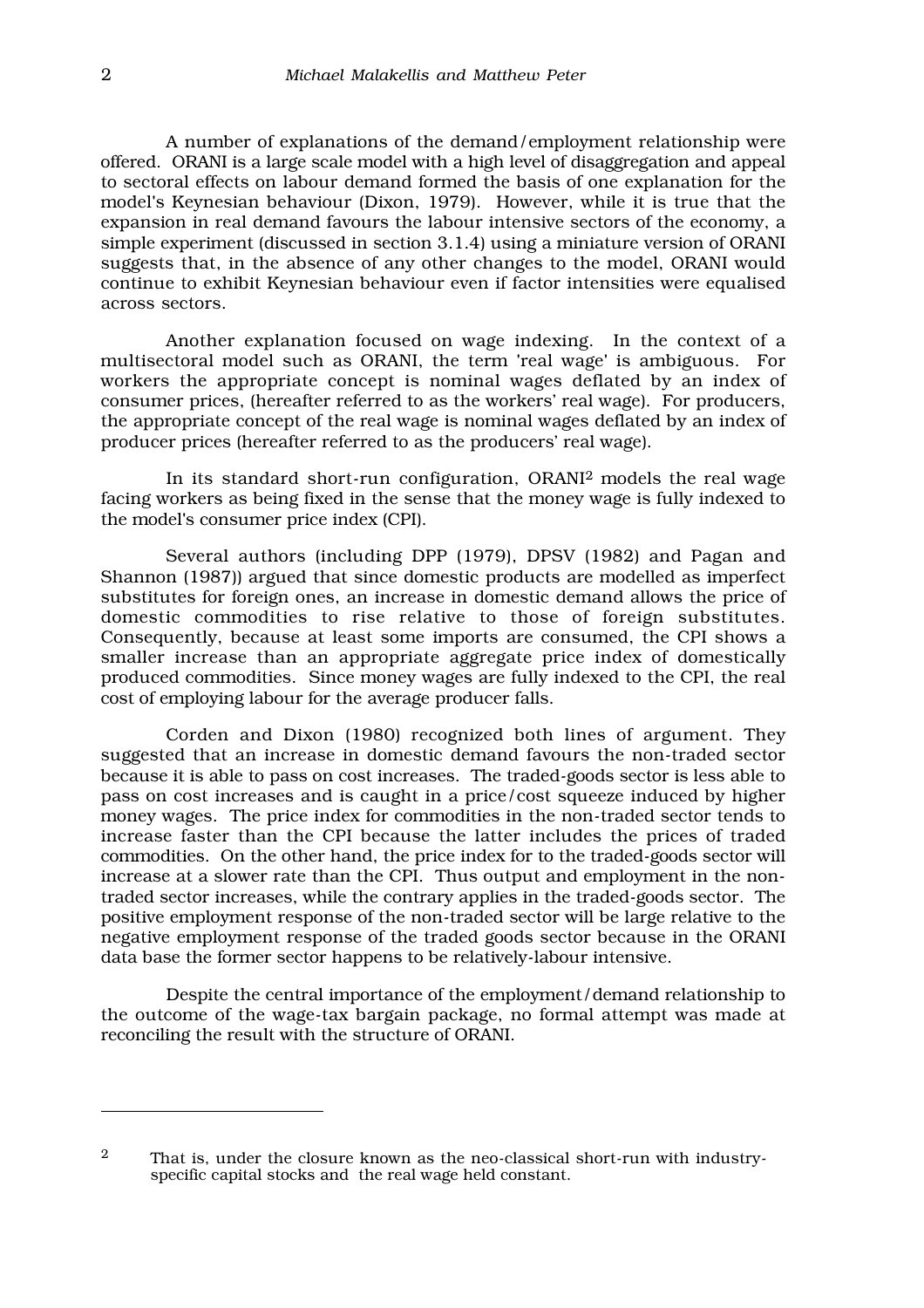The purpose of this paper is to provide a complete, formal explanation of the ORANI employment response to an increase in domestic demand. In so doing, this study examines whether or not the apparent Keynesian result given by ORANI is consistent with the model's underlying neo-classical structure. The analysis begins in section 2 using a three-sector model designed to capture the essential structure of ORANI. In section 3 the theoretical insights obtained from this small model are tested using Miniature ORANI (MO). MO is in some respects more comprehensive than the three-sector model; in particular, MO recognises intermediate inputs which are absent from the former. Because MO has only two sectors, however, its treatment of non-traded goods is not adequate. Jointly, the two miniatures provide a suitable vehicle for developing hypotheses about the relevant mechanisms in ORANI. Having identified the main mechanisms, full scale simulations are conducted with ORANI itself. Due to its computational simplicity, MO proves to be a useful link between the three-sector model developed in this paper and ORANI, the complexity of which makes computation of the required large number of experiments unwieldy. Finally, section 4 provides some concluding remarks.

#### *2. A Stylized Three-Sector Model of the Economy*

In this section, a stylised three-sector model of the economy is developed. The model is used to derive the elasticity of employment with respect to domestic demand. By examining the algebraic expression for the resulting elasticity, the main mechanisms relating employment to domestic demand can easily be highlighted. The model is neo-classical in structure. It is also designed to capture the essential features of ORANI.

#### *2.1 An Overview of the Model*

The model describes an economy consisting of three productive sectors: a non-traded sector which produces a commodity for the domestic market in the absence of import competition: an import-competing sector which also produces a commodity for the domestic market but which faces import competition: and a sector which produces a commodity exclusively for export. Production by the nontraded and import-competing sectors are exclusively for consumption by a single household. The single import in the model is also consumed directly by the household. Therefore, no commodities are used as intermediate inputs in the production process, with the only inputs being the primary factors, capital and labour.

Producers seek to minimise costs subject to a constant-returns-to-scale production function and households attempt to maximise utility subject to a budget constraint. All goods markets are assumed to be perfectly competitive in that demand equals supply and zero profits are earned.

The absence of indirect taxes, subsidies and margins in the model, means that there is no difference between producer and purchaser prices. Also, there is no distinction between domestic and foreign prices meaning that the nominal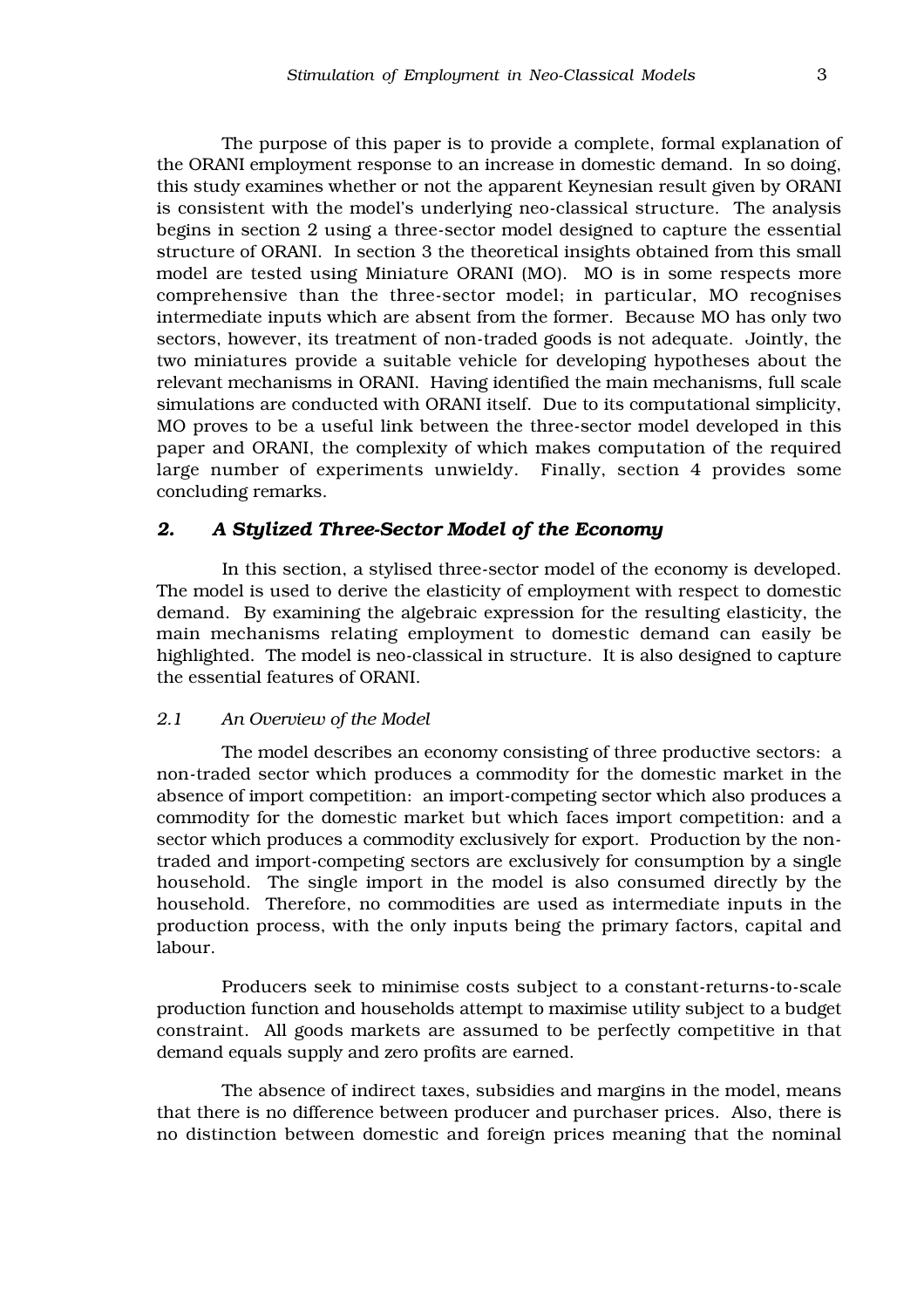exchange rate is assumed to be constant. As the model is homogeneous of degree zero in prices, the exchange rate assumption has no real effects.

Under the assumption of fixed capital stocks, the demand for labour in each industry is a function of the real cost of employing labour. Finally, aggregate employment is determined by the aggregate demand for labour.

Specifically, the equations of the model can be classified into five groups:

- (i) equations describing household and other final demands;
- (ii) equations describing industry demands for primary factors;
- (iii) pricing equations setting pure profits from all activities to zero;
- (iv) market clearing equations for primary factors and commodities; and
- (v) miscellaneous equations defining various price indices.

These are described in detail in the following sub-sections.

#### *2.1.1 The Equations of the Model*

The equations of this stylised model are obtained via the solutions to a series of constrained optimisation problems and a set of definitional equations. In keeping with the Johansen approach adopted in ORANI, the equations are expressed in percentage changes of the variables. By convention, lower case symbols represent the percentage changes in the levels of the model's variables and upper case symbols represent coefficients (usually shares) which are treated as constants in deriving expressions for percentage changes.

#### *2.1.2 Household Demands*

In this stylised economy it is assumed that domestic households and foreigners are the only sources of final demand. Domestic households maximise a nested utility function subject to a budget constraint. At the first level, the utility function is Leontief in the sense that the importable commodity is not substitutable for the non-traded commodity. At the next level, the imported and import competing commodities substitute for each other according to a CES aggregation.

The percentage changes in the demands for the domestically produced import competing commodity  $(x_{i c})$  and the imported commodity  $(x_m)$  may be expressed as:

$$
x_j = z \cdot \sigma^A M_h(p_j \cdot p_h) \quad ; \qquad j, h \in \{ic, m\}, \quad j \neq h \qquad (1)
$$

where (z) is the percentage change in the household sectors aggregate expenditure level;  $(p_{i}$  ) and  $(p_m)$  are the percentage changes in the price of the importcompeting and imported commodities, respectively;  $(\sigma^A)$  is the elasticity of substitution between the domestically produced import-competing commodity and the imported commodity (that is, the Armington elasticity); and the M's are shares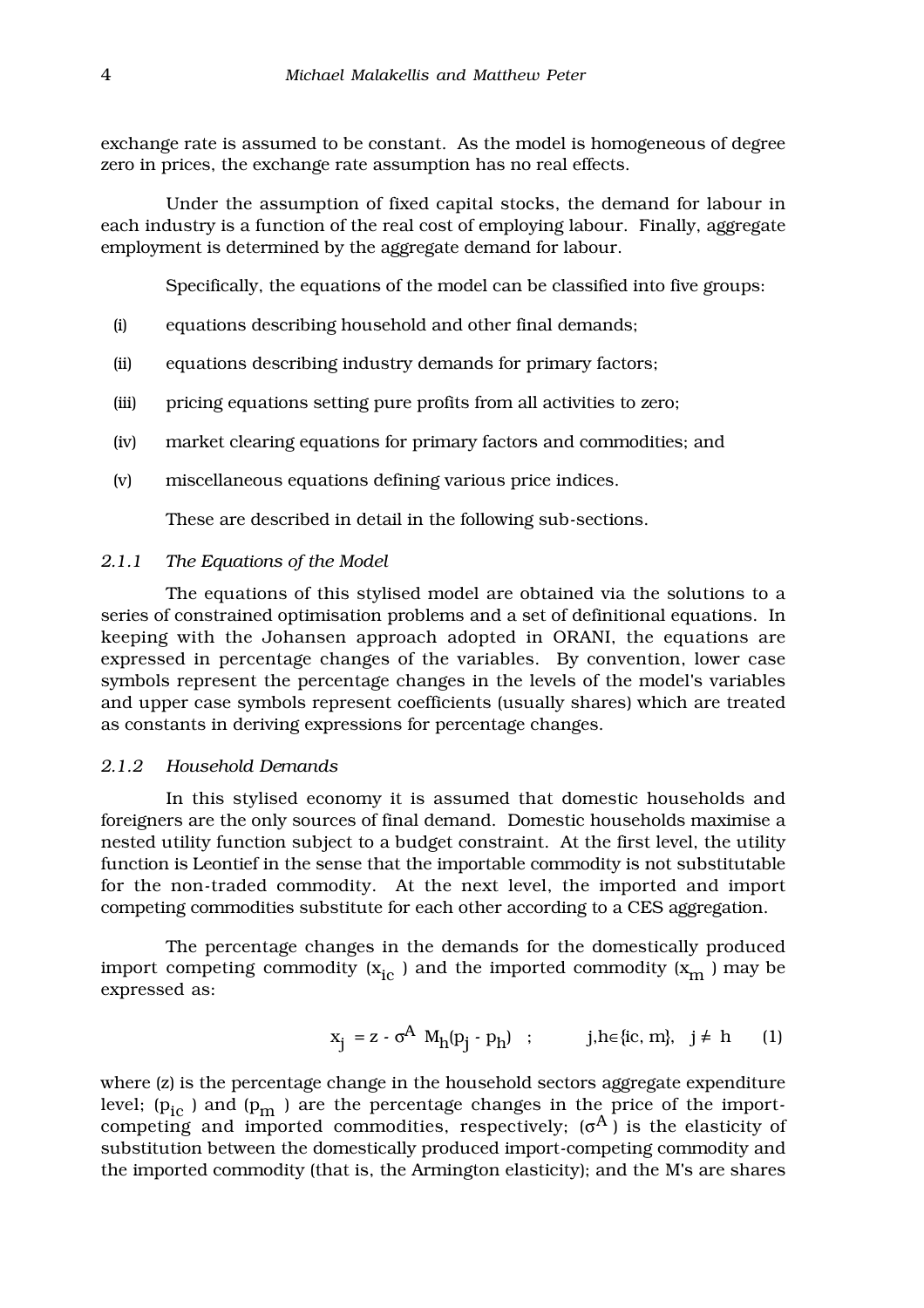(summing to unity) in the consumption of the importable commodity from domestic sources ( $M_{i\text{c}}$ ) and from foreign sources ( $M_{m}$ ). Equation (1) implies that the demand for the imported and import-competing commodities depend on the household sector's aggregate expenditure level and on the appropriately weighted changes in relative prices.

Since the non-traded commodity has no substitutes, the demand for this commodity by households  $(x_{nt})$  may be expressed simply as:

$$
x_{nt} = z \t . \t (2)
$$

#### *2.1.3 Export Demands*

The export commodity is sold to foreigners only. The percentage change in the demand for the export commodity  $(x_e)$  is specified as :

$$
p_e = -\gamma(x_e) + fe \qquad ; \qquad \text{with } \gamma \ge 0 \tag{3}
$$

where  $(\gamma)$  is minus the reciprocal of the own price elasticity of demand for the export commodity and  $p_e$  is the percentage change in the price of the export commodity and  $f_e$  is a shift variable.

#### *2.1.4 Industry Demands for Primary Factors*

The problem for firms in each sector is to choose amounts of labour and capital as inputs to the production process so as to minimise the costs of producing a given volume of output subject to a CES production function. The resulting input demand functions for the three sectors are:

$$
x_{lj} = q_j - \sigma_{kl} S_{kj}(p_l - p_{kj}) \qquad \qquad j \in \{e, nt, ic\} \tag{4}
$$

and

$$
x_{kj} = q_j - \sigma_{kl} S_{lj}(p_{kj} - p_l) \quad ; \qquad j \in \{e, nt, ic\} \tag{5}
$$

where the subscripts have the following connotations:

| 1  | $\Leftrightarrow$ labour                   |
|----|--------------------------------------------|
| k  | $\Leftrightarrow$ capital                  |
| e  | $\Leftrightarrow$ export sector            |
| nt | $\Leftrightarrow$ non-traded sector        |
| ic | $\Leftrightarrow$ import competing sector. |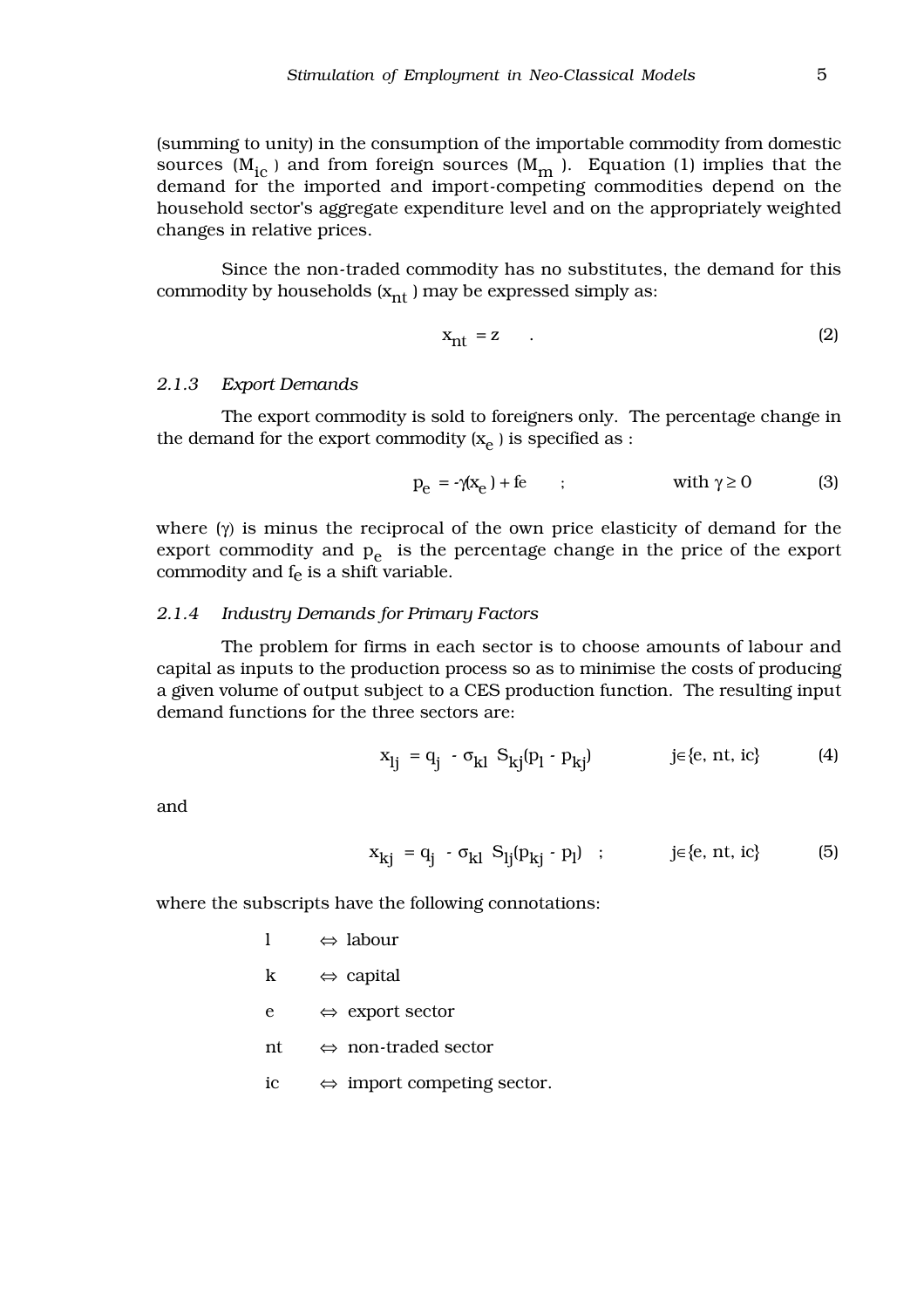The S's are the factor shares in each sector's total factor costs while,  $\sigma_{kl}$  is the elasticity of substitution between labour and capital.3 Note that,

$$
S_{kj} + S_{lj} = 1 \qquad \qquad j \in \{e, nt, ic\} .
$$

Equations (4) and (5) imply that factor demands (x's) depend upon the sectoral activity levels (q's) and on the appropriately weighted changes in relative factor prices (p's). The fact that the percentage change in the price of labour ( $\mathrm{p}_\mathrm{l}$  ) is not subscripted with respect to a particular sector reflects the assumption that labour is fully mobile between sectors. Capital on the other hand is sector-specific.

#### *2.1.5 Zero Pure Profits*

The percentage change in commodity prices ( $p_j$  ), j∈{e,nt,ic} is related to costs by the following equation:

$$
p_j = S_{lj}(p_l) + S_{kj}(p_{kj}) \quad . \tag{6}
$$

The assumption of zero pure profits means that in each sector the costs of production equal revenue. The assumption of constant returns to scale in the production process means that unit costs are independent of the scale of output. As firms in the model are also price-takers for their commodity, the terms on either side of the zero pure profits equation are independent of output.

#### *2.1.6 Market Clearing for Commodities and Factors*

It is assumed that the supply (q's) of domestically produced commodities is equal to the demand (x's) for these commodities so that:

$$
x_j = q_j \qquad . \qquad j \in \{e, nt, ic\} \qquad (7)
$$

The market clearing equations for primary factors are<sup>4</sup>:

$$
x_{kj} = k_j \qquad j \in \{e, nt, ic\} \qquad (8)
$$

and

$$
1 = L_{e}(x_{1e}) + L_{nt}(x_{1nt}) + L_{ic}(x_{1ic})
$$
 (9)

<sup>3</sup> The CES parameter  $\sigma_{kl}$  in this model, has the same value in all three sectors.

<sup>&</sup>lt;sup>4</sup> The categorisation of equation (9) as a market clearing equation should not be taken to imply that the model assumes full-employment. In the three-sector model, employment is demand determined so that equation (9) merely adds up employment demand in the three sectors.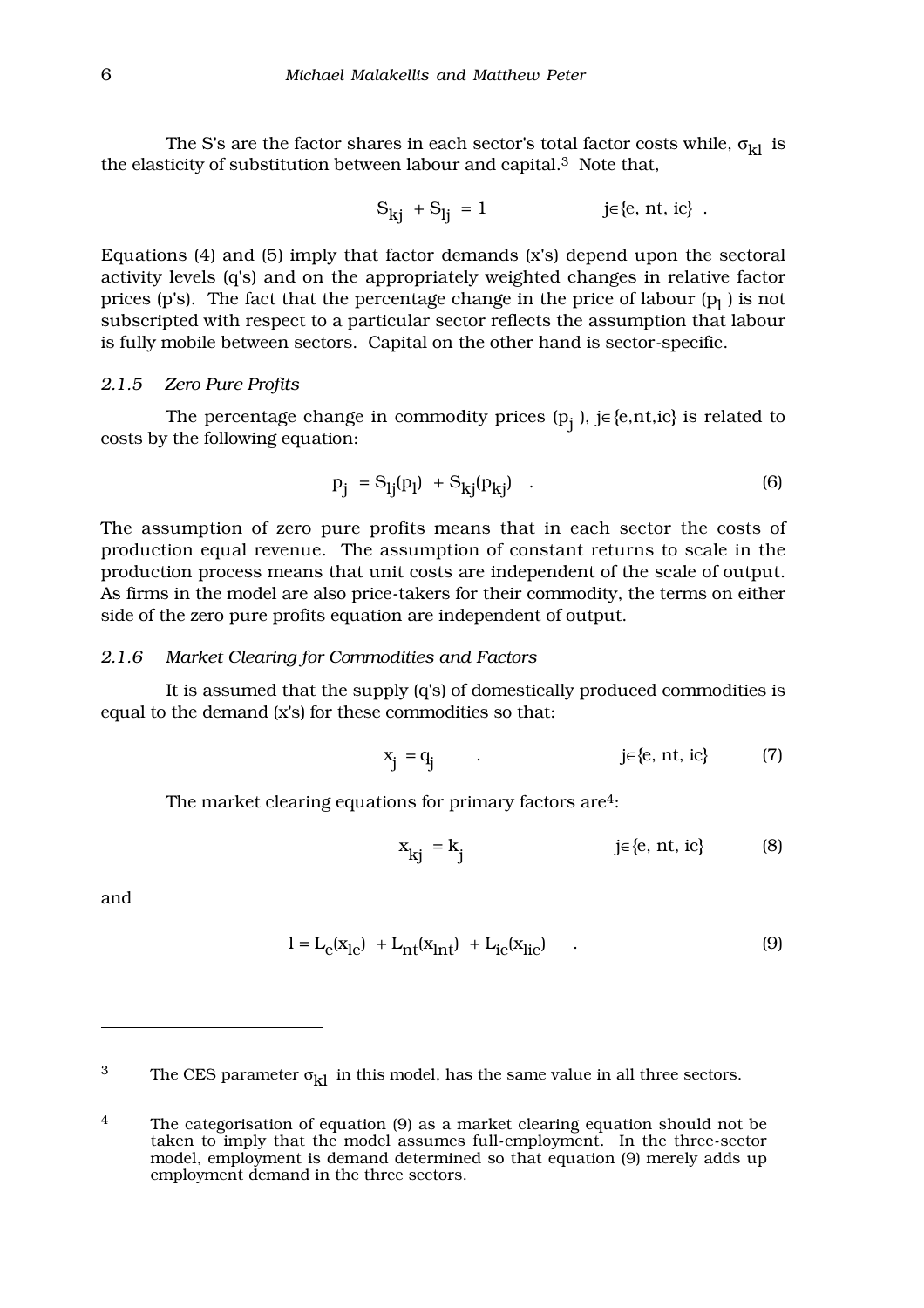Equation (8) implies that the percentage change in the demand for capital  $(x_{ki})$  in sector j is equal to the percentage change in the supply of capital to sector j  $(x_{ki})$ . In equation (9), the percentage change in aggregate employment (*l* ) is the sum of labour demands in each sector, where the L's denote the respective sectors' shares in aggregate employment with  $(L_e + L_{nt} + L_{ic} = 1)$ .

#### *2.1.7 Miscellaneous Equations*

In order to distinguish between the producer and worker real-wage, two aggregate price deflators are constructed for this economy:

$$
p_{\text{ifc}} = W_{\text{e}}(p_{\text{e}}) + W_{\text{nt}}(p_{\text{nt}}) + W_{\text{ic}}(p_{\text{ic}})
$$
 (10)

and,

$$
p_{id} = D_m(p_m) + D_{ic}(p_{ic}) + D_{nt}(p_{nt}) \t\t(11)
$$

where  $(p_{ifc})$  is interpreted as the percentage change in the deflator for domestic product at factor cost<sup>5</sup> and  $(p_{id}$  ) as the percentage change in the domestic expenditure deflator. The W's denote shares in value added for the economy with  $(W_e + W_{nt} + W_{ic} = 1)$ , and, the D's are shares in domestic expenditure with  $(D_{\text{m}} + D_{\text{ic}} + D_{\text{nt}} = 1)^6$ . In this model, the factor-cost deflator  $(p_{\text{ific}})$  indicates the average price that domestic producers receive for their output. On the other hand, the domestic expenditure deflator indicates the average price that domestic consumers pay for goods and services.

Finally, to complete the model, real wages are fixed by fully indexing money wages to the the domestic expenditure deflator. That is:

$$
p_l = p_{id} \quad . \tag{12}
$$

<sup>5</sup> In this model it is implicitly assumed that there are no indirect taxes or subsidies so that GDP at factor cost is identical to GDP at market prices. It is for this reason that the price deflator represented by equation (10) may be interpreted in terms of factor prices.

 $6$  For a detailed interpretation of the W's see Appendix Note 1. The W's and D's are also discussed in greater detail in section 2.3.1 below.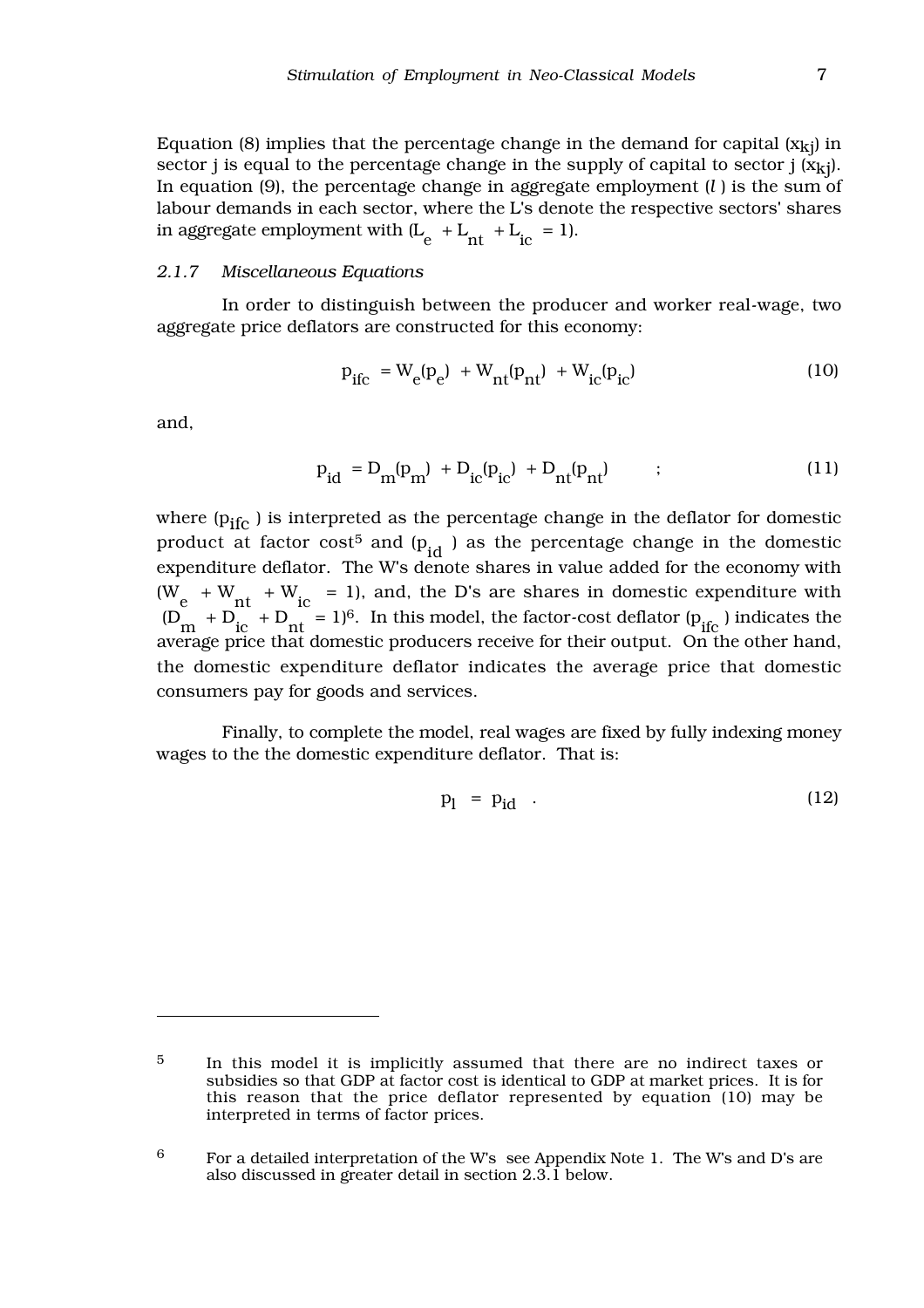#### *2.2 The Employment Response to an Expansion in Real Domestic Demand*

#### *2.2.1 Choice of Exogenous Variables*

Tables 1 and 2 respectively list the equations and variables of this threesector model. After subtracting the RHS from both sides of each equation in Table 1, the model could be expressed in the following matrix notation;

$$
Av = 0 \quad ; \tag{13}
$$

where A is a matrix of coefficients with dimensions  $23 \times 29$  and v is a column vector of percentage-change variables with dimensions 29 x 1. As the model contains more variables than equations, a selection of variables to be determined exogenously must be made. The linearity of the system described in Table 1 and equation (13) allows the partitioning of the A matrix and the v vector so that (13) can be rewritten as,

$$
A_1 v_1 + A_2 v_2 = 0 \quad ; \tag{14}
$$

where  $A_1$  is a 23 x 23 square matrix of coefficients,  $v_1$  is a column vector of endogenous variables with dimensions 23 x 1,  $A_2$  is another matrix of coefficients with dimensions 23 x 6, while  $v_2$  is a 6 x 1 column vector of exogenous variables. The solution to the model in terms of values of the endogenous variables given values for the exogenous variables and coefficients can be expressed as:

$$
v_1 = -A_1^{-1} A_2 v_2 \qquad ; \qquad (15)
$$

where -  $A_1^{-1}$   $A_2$  is a matrix of elasticities of the endogenous variables with respect to the exogenous variables.

The purpose of choosing exogenous variables is to set the economic environment within which subsequent analysis is conducted. The environment itself is determined largely by the nature of the experiment. In this paper, the experiment is the short-run impact on aggregate employment of an increase in domestic demand under fixed real wages. The short-run nature of the experiment dictates that the percentage change in sectoral capital stocks  $(k_i's)$  should be set exogenously at zero. Also, as interest is in the response of employment to changes in domestic demand, aggregate household expenditure (z) is set exogenously so that shocks to domestic demand can be implemented through shocks to the z variable. The export demand shift variable (f<sub>e</sub>) is set exogenously at zero thereby fixing the postion of the export demand curve. Finally, given that the model does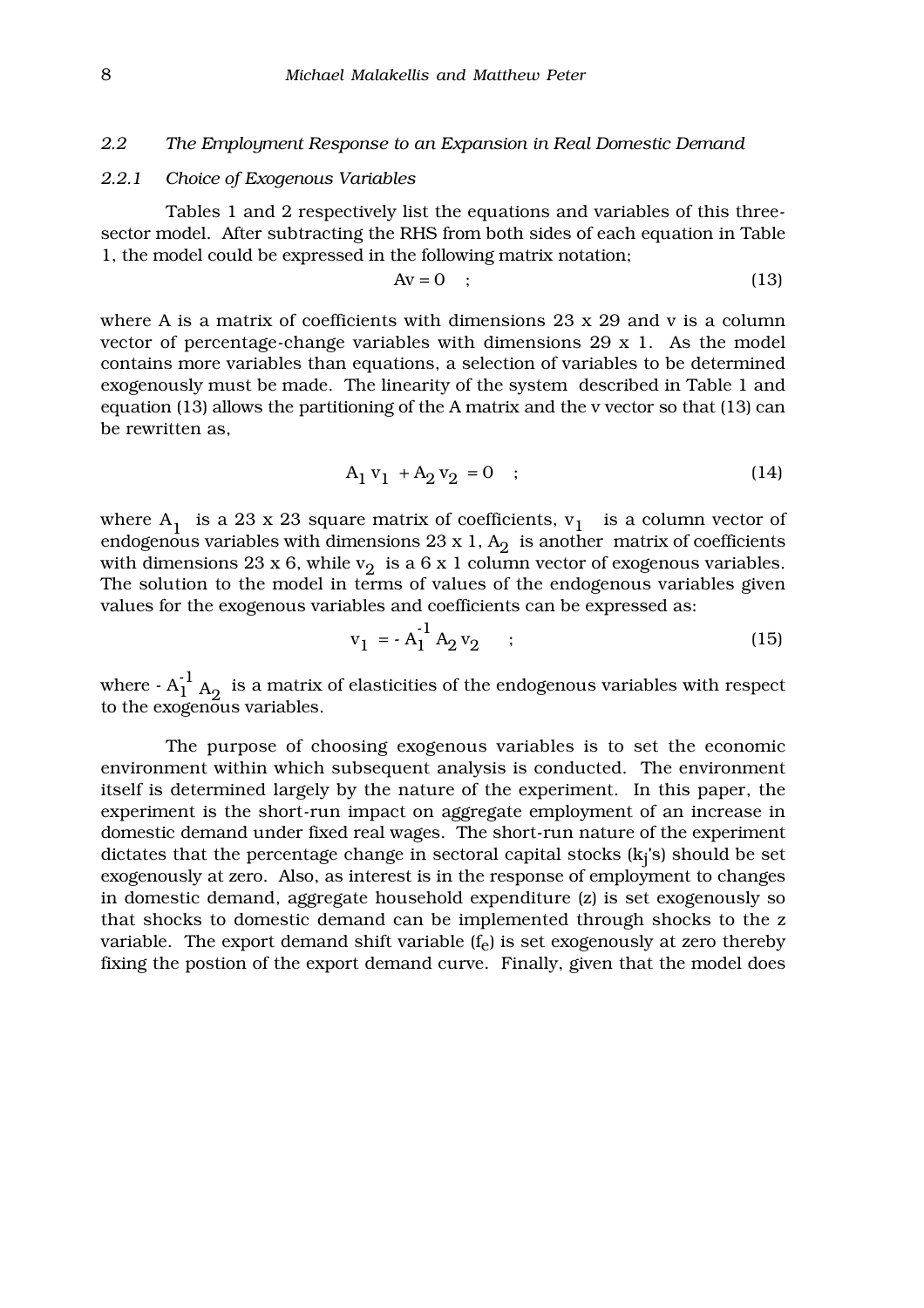| Identifier   | Equation                                                                                                                                                             |                                                | Number                           | Description                                    |
|--------------|----------------------------------------------------------------------------------------------------------------------------------------------------------------------|------------------------------------------------|----------------------------------|------------------------------------------------|
| (1)<br>(2)   | $x_i = z \cdot \sigma^A M_h(p_i \cdot p_h)$ i, h = {ic, m}, i $\neq h$<br>$x_{nt}$ = z                                                                               |                                                | $\boldsymbol{2}$<br>$\mathbf{1}$ | Household<br>demands.                          |
|              | (3) $p_e = -\gamma x_e + f_e$                                                                                                                                        | $\gamma \geq 0$                                | $\mathbf{1}$                     | Export<br>demand.                              |
| (4)<br>(5)   | $x_{1j} = q_j - \sigma_{kl} S_{kj}(p_l - p_{kj})$<br>$x_{ki} = q_i - \sigma_{kl} S_{lj}(p_{ki} - p_l)$                                                               | $j \in \{e, nt, ic\}$<br>$j \in \{e, nt, ic\}$ | 3<br>3                           | Sectoral<br>demands<br>for primary<br>factors. |
|              | (6) $p_i = S_{1i}(p_l) + S_{ki}(p_{ki})$                                                                                                                             | $j \in \{e, nt, ic\}$                          | 3 <sup>1</sup>                   | Zero pure<br>profits in<br>production.         |
|              | (7) $x_i = q_i$                                                                                                                                                      | $j \in \{e, nt, ic\}$                          | 3                                | Market                                         |
| (8)          | $x_{ki} = k_i$                                                                                                                                                       | $j \in \{e, nt, ic\}$                          | 3                                | clearing                                       |
| (9)          | $l = L_e(x_{le}) + L_{nt}(x_{int}) + L_{ic}(x_{lie})$                                                                                                                |                                                | $\mathbf{1}$                     | equations.                                     |
| (10)<br>(11) | $p_{\text{ifc}} = W_{\text{e}}(p_{\text{e}}) + W_{\text{nt}}(p_{\text{nt}}) + W_{\text{ic}}(p_{\text{ic}})$<br>$p_{id} = D_m(p_m) + D_{ic}(p_{ic}) + D_{nt}(p_{nt})$ |                                                | $\mathbf{1}$<br>$\mathbf{1}$     | Price<br>deflators.                            |
|              | (12) $p_l = p_{id}$                                                                                                                                                  | $Total =$                                      | $\mathbf{1}$<br>23               | Wage<br>indexation.                            |
|              |                                                                                                                                                                      |                                                |                                  |                                                |

Table 1 *The Equations of the Three Sector Model*

 $\overline{\phantom{a}}$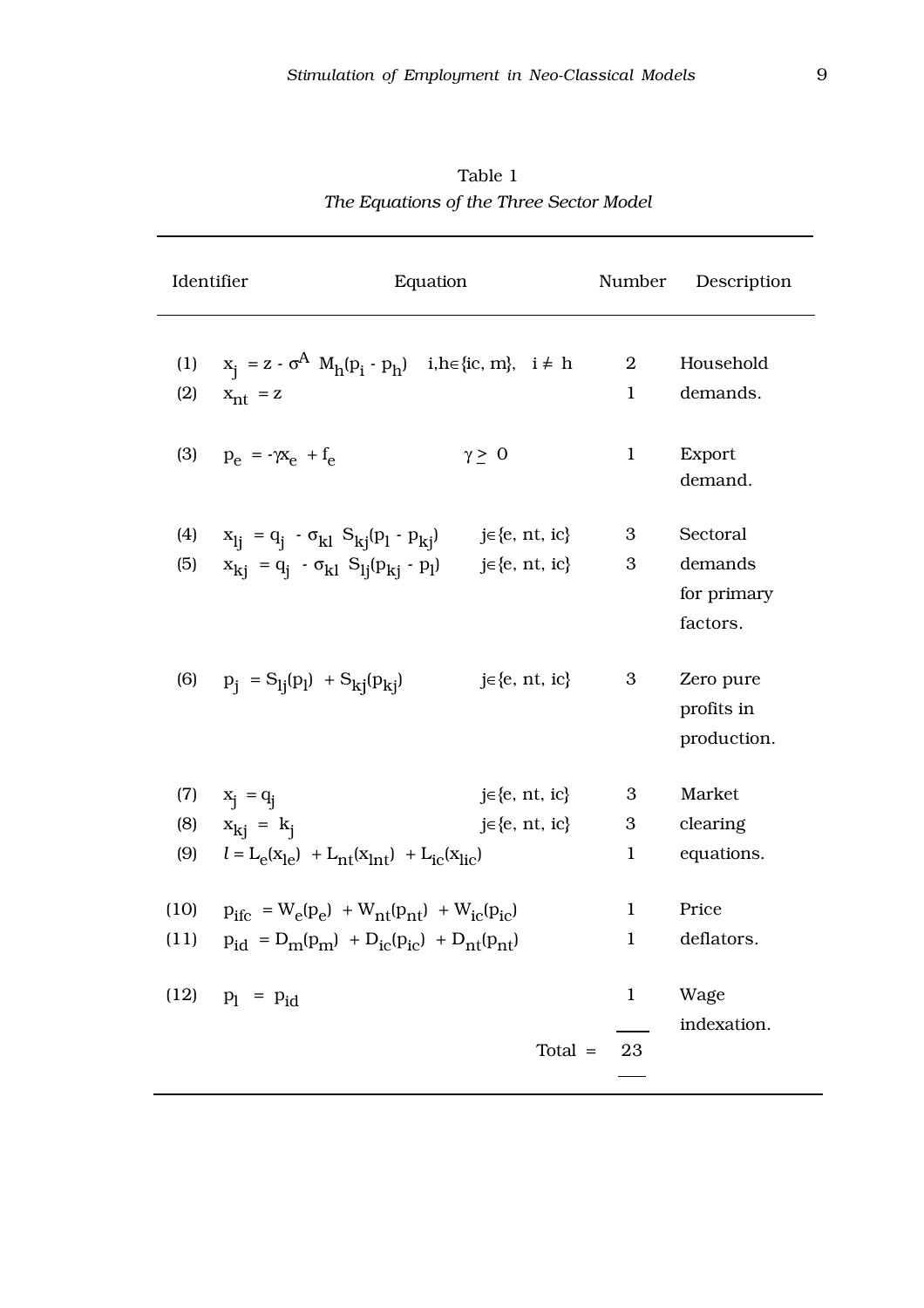| Table 2                                 |
|-----------------------------------------|
| The Variables of the Three Sector Model |
| (All variables are percentage changes)  |

| Variable                  |                                                | Number                           | Description                                                    |
|---------------------------|------------------------------------------------|----------------------------------|----------------------------------------------------------------|
| Endogenous                |                                                |                                  |                                                                |
| $x_h$<br>$x_{nt}$         | $h \in \{ic, m\}$                              | $\boldsymbol{2}$<br>$\mathbf{1}$ | Household demands for<br>domestic and imported<br>commodities. |
| $x_e$                     |                                                | $\mathbf{1}$                     | Demand for the export<br>commodity.                            |
| $P_i$                     | $j \in \{e, nt, ic\}$                          | 3                                | Price of domestically<br>produced commodities.                 |
| $x_{ki}$<br>$x_{1j}$      | $j \in \{e, nt, ic\}$<br>$j \in \{e, nt, ic\}$ | 3<br>3                           | Sectoral demands for<br>primary factors.                       |
| $q_i$                     | $j \in \{e, nt, ic\}$                          | 3                                | Sectoral activity levels.                                      |
| $P_1$                     |                                                | $\mathbf{1}$                     | Economy-wide price of<br>labour.                               |
| $P_{kj}$                  | $j \in \{e, nt, ic\}$                          | 3                                | Price of capital for each<br>sector.                           |
| l                         |                                                | $\mathbf{1}$                     | Aggregate employment.                                          |
| $P_{\text{ifc}}$          |                                                | $\mathbf{1}$                     | Factor cost deflator.                                          |
| $P_{id}$                  |                                                | $\mathbf{1}$                     | Expenditure deflator.                                          |
| Exogenous                 |                                                |                                  |                                                                |
| z                         |                                                | $\mathbf{1}$                     | Aggregate household<br>expenditure.                            |
|                           | $k_j$ $j \in \{e, nt, ic\}$                    | 3                                | Capital stock for each<br>sector.                              |
| $\mathrm{P}_{\mathrm{m}}$ |                                                | $\mathbf{1}$                     | Price of the imported<br>commodity.                            |
| $f_e$                     |                                                | $\mathbf{1}$                     | Shifts in export<br>demand.                                    |
|                           | $Total =$                                      | 29                               |                                                                |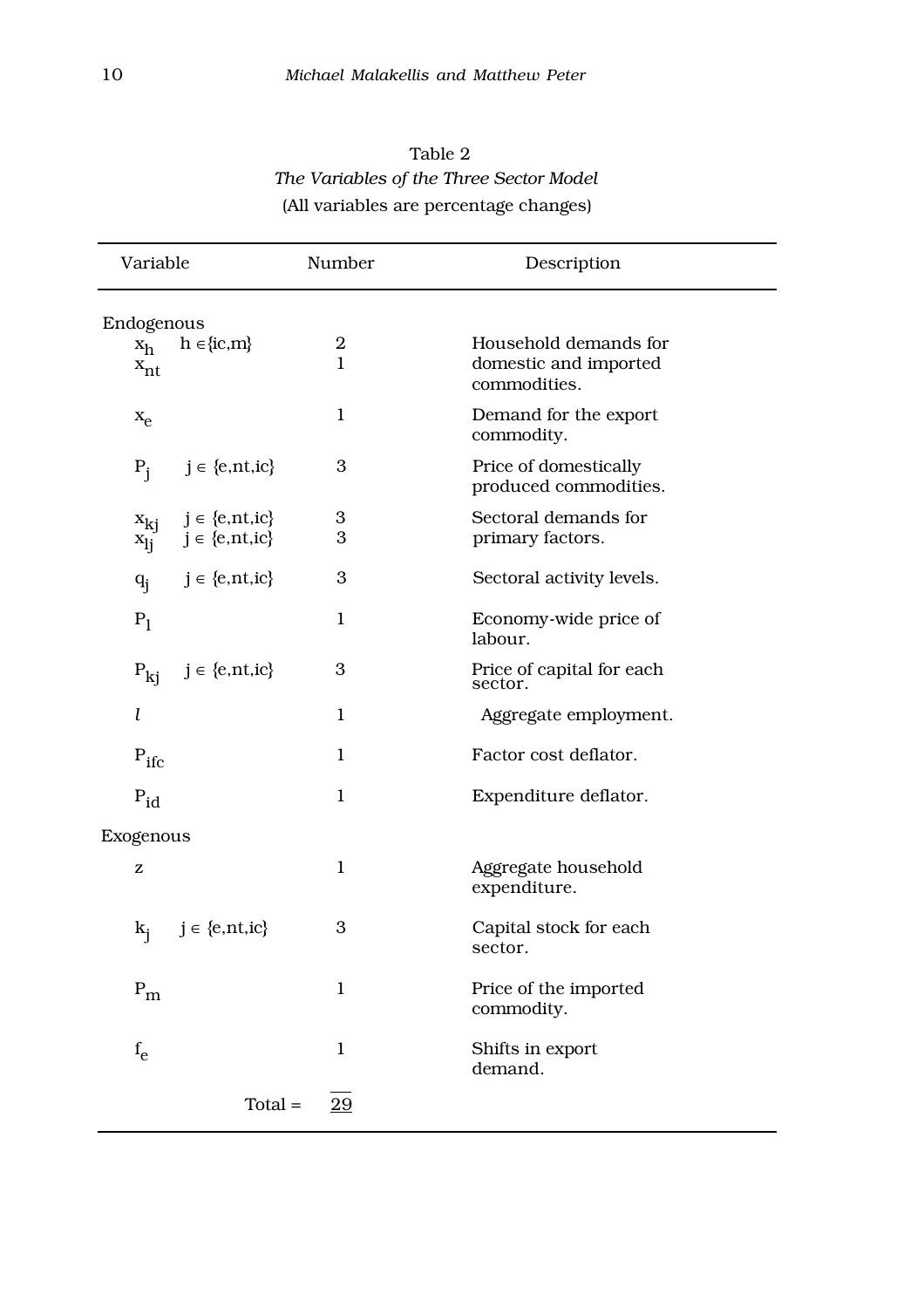not describe foreign supply and demand conditions for imports, it is sensible to assume that the price of imports  $(p_m)$  is exogenous and set to zero. Being the only exogenously determined price, it is also the numeraire.

The model is now fully specified so that the percentage change in employment can be solved as the sum of the products of the percentage changes in the exogenous variables and their respective elasticities, that is:

$$
l = \sum_j \eta_l \mathbf{k}_j \mathbf{k}_j + \eta_l \mathbf{p}_m \mathbf{p}_m + \eta_l \mathbf{z} \mathbf{z}; \qquad j \in \{e, nt, ic\}
$$
 (16)

where η*l* kj is the employment elasticity with respect to sector j's capital stock, η*l* pm is the employment elasticity with respect to the foreign price of imports and η*l*<sup>z</sup> is the employment elasticity with respect to aggregate household expenditure. As noted above, the  $\mathrm{k_j}$ 's and  $\mathrm{p_m}$  are set at zero, therefore (16) reduces to:

$$
l = \eta_{l \, \mathbf{Z}} \, \mathbf{Z} \tag{17}
$$

The following subsection is concerned with the derivation of η*l* z.

#### *2.2.2 The Elasticity of Aggregate Employment with Respect to Real Domestic Demand*

An expression for the aggregate employment elasticity with respect to domestic demand can be derived via equation (9). The reduced form expressions for the percentage change in sectoral labour demands (that is, the  $x_{li}$  's where j∈{e, nt, ic}) are as follows<sup>7</sup>:

$$
x_{\text{Int}} = \frac{z}{S_{\text{Int}}} \quad ; \tag{18}
$$

$$
x_{\text{lic}} = \frac{z}{(E - C D_{\text{nt}})} \left[ \sigma_{kl} D_{\text{m}} - \sigma^A \frac{M_{\text{m}} S_{\text{knt}}}{S_{\text{int}}} D_{\text{nt}} \right] ; \tag{19}
$$

$$
x_{\text{le}} = -\frac{z}{N(E - C D_{\text{nt}})} \left[ D_{\text{ic}} S_{\text{kic}} \sigma_{\text{kl}} + \frac{C D_{\text{nt}} S_{\text{knt}}}{S_{\text{int}}} \right] ; \tag{20}
$$

where

$$
E = C - D_{ic} \sigma_{kl} S_{lic} ,
$$
  

$$
N = S_{ke} + \gamma \sigma_{kl} S_{le} ,
$$

<sup>&</sup>lt;sup>7</sup> A more detailed derivation of the aggregate employment elasticity with respect to domestic demand is provided in Appendix note 1.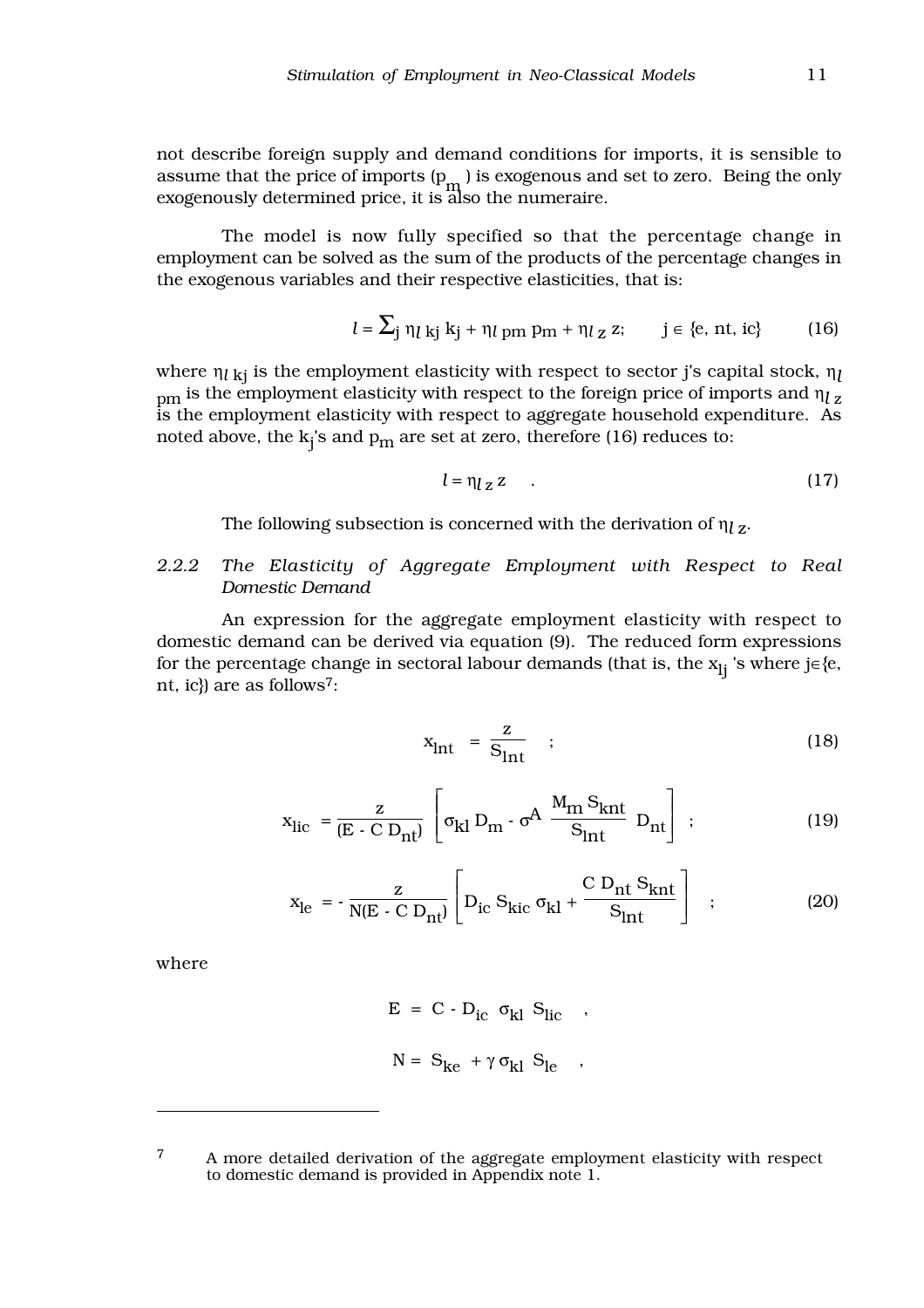and

$$
C = \sigma_{kl} S_{lic} + \sigma^A M_m S_{kic} .
$$

Sectoral shares in aggregate employment (L's) may be expressed as:

$$
L_j = \frac{W_j S_{lj}}{\sum_{j} W_j S_{lj}}
$$
  $j \in (e, nt, ic)$  (21)

The aggregate employment elasticity with respect to domestic demand can now be derived by substituting equations (18) - (20) into the RHS of equation (9) giving equation (17) where:

$$
\eta l z = \frac{1}{r} \left[ W_{\text{nt}} + \frac{W_{\text{ic}} S_{\text{lic}}}{E \cdot C D_{\text{nt}}} \left( \sigma_{\text{kl}} D_{\text{m}} - \frac{\sigma^A M_{\text{m}} S_{\text{knt}} D_{\text{nt}}}{S_{\text{int}}} \right) \right]
$$

$$
- \frac{W_{\text{e}} S_{\text{le}}}{N(E \cdot C D_{\text{nt}})} \left( D_{\text{ic}} S_{\text{kic}} \sigma_{\text{kl}} + \frac{C D_{\text{nt}} S_{\text{knt}}}{S_{\text{int}}} \right) \right]
$$
(22)

and 
$$
r = [W_e S_{le} + W_{nt} S_{int} + W_{ic} S_{lic}]
$$
.

#### *2.3 Interpretation of the Aggregate Employment Elasticity with Respect to a Change in Domestic Demand*

The employment elasticity represented by equation (22) can be used to highlight the role of three key mechanisms which explain the aggregate employment response in the three-sector model. Two of these mechanisms, labelled below as the *balance-of-trade* and *terms-of-trade* effects, identify conditions which cause changes in the producer real wage. The third mechanism, the factor-share effect, identifies how the distribution of labour and capital between sectors influences aggregate employment. In addition equation (22) provides scope for examining the role of import competition (which featured prominently in previous explanations of ORANI employment results). In subsections 2.3.1 to 2.3.3 the impact of each of the three mechanisms is considered separately by assuming away the effects of the remaining mechanisms.

#### *2.3.1 The Balance-of-Trade Effect*

The balance-of-trade effect encompasses the role of a trade deficit/surplus on the aggregate employment elasticity. To facilitate the analysis, the aggregate employment elasticity represented by equation (22) may be simplified by assuming that  $(-\gamma)$ , the reciprocal of the own price elasticity of demand for the export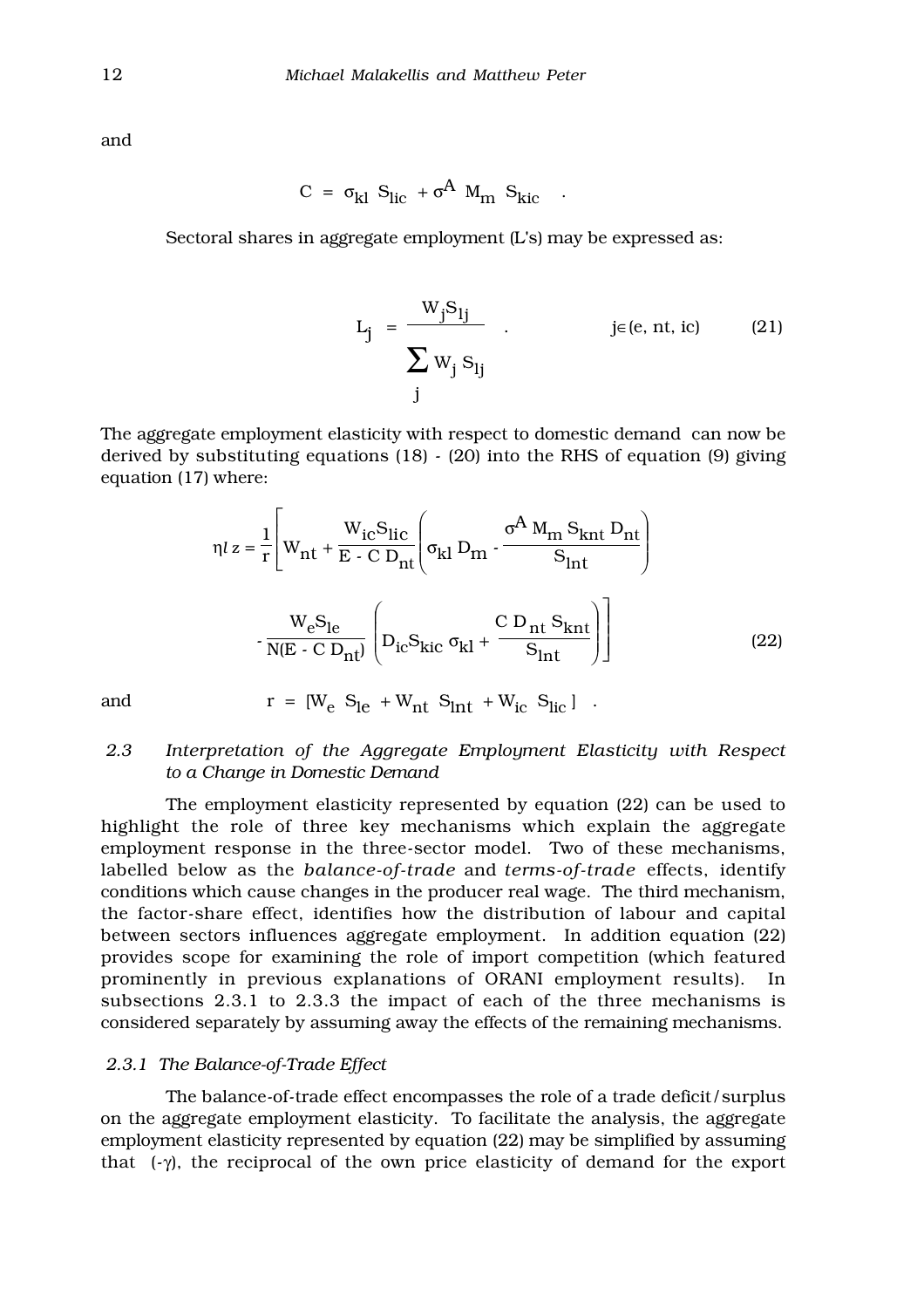commodity, is zero; the Armington elasticity  $(\sigma^A)$  is set to zero<sup>8</sup>; and, all three sectors of the economy have identical capital/labour ratios. These assumptions eliminate the terms-of-trade, import-competition and factor-share effects. Under these conditions, equation (22) simplifies to;

$$
\eta_l z = \frac{1}{S_{le}} \left[ (W_{nt} + W_{ic}) - (W_{en} - W_{nc} + D_{nt}) \right]
$$
 (23)

The sign of  $\eta_{l}$  *z* in (23) depends on which term in round brackets on the RHS is larger. This in turn depends on the relative values of the W's which, as mentioned, are sectoral shares in value added, and the D's which are shares in domestic expenditure. These are defined respectively as:

$$
W_{j} = \frac{P_{l} X_{lj} + P_{kj} X_{kj}}{\sum_{j} P_{l} X_{lj} + \sum_{j} P_{kj} X_{kj}} \qquad j \in \{e, nt, ic\}
$$
 (24)

and

$$
D_{i} = \frac{P_{i} X_{i}}{\sum_{i} P_{i} X_{i}} ; \qquad i \in \{m, nt, ic\}
$$
 (25)

where,  $P_i$  and  $X_i$  are the price and quantity, respectively, of the i $^{th}$  commodity.

In this model, if the value of imports is equal to the value of exports so that trade is balanced, then

$$
P_m X_m = P_e X_e \qquad ; \qquad (26)
$$

where

$$
P_e X_e = P_1 X_{le} + P_{le} X_{ke}
$$

and following the assumption of zero pure profits,

<sup>8</sup> Note that setting  $\sigma^{A} = 0$  effectively transforms the import-competing sector into a non-trading sector. However, for ease of exposition the subscript (ic) is not replaced on those terms which continue to appear in the employment elasticity after the transformation. The intuition behind setting  $\sigma^{A} = 0$  is that imports are not precluded - rather, they are allowed to be consumed in fixed proportions with the domestically produced importable.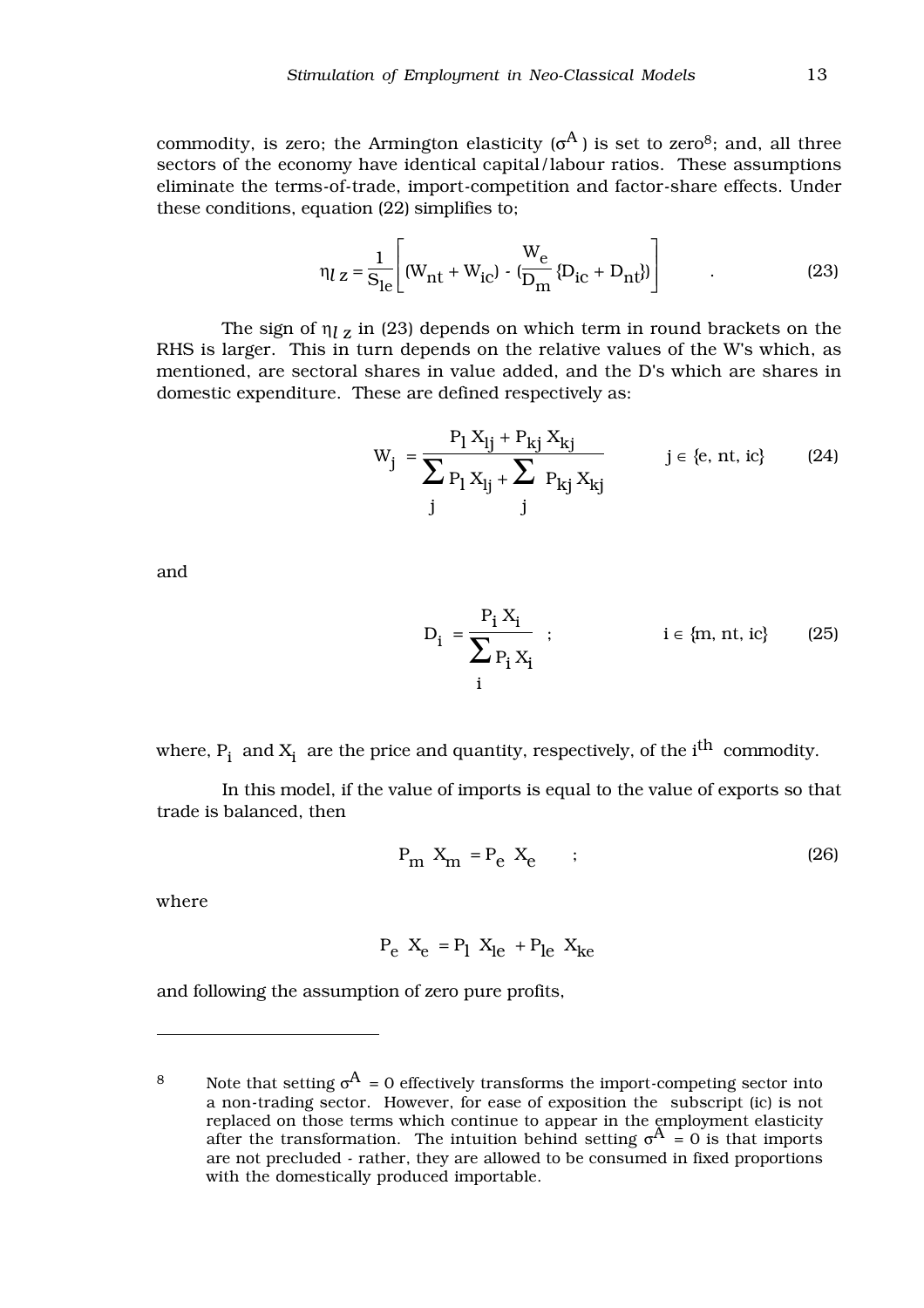$$
P_g X_g = P_1 X_{1g} + P_{kg} X_{kg}
$$
 .  $g \in \{nt, ic\}$  (27)

From equations (26) and (27) a balanced trade account also implies that:

$$
\sum_{i} P_i X_i = \sum_{j} P_l X_{lj} + \sum_{i} P_{kj} X_{kj} \quad j \in \{e, nt, ic\}
$$
  

$$
i \in \{m, nt, ic\}
$$

Hence, under conditions of a balanced trade account the following relationships between the sectoral shares in value added and the domestic expenditure shares  $apply<sup>9</sup>$ :

$$
W_e = D_m ,
$$
  

$$
W_{nt} = D_{nt}
$$

and

$$
W_{ic} = D_{ic} .
$$

In the case of a trade deficit:

$$
W_e < D_m \quad ,
$$
\n
$$
W_{nt} > D_{nt}
$$

and

$$
W_{ic} > D_{ic} .
$$

These inequalities will be reversed in the case of a trade surplus.

According to equation (23), if trade is balanced, the employment elasticity would be equal to zero<sup>10</sup>. Equation (23) indicates that the larger the trade deficit in the initial data base, the larger will be the employment elasticity. The opposite is true for an initial trade surplus.

Holding the terms-of-trade constant means that the difference between the domestic expenditure deflator and the factor-cost deflator in the three sector

<sup>9</sup> Whilst not explicitly modelled, indirect taxes and subsidies could also place a wedge between the W's and the D's and therefore impact upon the employment response. This issue is addressed in Appendix note 2.

<sup>10</sup> See Appendix note 3.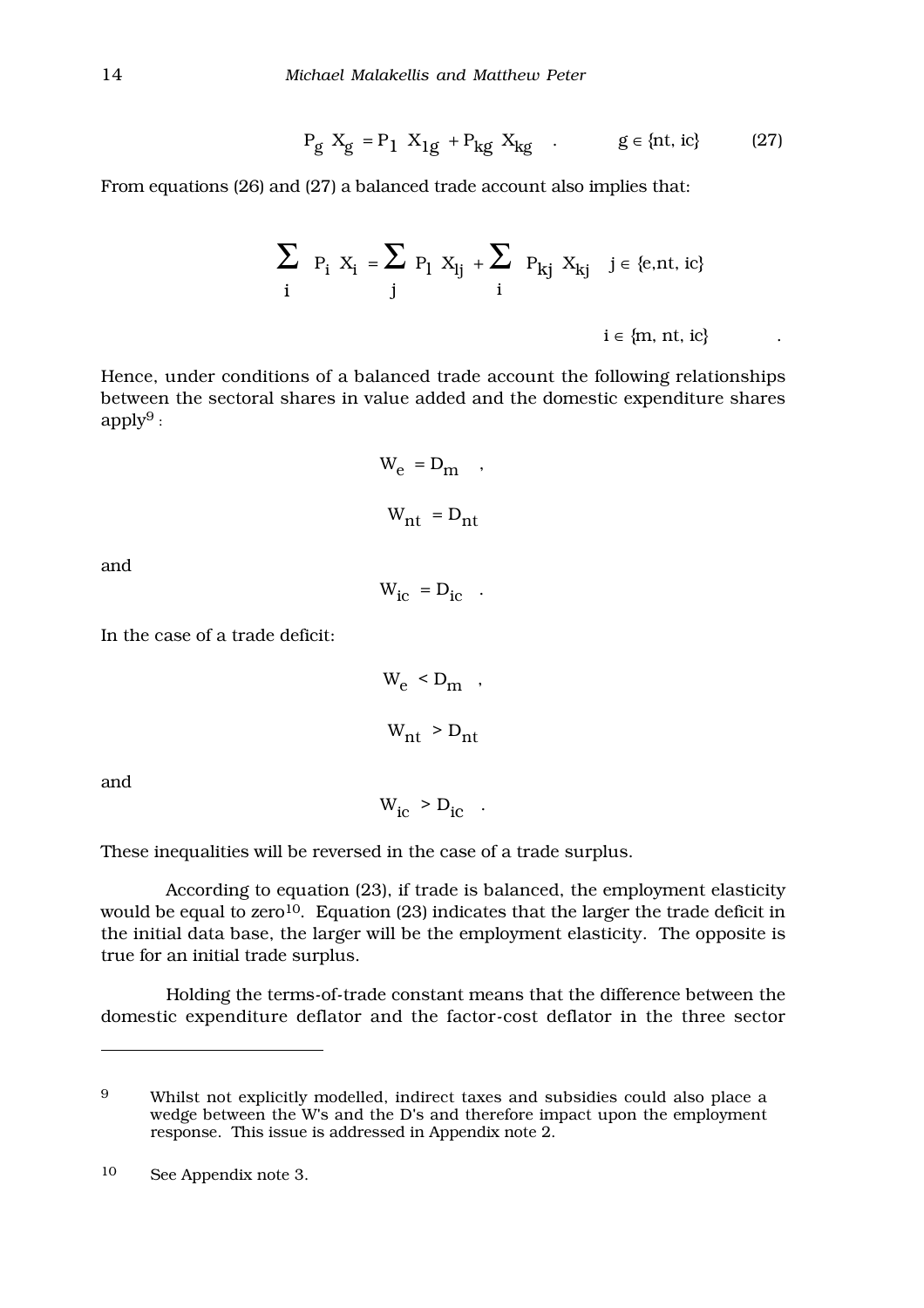model, is the relative weights, the W's and D's. With a trade deficit, the relative weighting on the prices of the import-competing and non-traded goods is higher in the factor-cost deflator than in the domestic expenditure deflator; therefore, with export and import prices constant, an increase in the prices of the other sectors, in response to an increase in domestic demand, causes the factor-cost deflator to increase more rapidly than the domestic expenditure deflator. As nominal wages are indexed to the domestic expenditure deflator, it is movements in this deflator that indicate changes to producers' costs. Changes in the average price to producers of their output, however, is given by movements in the factor-cost deflator. Thus a situation in which the domestic factor-cost deflator increases relative to the domestic expenditure deflator can be interpreted as a decrease in the average producer's real wage cost which will prompt an increase in employment.

#### *2.3.2 The Terms-of-Trade Effect*

The terms-of-trade effect captures the impact that the price elasticity of demand for the export commodity has on aggregate employment. The aggregate employment elasticity represented by equation (22) may be simplified to highlight this effect by assuming that trade is balanced, that all three sectors of the economy have identical capital/labour ratios and that the Armington elasticity ( $\sigma^A$ ) is zero. Under this set of assumptions equation (22) reduces to:

$$
\eta_{l} \mathbf{z} = \frac{1}{\mathbf{S}_{le}} \left[ \mathbf{W}_{nt} \left( 1 - \frac{\mathbf{S}_{knt}}{\mathbf{S}_{ke} + \gamma \sigma_{kl} \mathbf{S}_{le}} \right) + \mathbf{W}_{ic} \left( 1 - \frac{\mathbf{S}_{kic}}{\mathbf{S}_{ke} + \gamma \sigma_{kl} \mathbf{S}_{le}} \right) \right].
$$
 (28)

Since  $\gamma > 0$ , the employment elasticity represented by equation (28) will be smaller the smaller is  $γ$ .

In explaining this effect, note that the assumptions of balanced trade and zero change in the price of imports (from the closure of the model), imply that the factor-cost deflator will rise at a faster rate than the domestic expenditure deflator if the price of the export commodity is allowed to rise as costs increase in the face of an increase in domestic demand. The assumption that  $\gamma > 0$  (i.e., that the price elasticity of demand for exports is less than infinite) means that exporters are able to pass on some increase in costs in the form of higher prices. As noted in the previous subsection, the significance of the factor-cost deflator rising at a more rapid rate than the domestic expenditure deflator is that the average real wage faced by producers is falling. This leads to an increase in employment.

The size of the terms-of-trade effect, (i.e., the magnitude of the change in  $p_e$ ) will depend on the slopes of both the demand and supply curves for the export commodity which are in turn determined by the values of  $\gamma$  and  $\sigma_{kl} S_{\text{le}}$ , respectively. This is illustrated in Figures 1 and 2. In these diagrams the price level and quantity of exports are measured on the vertical and horizontal axes, respectively. Figure 1 depicts a situation where the own price elasticity of demand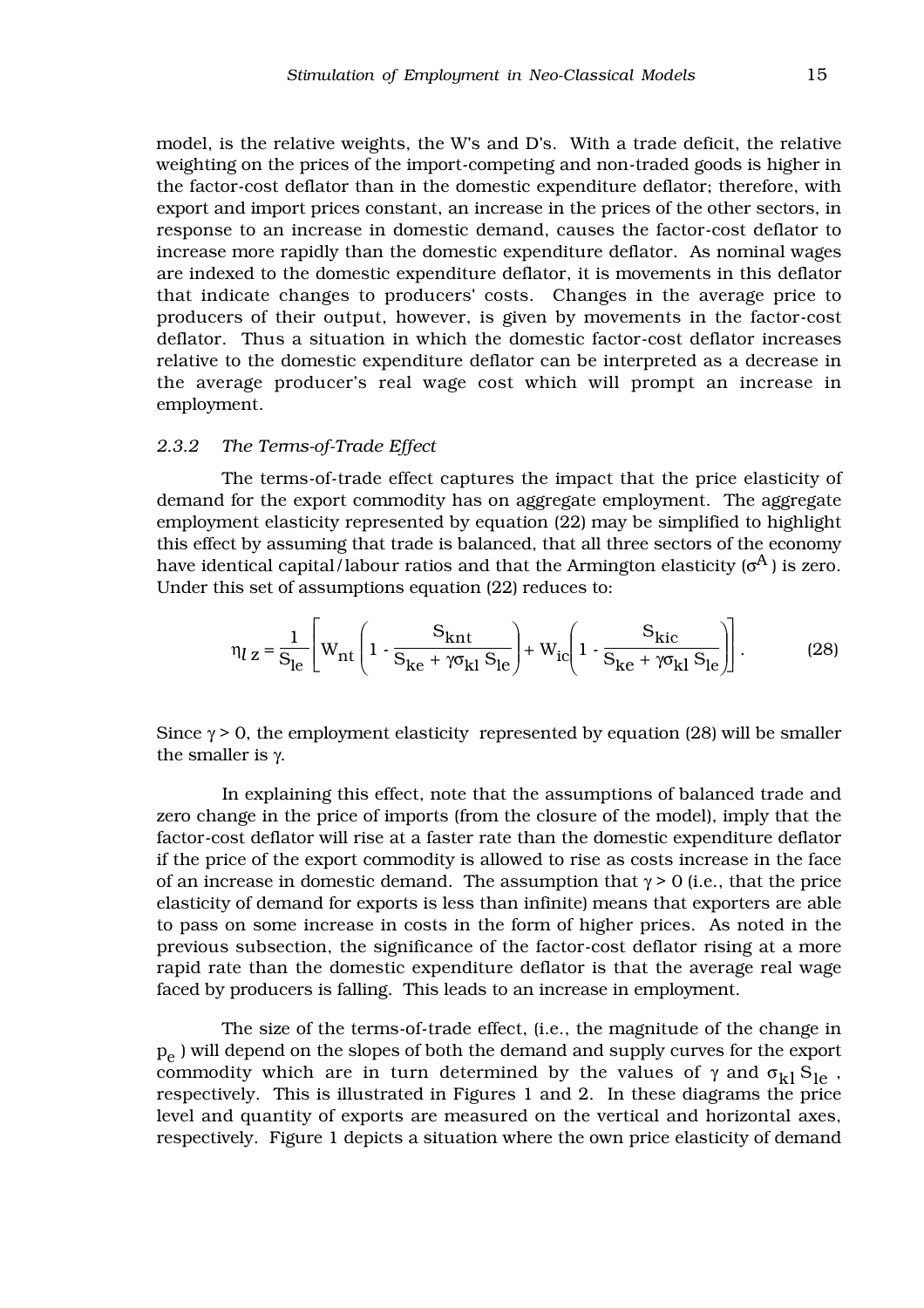(-1/ $\gamma$ ) for curve D<sub>2</sub> exceeds that of curve D<sub>1</sub> at each of the price levels P<sub>E</sub>, P<sub>E1</sub> and  $P_{E2}$ .

An increase in domestic demand increases the costs of production in the export sector shifting the supply curve in Figure 1 to the left from S to S′. Clearly, the rise in the price level (and, given a common initial price level, the percentage change in price) will be higher the lower the absolute value of the price elasticity of demand (and, therefore, the higher the value of its reciprocal, γ).

In Figure 2, the effect of variations in the own price elasticity of supply is examined by plotting movements of two supply curves,  $S_1$  and  $S_2$  along a common demand curve. An increase in domestic demand and therefore costs, causes both supply curves to shift by the same amount in a vertical direction. Figure 2 shows that the rise in foreign price is greater in the case of the more elastic supply curve  $S_1$  . The degree of elasticity of supply reflects the flexibility of the production process. In this model the capital stock is fixed and is sectorspecific so that supply will be more elastic the greater the intensity of labour in the production process (as measured by  $S_{le}$  and the greater the elasticity of factor substitution  $\sigma_{kl}$ . Thus, according to equation (28), the magnitude of the terms-oftrade effect will be reflected by the term ( $\gamma \sigma_{kl} S_{le}$ ); the greater the values of these magnitudes the larger will be the aggregate employment elasticity.

#### *2.3.3 The Factor-Share Effect*

The role of the factor shares may be highlighted by assuming that the balance-of-trade, terms-of-trade and import-competition effects are set to zero. Under these conditions, the employment elasticity represented by equation (22) reduces to:

$$
\eta_{l} \mathbf{z} = \frac{1}{r} \left\{ W_{\text{nt}} \left[ 1 \cdot \left( \frac{S_{\text{knt}}}{S_{\text{int}}} \times \frac{S_{\text{le}}}{S_{\text{ke}}} \right) \right] + W_{\text{ic}} \left[ 1 \cdot \left( \frac{S_{\text{le}}}{S_{\text{ke}}} \times \frac{S_{\text{kic}}}{S_{\text{lic}}} \right) \right] \right\} \quad . \tag{29}
$$

According to equation (29), if all sectors have identical factor intensities, then because the terms in round parentheses become unity, an expansion in domestic aggregate demand will not impact upon aggregate employment (that is, η*l*z = 0). Equation (29) suggests that the more labour-intensive the import-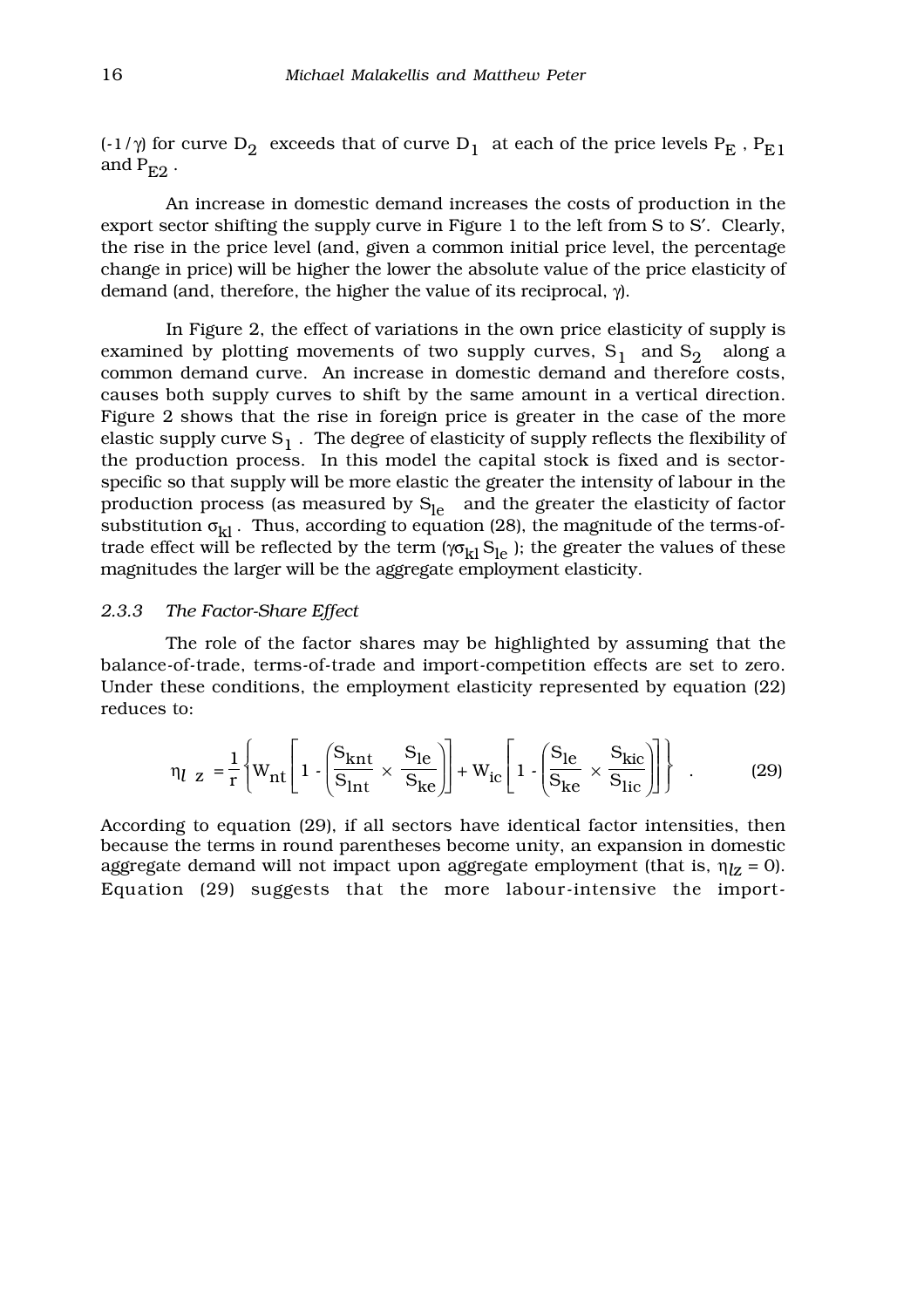

Figure 1 The terms-of-trade effect, demand side



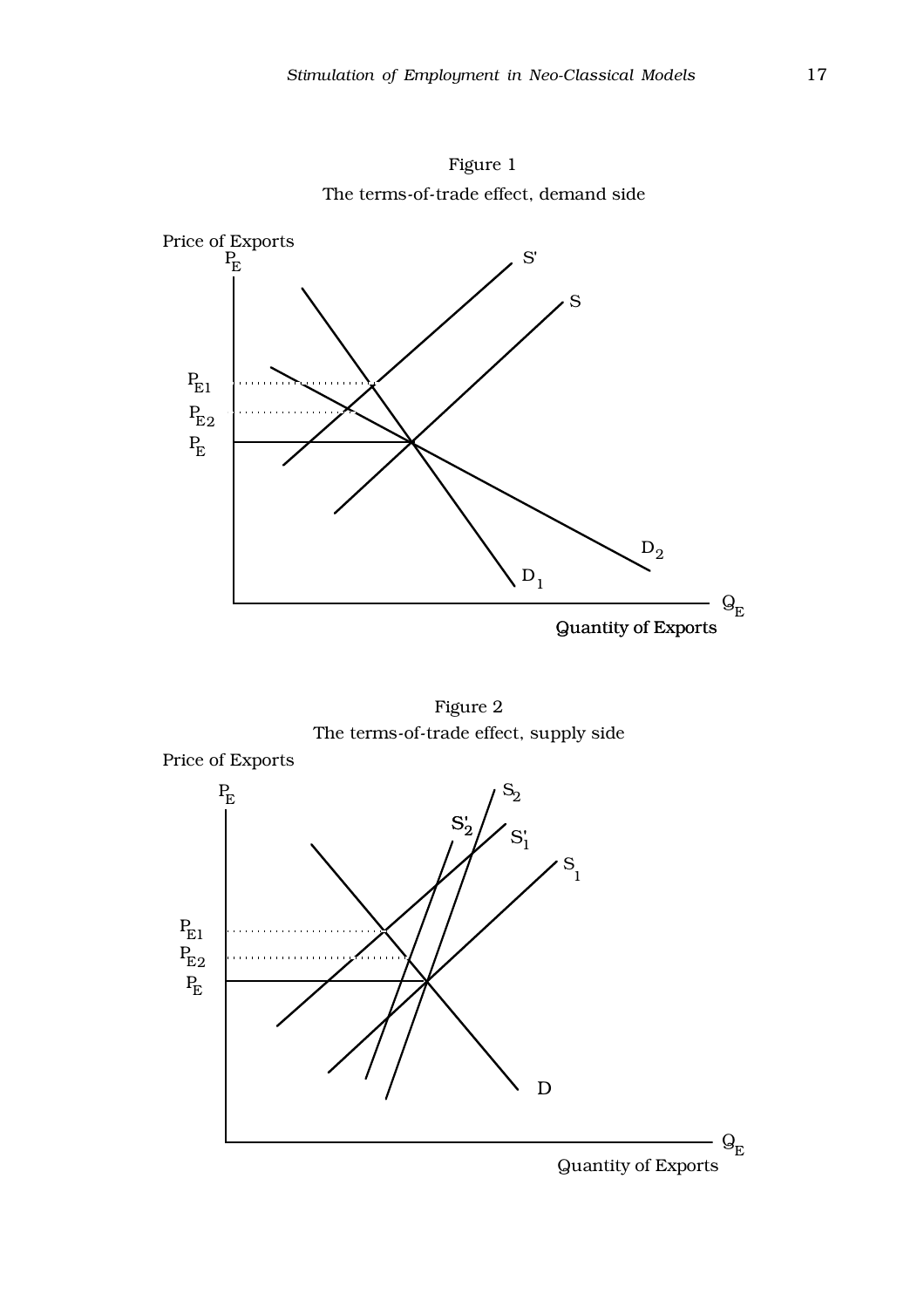competing sector relative to the export sector and the more labour-intensive the non-traded sector relative to the export sector, the greater will be the employment response to an increase in domestic demand, and *vice-versa*. In the event that

$$
S_{\text{Int}} > S_{\text{le}} > S_{\text{lic}} ,
$$

the employment response will depend on the relative sizes of the non-traded and import-competing sectors as represented by the shares in value-added (that is, the W's).

Intuitively, the factor share effect may be explained as follows: a sector which experiences an improvement in its price/cost situation following an expansion in domestic demand will increase output and employment and *viceversa*. The magnitude of the increase or decrease in aggregate employment will depend in part on the relative factor intensities of the respective sectors. To illustrate, consider the special case where there are only two sectors; an importcompeting sector which uses some labour and an export sector which is 100 per cent capital intensive. The demand expansion increases the price of the importcompeting commodity which leads to an increase in the expenditure deflator and the price of labour to both sectors via the wage indexation rule. With the prices of imports and exports held constant, the percentage change in the price of the import-competing commodity is greater than the percentage change in the expenditure deflator which in turn is greater than the percentage change in the price of exports. As the export sector uses no labour, the rising cost of labour has no impact on the costs of that sector and hence its price/cost situation remains unchanged. The price/cost situation of the import-competing sector is improved so that sectoral and hence aggregate output and employment increase.

#### *2.3.4 The Role of the Import-Competing Sector*

The role of import competition has featured prominently in previous (intuitive) explanations of ORANI's employment response (for example, DPP (1979), DPSV (1982) and, Pagan and Shannon (1987)). However, equation (22) indicates that the employment elasticity is zero if the balance-of-trade, terms-of-trade and factor-share effects are simultaneously set to zero. This implies that under such conditions, changes in the economy that are related to the import-competing sector in response to an expansion in domestic demand have no impact upon aggregate employment. However, in the presence of one or more of the three effects, the inclusion of the import-competing sector does influence the employment response in the stylized model presented in this paper. Rather than reversing or eliminating the employment response, the inclusion of the import-competing sector is found to scale the magnitude of the employment response resulting from the balance-oftrade, terms-of-trade and factor-share effects.

The above mentioned authors did not isolate the mechanisms which determine qualitatively the ORANI employment response. Hence, in focusing on the role of the import-competing sector they attributed central importance to a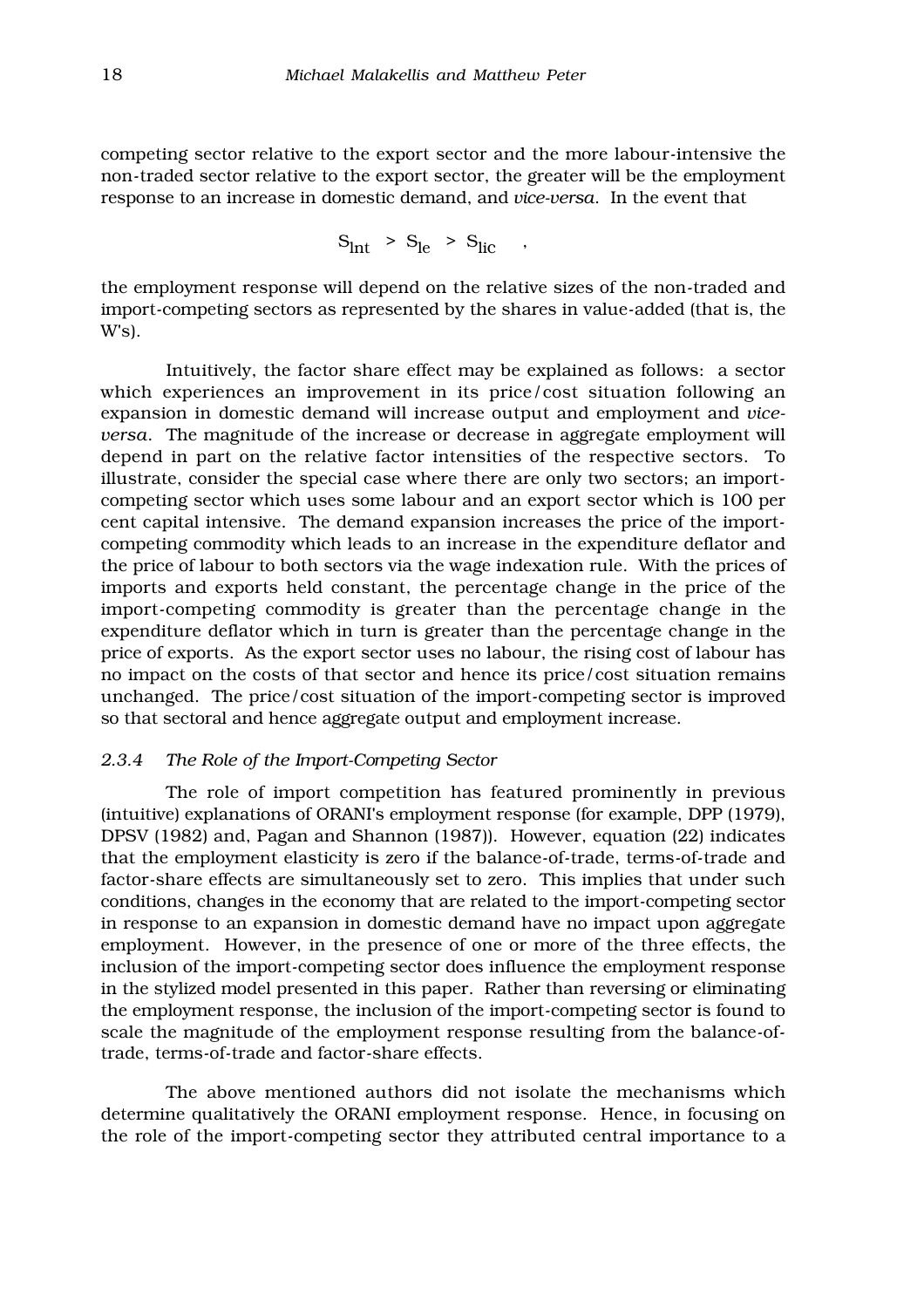mechanism that influences quantitatively rather than qualitatively the ORANI employment response.

To illustrate the role of the import-competing sector, consider the case represented by equation (28) where the balance-of-trade effect was isolated. In deriving equation (28) from equation (22), the import-competing effect was effectively eliminated by setting the Armington elasticity to zero. Allowing for positive values of the Armington elasticity (i.e., reinstating the import-competing effect), the employment elasticity representing the balance-of-trade effect becomes:

$$
\eta_{Z} = \frac{1}{S_{le}} \left\{ W_{nt} + \frac{1}{[E - C D_{nt}]} \left[ \sigma_{kl} S_{lic} (W_{ic} D_{m} - W_{e} D_{ic} - W_{e} D_{nt}) \right] \right\}
$$

$$
- \sigma^{A} M_{\rm m} S_{\rm knt} D_{\rm nt} (W_{\rm ic} + W_{\rm e}) \Big] \Big\} ; \qquad (30)
$$

where

 $[E - C D_{nt}] = \sigma_{kl} S_{lic} D_m + \sigma^A M_m S_{kic} (D_{ic} + D_m) > 0$ 

As with equation (28), when trade is balanced (i.e.,  $W_e = D_m$ ) the employment elasticity in equation (30) is zero reconfirming the irrelevance of the import-competing sector to the employment outcome in the absence of the balanceof-trade, terms-of-trade and factor-share effects $^{11}$ .

In the absence of the import-competition effect, the result of section 2.3.1 showed, that under conditions of a balance-of-trade deficit, the employment elasticity is positive. From equation (30), the inclusion of the import-competition effect does not qualitatively change the result of section 2.3.1 as the value of (30) is positive for any positive value of  $\sigma^A$ , the Armington elasticity<sup>12</sup>.

In equation (30), for a given value of  $M_m$ , the value of the Armington elasticity  $(\sigma^A)$  indicates the strength of the substitution possibility existing between the imported and domestically produced import-competing commodity. Since the value of (30) is positive for any positive value of  $\sigma^{A}$  and the partial derivative of (30) with respect to  $\sigma^{A}$  is strictly negative<sup>13</sup>, the inclusion of the import-competion effect dampens but does not eliminate or reverse the employment response due to the balance-of-trade effect.

<sup>11</sup> See Appendix note 3.

<sup>12</sup> See Appendix note 4.

<sup>13</sup> See Appendix note 4.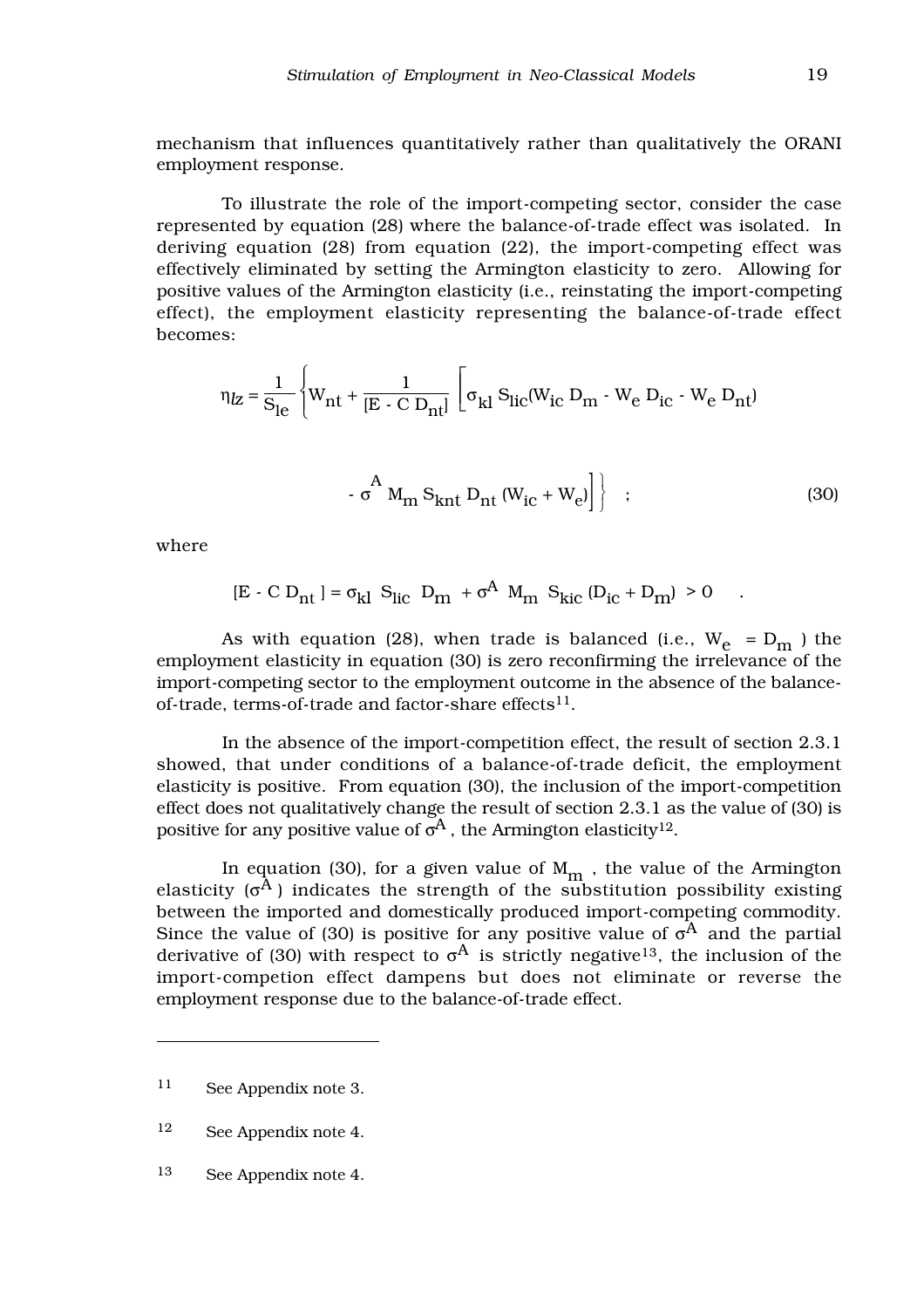Further manipulations of (22) focusing on the terms-of-trade and factorshare-effects reveal that the inclusion of the import competition effect has a similar role to that illustrated above for the balance-of-trade effect.

Intuitively, it is not surprising that the inclusion of the import-competition effect dampens the employment response to an increase in aggregate domestic demand. The increase in demand generates an increase in the prices of the nontraded and import-competing commodities, the expenditure deflator, and hence wages via the indexation rule. The subsequent rise in costs causes a further increase in the price of the import-competing commodity relative to the import and in substitution towards the import hence dampening the output and employment responses in the import-competing sector and in aggregate. The greater the value of the Armington elasticity ( $\sigma$ <sup>A</sup>), the greater the substitution toward the imported commodity and the weaker the employment response.

#### *2.4 Summary of the Results Obtained From the Three Sector Model*

The three-sector model suggests that employment responds positively to an expansion in domestic demand under circumstances in which the demand stimulus entails a fall in the producer real wage cost (as given by the increase in the domestic factor cost deflator relative to the domestic expenditure deflator) and/or in which the labour-intensive sectors are favoured by the stimulus in demand.

In this model, aggregate employment is demand determined. Thus, the initial choice of deflator for indexing money wages is important. If money wages are initially indexed to the factor cost deflator  $(p_{ifc})$ , (so that the producer real wage is fixed), rather than the expenditure deflator  $(p_{id})$ , then an employment response due to an increase in aggregate domestic demand would be possible only if factor intensities differed among sectors. However, when money wages are indexed to the expenditure deflator, aggregate employment may also respond via a change in the producer real wage. The three-sector model identified an initial trade deficit and the existence of a positive terms-of-trade effect as two conditions which individually and jointly are consistent with the producer real wage falling in response to an increase in aggregate domestic demand. Finally, it is shown that the role of the import-competing sector is to change the employment result quantitatively rather than qualitatively.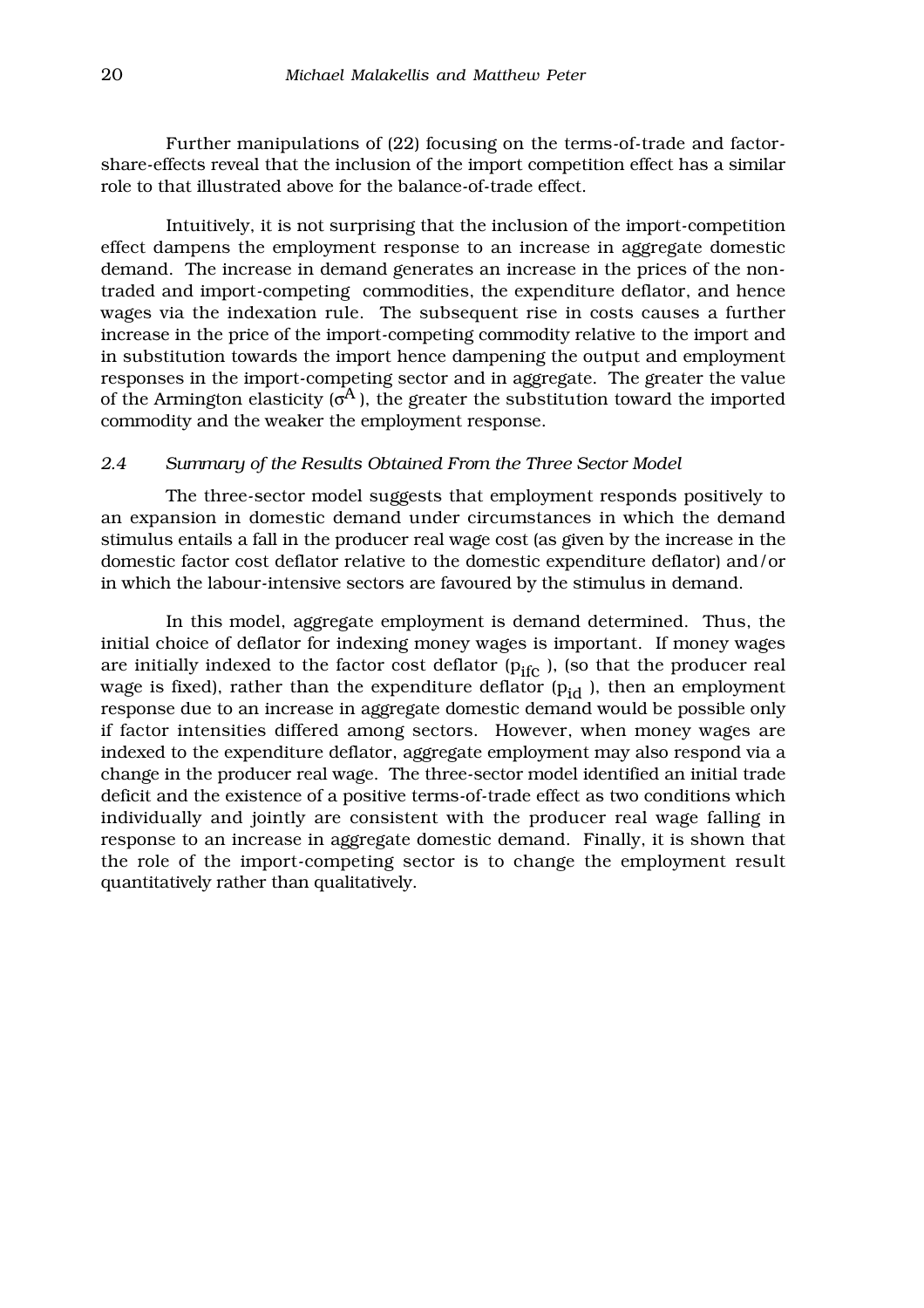#### *3. Empirical Results*

The intuition gained from the three sector model developed in the previous section is tested using MO initially. The tractable dimensions of MO make it a useful precursor to full-scale ORANI experiments. The small size and simplicity of the model allows for easy alterations to the equations and/or data base using the GEMPACK software (see Pearson (1988) and Codsi and Pearson (1988)). This feature of MO means that a large number of experiments is feasible. In addition, the results obtained from MO help minimise the number of ORANI experiments by identifying the principal mechanisms responsible for the employment response unencumbered by the details of the main model.

Figure 3

|             |                | $\mathbf{1}$ | Industries<br>$\overline{2}$ | Households   | Exports      | -Duty | Row<br>totals |
|-------------|----------------|--------------|------------------------------|--------------|--------------|-------|---------------|
|             |                |              |                              |              |              |       |               |
| Domestic    | $\mathbf{1}$   | 10           | 8                            | 17           | 19           |       | 54            |
| commodities | $\overline{2}$ | 15           | $\mathbf{1}$                 | 34           | $\mathbf{1}$ |       | 51            |
|             |                |              |                              |              |              |       |               |
| Imported    | $\mathbf{1}$   | $\mathbf{1}$ | 8                            | $\mathbf{1}$ |              | $-1$  | 9             |
| commodities | $\overline{2}$ | 5            | $\overline{2}$               | 10           |              | $-5$  | 12            |
| Labour      |                |              | 20                           | 20           |              |       | 40            |
|             |                |              |                              |              |              |       |               |
| Capital     |                | 10           | $\overline{5}$               |              |              |       | 15            |
|             |                | 61           | 44                           |              |              |       |               |
| Domestic    | $\mathbf{1}$   | 45           | $9$                          |              |              |       | 54            |
| commodity   | $\overline{2}$ | 16           | 35                           |              |              |       | 51            |
| outputs     |                |              |                              |              |              |       |               |
|             |                | 61           | 44                           | 62           | 20           |       |               |
|             |                |              |                              |              |              |       |               |

*Hypothetical Input-Output Data Base for MO (All values in Australian dollars)*

Source: DPSV (1982 p. 12).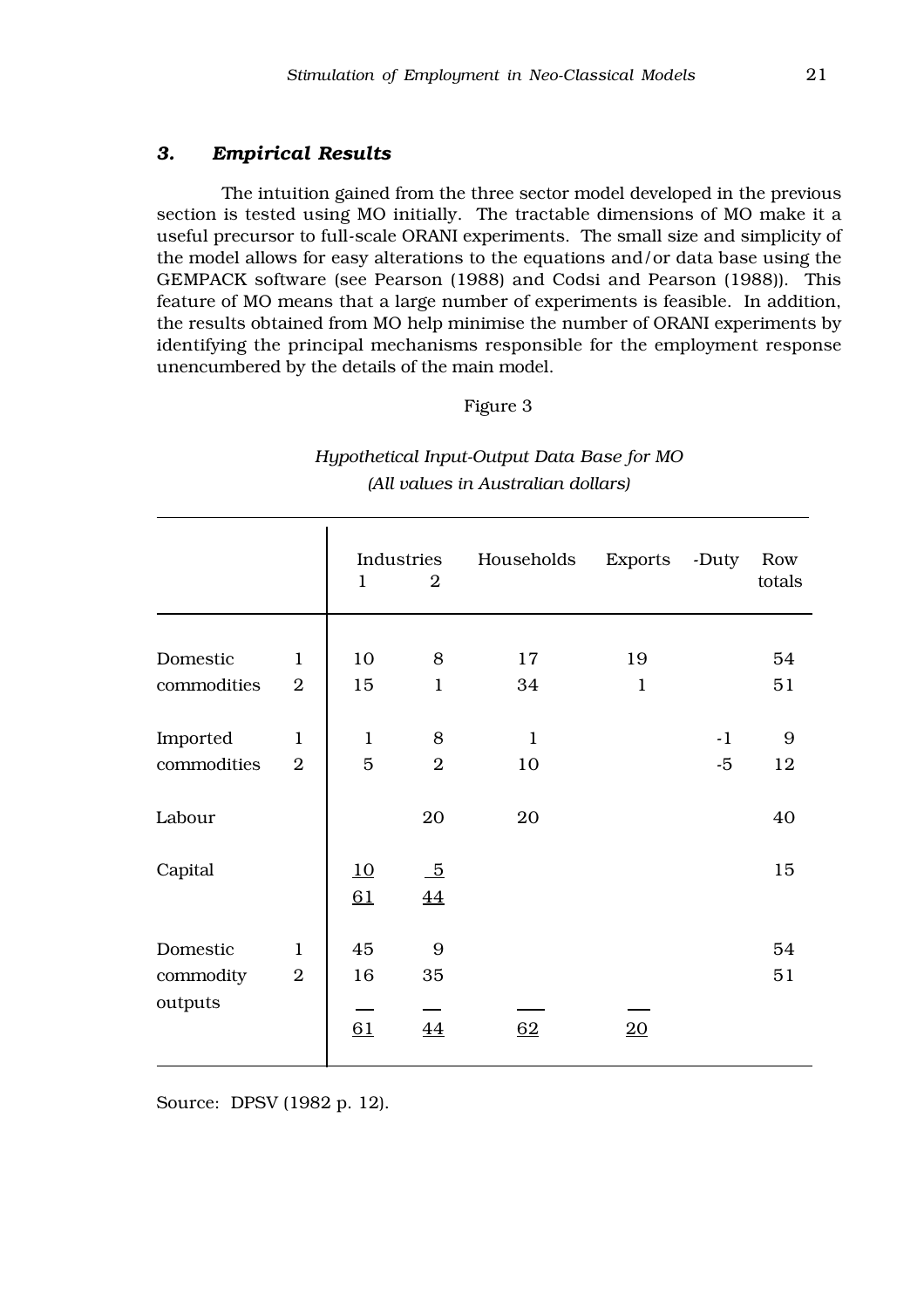#### *3.1 MO Results*

MO consists of two industries and four commodities (two domestically produced and two imported). The hypothetical input-output data base for MO is presented in DPSV (1982) and reproduced in Figure 3. The numbers in Figure 3 represent Australian dollar amounts for some base year. In contrast to the threesector model developed in the previous section, MO does not model a non-traded sector; the domestically produced commodities are both import-competing and exportable; intermediate inputs of both domestic and foreign commodities are allowed; and the elasticity of substitution between the domestically produced and imported commodities is unity.

The model has 39 equations and 52 variables meaning that 13 of the variables must be exogenously determined. The closure adopted in the following experiments is the standard one described in DPSV (1982 p. 34). This closure includes the neo-classical assumptions of adjustments occurring via relative price changes. The expansion in demand is simulated by shocking real aggregate household expenditure by 1 per cent. Real wages as income are held constant by allowing the standard assumption of full indexation of money wages to the consumer price index to hold.

The aggregate employment results of a selection of six MO experiments are reported in Table 3 and discussed sequentially below.

#### *3.1.1 Experiment 1*

 In this experiment, MO was run in its standard short-run configuration. The results of this experiment show that a 1 per cent increase in real aggregate household expenditure under conditions of fixed real wages leads to a 0.64 per cent increase in aggregate employment. Experiment 1 forms the base case against which experiments 2 to 6 are compared.

#### *3.1.2 Experiment 2*

The MO data base as presented in Figure 3 reflects a base-period balanceof-trade deficit of \$A1. The purpose of this experiment is to test the proposition derived in section 2.3.1 that a trade deficit in the base period has a positive impact on the aggregate employment elasticity. Unlike the three sector model, MO allows for duties on imports. Thus, eliminating the so-called balance-of-trade effect from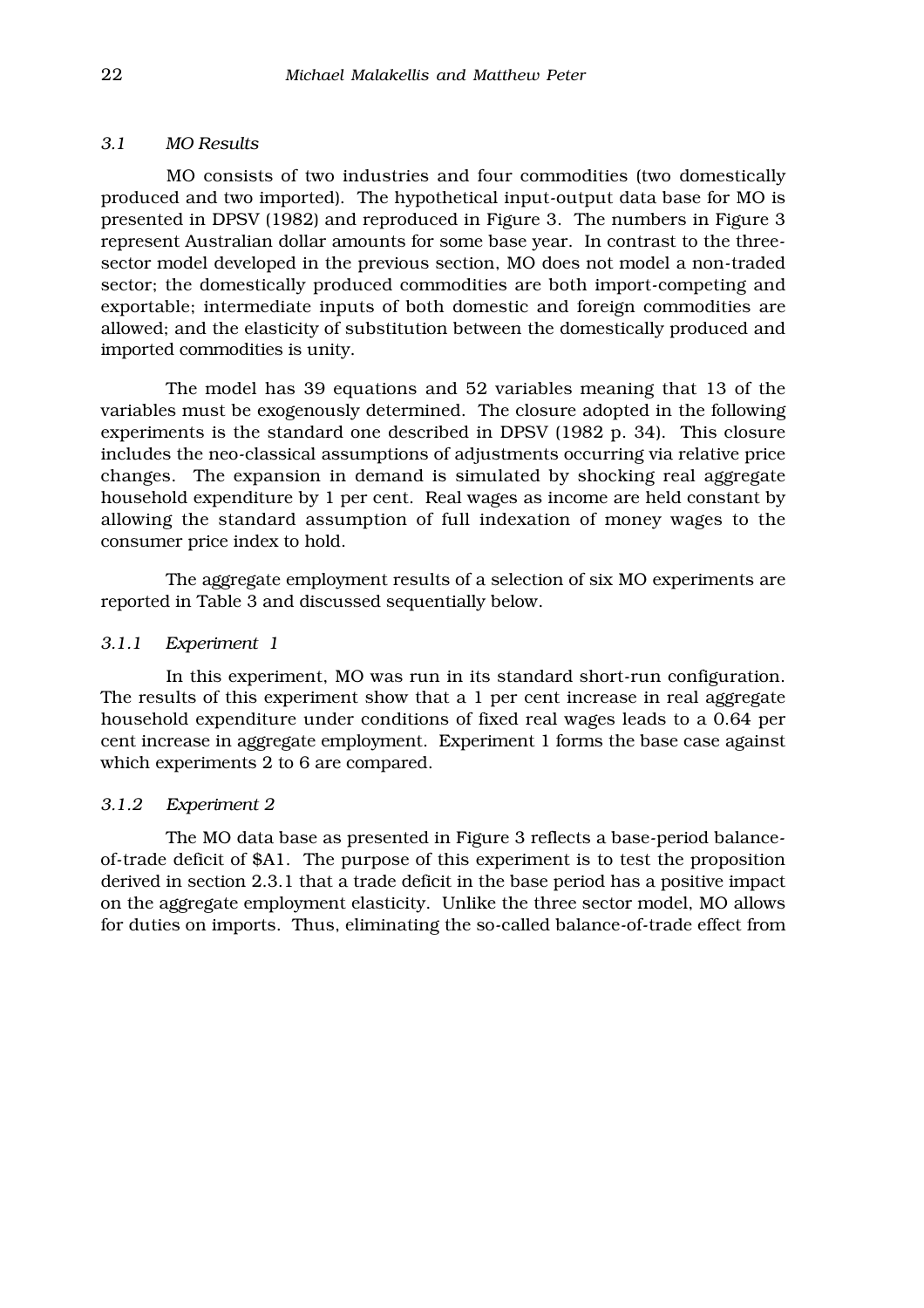| Experiment→                                                   | Experiment                                                                                                                                                                      | Experiment<br>$\mathcal{Q}$                        | Experiment<br>က                                                                                         | Experiment<br>4                                                                                 | Experiment<br>ĽΩ                                                                                                                                               | Experiment<br>$\circ$                                                                                 |
|---------------------------------------------------------------|---------------------------------------------------------------------------------------------------------------------------------------------------------------------------------|----------------------------------------------------|---------------------------------------------------------------------------------------------------------|-------------------------------------------------------------------------------------------------|----------------------------------------------------------------------------------------------------------------------------------------------------------------|-------------------------------------------------------------------------------------------------------|
| Variable $\downarrow$                                         | wages fixed.<br>described in<br>DPSV (1982<br>p. 34) with<br>1% increase<br>expenditure<br>closure as<br>household<br>aggregate<br>short-run<br>Standard<br>and real<br>in real | Experiment<br>1 repeated<br>with trade<br>palanced | Experiment<br>percentage<br>1 repeated<br>set to zero<br>change in<br>the terms<br>with the<br>of trade | factor shares<br>Experiment<br>1 repeated<br>for the two<br>industries<br>equalized<br>with the | factor shares<br>in the terms<br>the percent-<br>Experiment<br>of trade set<br>age change<br>1 repeated<br>to zero and<br>with trade<br>balanced,<br>equalized | repeated with<br>Experiment 4<br>money wages<br>fully indexed<br>factor cost<br>to GDP at<br>deflator |
| employment<br>Percentage<br>aggregate<br>change in            | 0.635309                                                                                                                                                                        | 0.632082                                           | 0.304149                                                                                                | 0.582618                                                                                        | 0.096663                                                                                                                                                       | 0.000000                                                                                              |
| consumer price<br>change in the<br>Percentage<br>index        |                                                                                                                                                                                 |                                                    |                                                                                                         |                                                                                                 | 0.186031                                                                                                                                                       |                                                                                                       |
| change in the<br>GDP at factor<br>cost deflator<br>Percentage |                                                                                                                                                                                 |                                                    |                                                                                                         |                                                                                                 | 0.212394                                                                                                                                                       |                                                                                                       |

Table 3<br>Selected MO Employment Results *Selected MO Employment Results*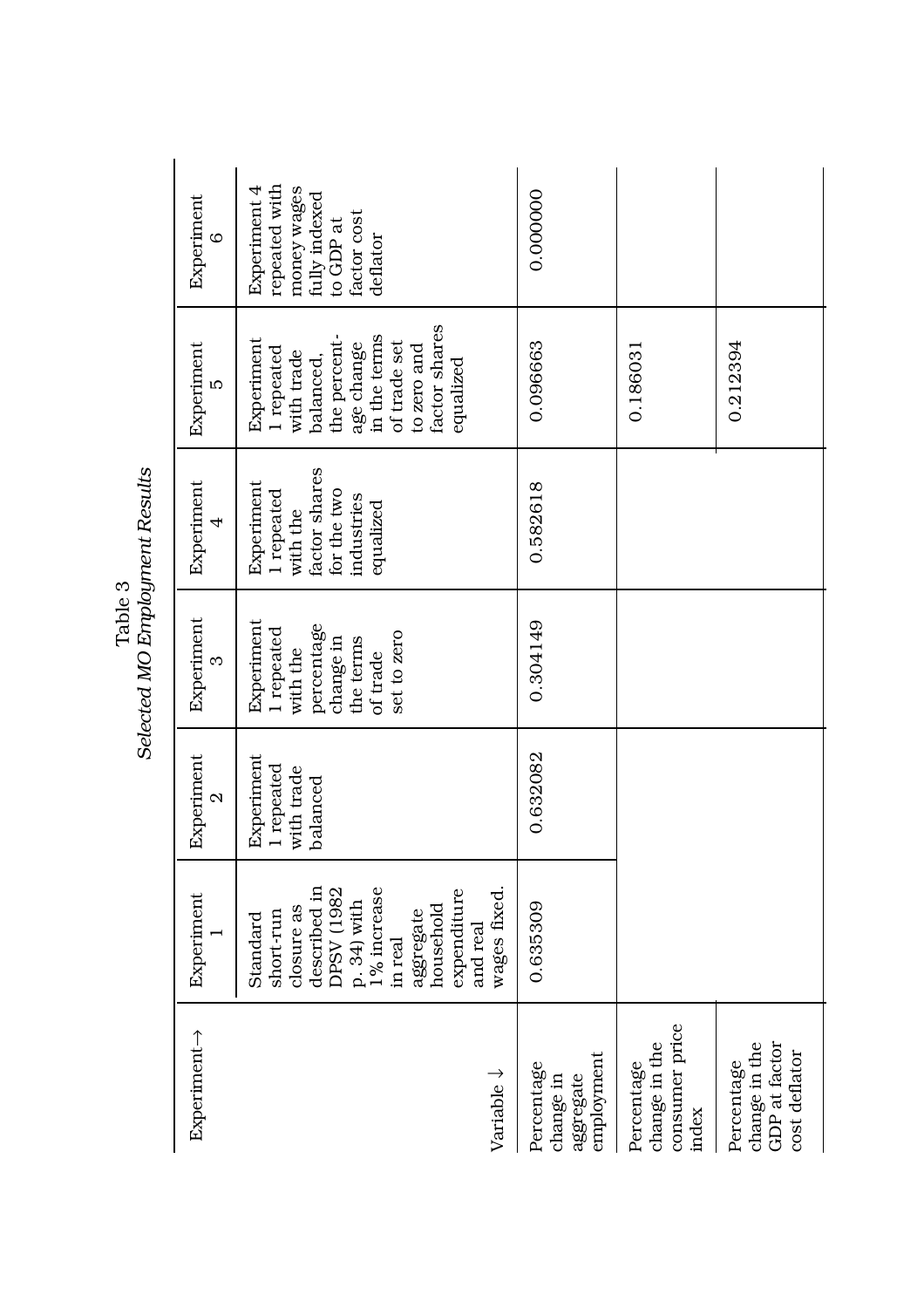MO requires that the market value of imports less duty is equal to the value-added of exports14. Accordingly, the data base was modified by removing \$A1 worth of imported commodity 2 from household expenditure so that the trade deficit is eliminated. Experiment 1 was then re-run using the new data base. As the employment result in Table 3 (0.632082) shows, the removal of the deficit decreases the employment response as predicted.

#### *3.1.3 Experiment 3*

In its standard short-run configuration MO adopts the small country assumption for both of the imported commodities and for exports of commodity 2. The percentage change in the foreign currency price of commodity 1 is modelled as depending on foreign demand with the foreign elasticity of demand for this commodity set at 2.0. An increase in domestic demand increases the costs of production and exporters of commodity 1 are able to pass on some of these costs to foreigners allowing for an improvement in the terms-of-trade. To examine the impact of the terms-of-trade improvement, experiment 1 was re-run with the adoption of the small country assumption for commodity 1 (i.e., the foreign elasticity of demand for commodity 1 was set to infinity). The removal of the positive terms-of-trade movement reduces the employment response from 0.635309 to 0.304149 per cent. This result confirms the prediction of the three sector model developed in section 2.

#### *3.1.4 Experiment 4*

The MO data base indicates that industry 2 is relatively labour-intensive and that this industry sells most of its output to domestic households. Due to its exposure to domestic households, the increase in real aggregate household expenditure will favour industry 2. According to the three-sector model developed in section 2, the fact that industry 1 is relatively labour-intensive and is favoured by the demand expansion means that the employment response will be favourable. This prediction is confirmed by the results. The original MO data base was modified by setting factor shares in both industries equal to the economy-wide average15*.* The removal of the factor-share effect reduces the employment response to 0.582618 per cent.

#### *3.1.5 Experiment 5*

In the three-sector model developed in section 2 it was shown that the removal of the balance-of-trade, terms-of-trade and factor-share effects would reduce the employment response to zero. This result is tested by re-running

<sup>14</sup> Appendix note 2 briefly examines the role of indirect taxes in the context of the balance-of-trade effect.

<sup>15</sup> The economy wide labour/capital ratio is 0.727272 so that the inputs of labour and capital for industry 1 become 21.818182 and 8.181818, respectively. Similarly, for industry 2, the input of labour becomes 18.181818 and the input of capital 6.818182.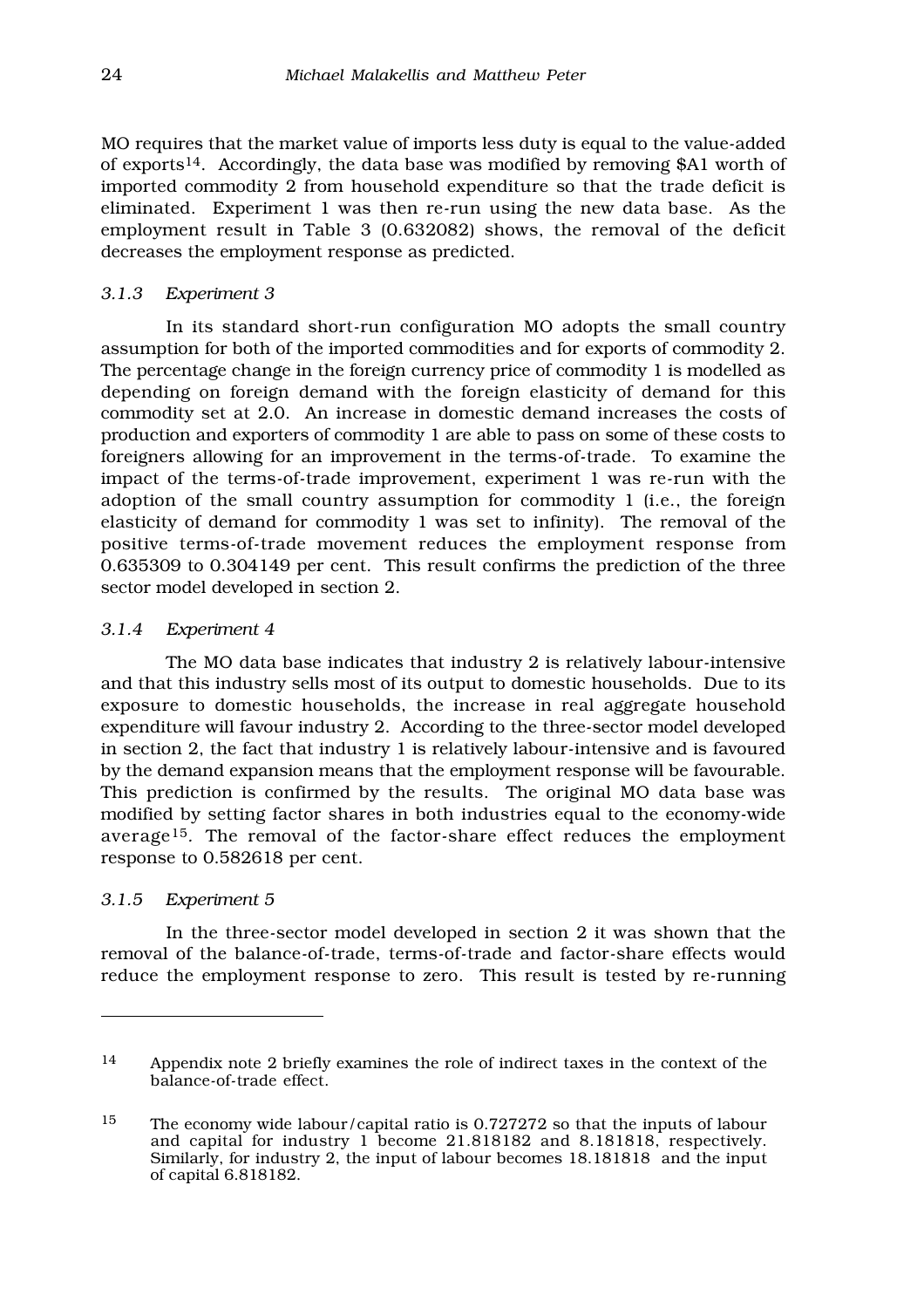experiment 1 with the simultaneous removal of the balance-of-trade, terms-oftrade and factor-share effects as per experiments 2 to 4. As the results in Table 3 show, the percentage change in the consumer price index (0.186031) is less than the percentage change in the GDP at factor cost deflator  $(0.212394)^{16}$ . This implies that the real cost of employing labour is falling for the average domestic firm resulting in a positive employment response (0.096663).

In the three-sector model the removal of the balance-of-trade and terms-oftrade effects means that the expenditure deflator  $(p_{id})$  and the factor cost deflator  $(p_{ifc})$  move together. Under these conditions with nominal wages indexed to the expenditure deflator both the producer and worker real wage are effectively held constant. In contrast, eliminating the balance-of-trade and terms-of-trade effects from MO is not sufficient to cause the CPI and GDP at factor cost deflator to move together.

Unlike the three-sector model MO includes subsidies and the difference between the two deflators reported for this experiment is accounted for by the positive percentage change in one plus the *ad-valorem* subsidy on export commodity 1.

In MO the percentage change in the consumer price index (cpi) is defined as:

$$
cpi = \sum_{i=1}^{2} \sum_{s=1}^{2} H_{is} p_{is}
$$
;   
i,s = 1,2

where subscripts i and s refer to the type of commodity and the source of production, respectively (i.e., s=1 denotes domestic and s=2 denotes foreign source);  $H_{is}$  is the share of the total household budget devoted to commodity (is); and  $p_{is}$  is the percentage change in the price of commodity (is). The results of experiment 5 show a zero percentage change in the price of all commodities except for domestically produced commodity 2 whose price increases by 0.333762 per cent. From the appropriate data base,  $H_{(21)} = (34/61)$  so that:

<sup>16</sup> The expenditure deflator and the factor cost deflator defined in the three-sector model are the parallels of the CPI and GDP at factor cost deflator, respectively, in MO.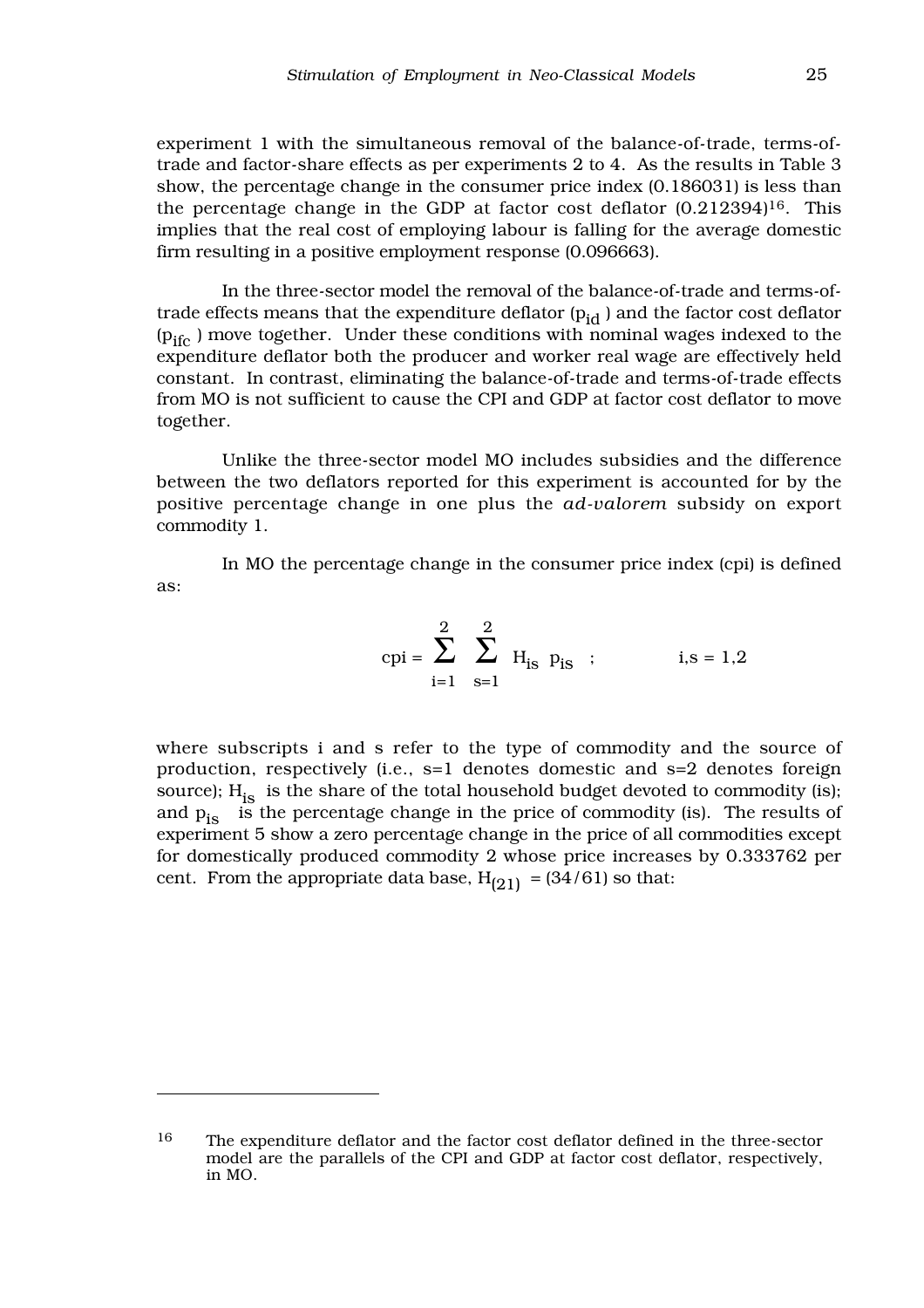$$
cpi = 0.186031
$$
.

The percentage change in the GDP at market prices deflator (pgdp $_{\rm m}$ ) is:

$$
pgdp_m = G_c \text{ (cpi)} + G_E \left( \sum_{i=1}^{2} D_{i1} p_{i1}^{*} \right) - G_m \left( \sum_{i=1}^{2} M_{i2} p_{i2}^{*} \right) ;
$$

where subscripts are as above; the G's are the shares of consumption, exports and imports in GDP, respectively; under conditions of a constant exchange rate,  $p^*$  is the percentage change in the foreign currency price of commodity (is); the D's are the shares of commodity i in total exports; and the M's are the shares of commodity i in total imports. Under the conditions of experiment  $5, p^*$ i1  $= 0 = p^*$ i2  $(i = 1,2)$  so that:

$$
pgdp_m = G_c \text{ (cpi)}
$$

The value of  $\rm G_c\;$  in the modified data base  $^{17}$  is 1 so that:

$$
pgdp_m = cpi = 0.186031.
$$

The percentage change in the GDP at factor cost deflator ( $pgdp_{fc}$ ) can be obtained by noting that:

$$
GDPm - Indirect Taxes + Subsidies = GDPfc .
$$

Therefore,

$$
pgdp_{fc} = F_g (gdp_m) - F_m \left( \sum_{i=1}^{2} M_{i2} t_{i2} \right) + F_e \left( \sum_{i=1}^{2} D_{i1} s_{i1} \right) ;
$$

where the F's represent shares in total factor costs of  $GDP_m$ , imports and exports, respectively; t is the percentage change in one plus the ad-valorem tariff on imported commodity i; and s is the percentage change in one plus the ad-valorem subsidy on export commodity i. In experiment 5, the  $t_{i2}$  and  $s_{11}$  are exogenously set to zero so that:

<sup>17</sup> Note that the relevant data base for this experiment is the modified one used in experiment 2 where one unit of imported commodity 2 is taken away from households to balance the trade account.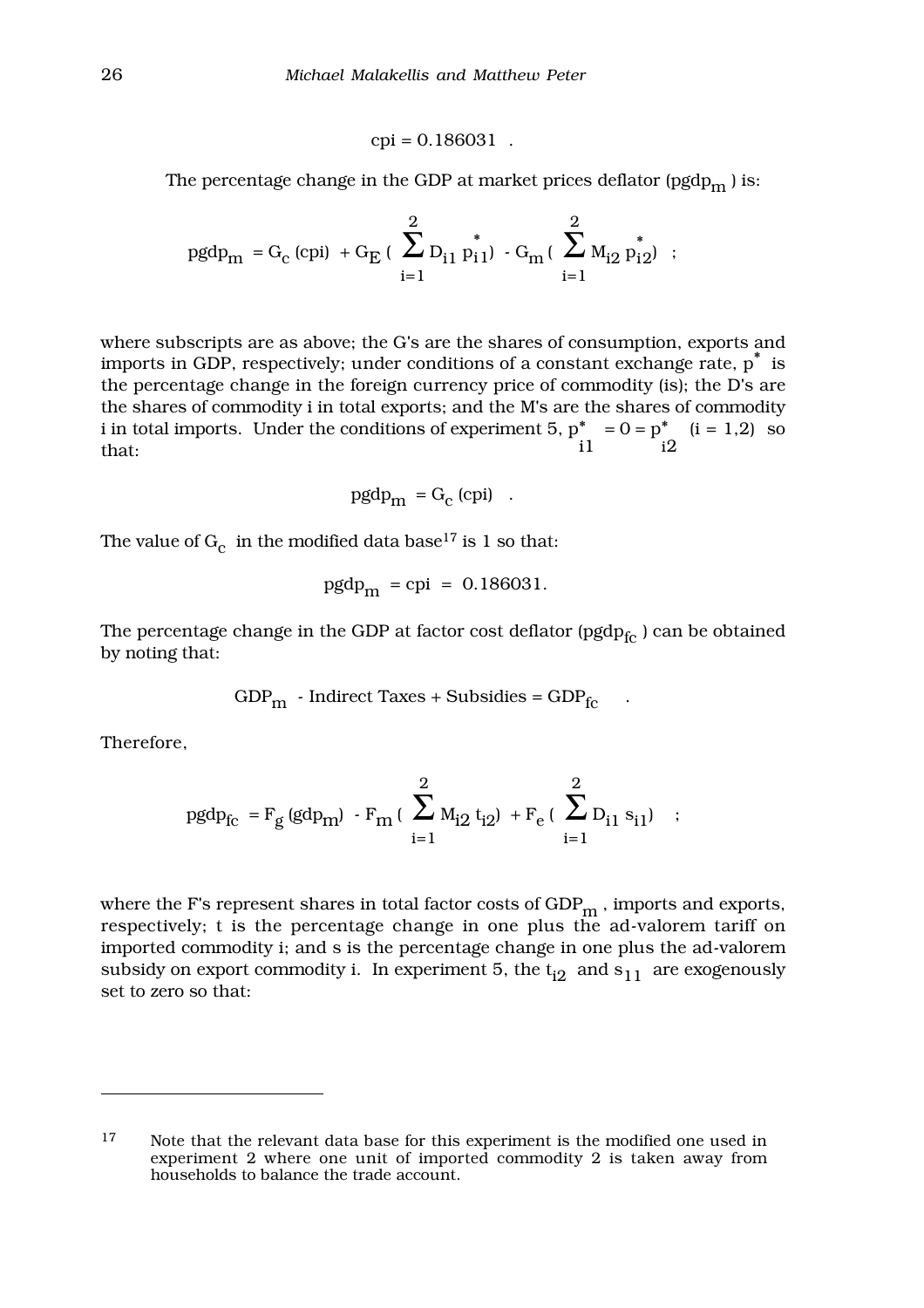$$
\mathrm{pgdp_{fc}} = \mathrm{F_g} \left( \mathrm{pgdp_m} \right) \ + \mathrm{F_e} \left( \mathrm{D_{21}} \ \mathrm{s_{21}} \right) \ \ .
$$

From the data base, the values of the shares are:  $F_g = 61/55$ ;  $F_e = 20/55$ ; and  $D_{21} = 1/20$ . The results of experiment 5 show that  $S_{21} = .333762$ , so that:

$$
\text{pgdp}_{\text{fc}} = .212394\enspace.
$$

These calculations confirm that the reported difference between the percentage change in the CPI and the percentage change in the GDP at factor cost deflator in experiment 5 is fully accounted for by the subsidy on export commodity 1.

The employment response obtained in this experiment could be eliminated by setting the percentage change in one plus the *ad-valorem* subsidy on export commodity 1 to zero. In effect this fixes the producer real wage because the CPI and GDP at factor cost deflator will now move together. Alternatively, the results of the three-sector model imply that the employment response could be eliminated by indexing money wages directly to the factor cost deflator so that the producer real wage only is fixed. This proposition is tested in the following experiment.

#### *3.1.6 Experiment 6*

In this experiment the real cost of employing labour (the producer real wage) is held constant by indexing money wages to the GDP at factor cost  $\text{deflator}^{18}$  and the factor shares are equalised as per experiment 4. The zero employment response obtained from this experiment confirms the conclusions of section 2.4 that if the producer real wage is held constant then aggregate employment can respond to a change in domestic demand only if factor intensities differ across sectors.

$$
pgdp_{fc} = p_{ki} S_{ki} + p_l S_{li} \qquad ; \qquad \qquad i=1,\, 2
$$

where subscripts  $k =$  capital  $l =$ labour  $i =$  sector

and p is the percentage change in factor prices and the S's denote shares in total factor costs.

<sup>18</sup> To index money wages to GDP at factor costs an additional variable and equation defining the percentage change in GDP at factor costs ( $pgdp_{fc}$  ) was added to MO as follows: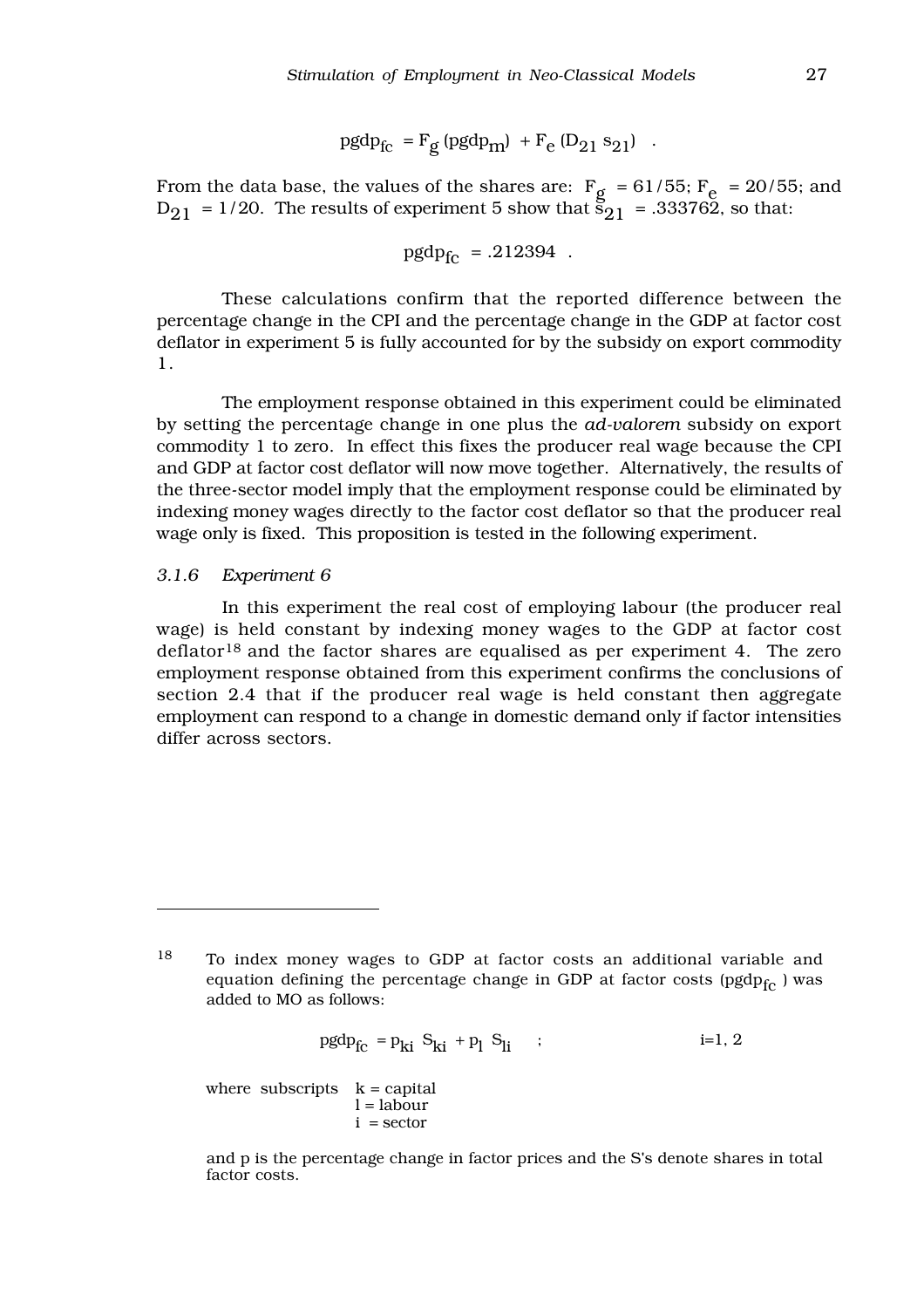#### *3.2 ORANI Results*

In the following experiments, the short-run version of ORANI TABLO $^{19}$  is employed to verify the extent to which the mechanisms identified in MO explain the ORANI employment response. The aggregate employment results of a selection of 4ORANI simulations are reported in Table 4 and discussed below.

#### *3.2.1 Experiment 1*

This is the base experiment where the short-run version of ORANI TABLO using the 1978-79 data base (see Kenderes and Strzelecki (1988)) is employed to quantify the effect on aggregate employment of a balanced one per cent increase in real domestic demand under conditions of fixed real wages. The closure adopted for this experiment is the standard one reported in DPSV (1982 p. 143). The balanced increase in real domestic demand was modelled by increasing real private consumption, private investment and government expenditures by 1 per cent, respectively. The results of this experiment indicate that in its standard short-run configuration, ORANI produces a 0.523698 per cent increase in aggregate employment in response to a balanced 1 per cent increase in real domestic demand. The positive employment response obtained in this experiment lends support to the findings of the three-sector model. The expansion in real domestic demand favours the non-traded sector which is labour-intensive relative to the traded-goods sector in the ORANI data base. In addition, the export industries face downwardly-sloping demand curves. These two features imply, respectively, that the factor-share and terms-of-trade effects will both have a positive impact on the employment response.

#### *3.2.2 Experiment 2*

The purpose of this experiment is to quantify the factor share effect in ORANI. Accordingly, simulation 1 was re-run with appropriate modification made to the 1978-79 data base so that the labour/fixed factor ratio in each of the 112 ORANI industries was set equal to the economy-wide average. The result reported in Table 2 shows the aggregate employment response is reduced to 0.466323 per cent when the factor share effect is removed.

#### *3.2.3 Experiment 3*

The results of MO highlighted the importance of the price index chosen to deflate money wages. In its standard short-run configuration ORANI models money wages as being fully indexed to the CPI. This experiment examines the implications of indexing money wages to the GDP at factor cost deflator rather than the CPI. Since the ORANI model does not identify the GDP at factor cost deflator it

<sup>19</sup> ORANI TABLO is an implementation of ORANI using the GEMPACK program TABLO as described in Codsi, Horridge and Pearson (1988).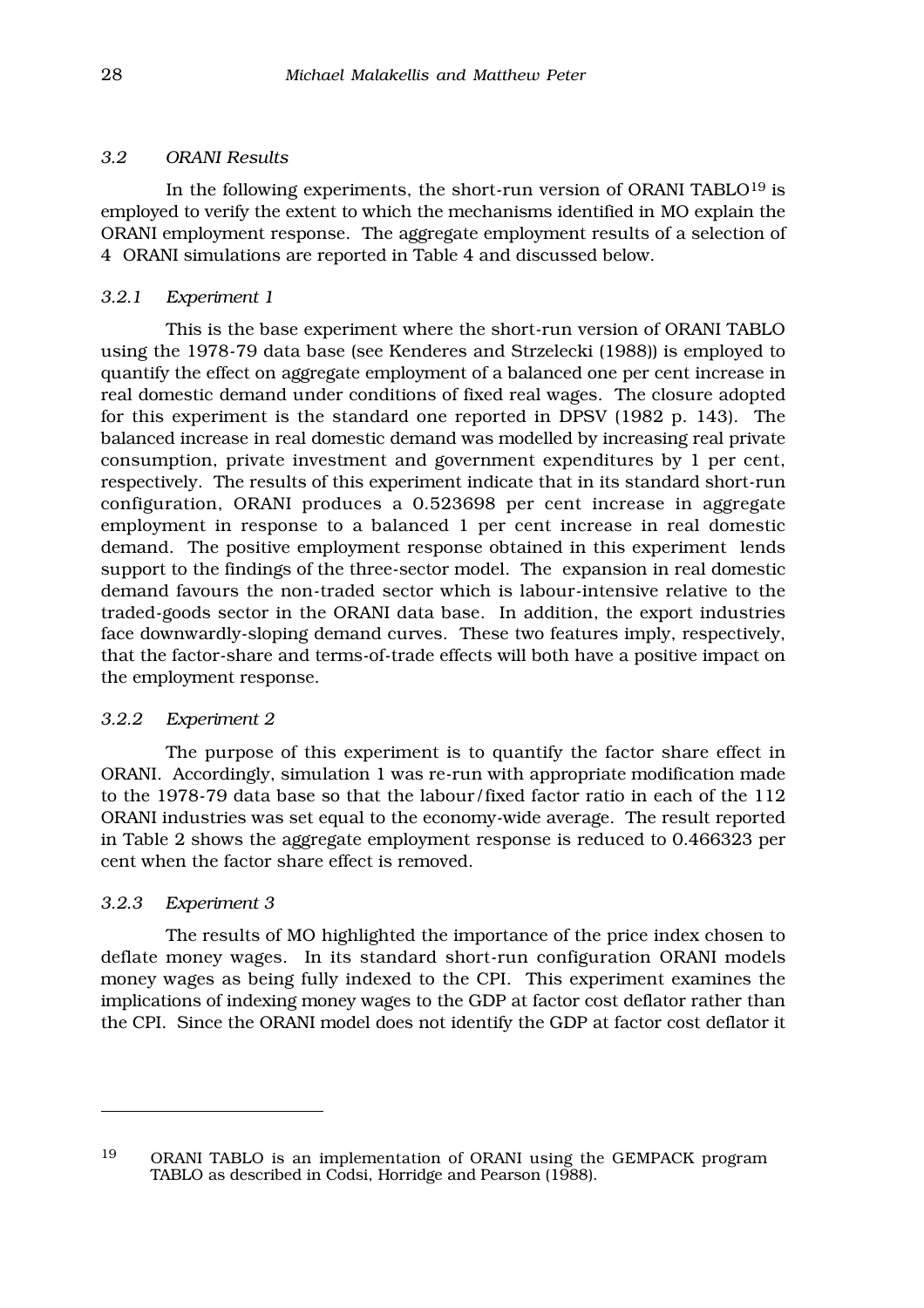| $Experiment \rightarrow$ | Standard short-run<br>Experiment                                                                                         | Experiment<br>Experiment 1<br>$\mathbf{\Omega}$                                               | Experiment<br>Experiment 1<br>$\infty$                                                                           | Experiment<br>Experiment 3<br>$\overline{\mathcal{A}}$                                    |
|--------------------------|--------------------------------------------------------------------------------------------------------------------------|-----------------------------------------------------------------------------------------------|------------------------------------------------------------------------------------------------------------------|-------------------------------------------------------------------------------------------|
|                          | (1982) with a balanced<br>1% increase in aggre-<br>described in DPSV<br>configuration as<br>gate absorption <sup>1</sup> | industries set to the<br>factor shares of all<br>repeated with the<br>economy-wide<br>average | the GDP at factor<br>rather than the<br>fully indexed to<br>repeated with<br>money wages<br>cost deflator<br>CPI | factor shares of all<br>repeated with the<br>industries set to<br>economy-wide<br>average |
| employment<br>Percentage | 0.523698                                                                                                                 | 0.466323                                                                                      | 0.431382                                                                                                         | 0.000074                                                                                  |

Table 4<br>Selected ORAM Employment Results *Selected ORANI Employment Results*

1 That is, a 1 per cent increase in consumption, private investment and government expenditure, respectively. 1 That is, a 1 per cent increase in consumption, private investment and government expenditure, respectively.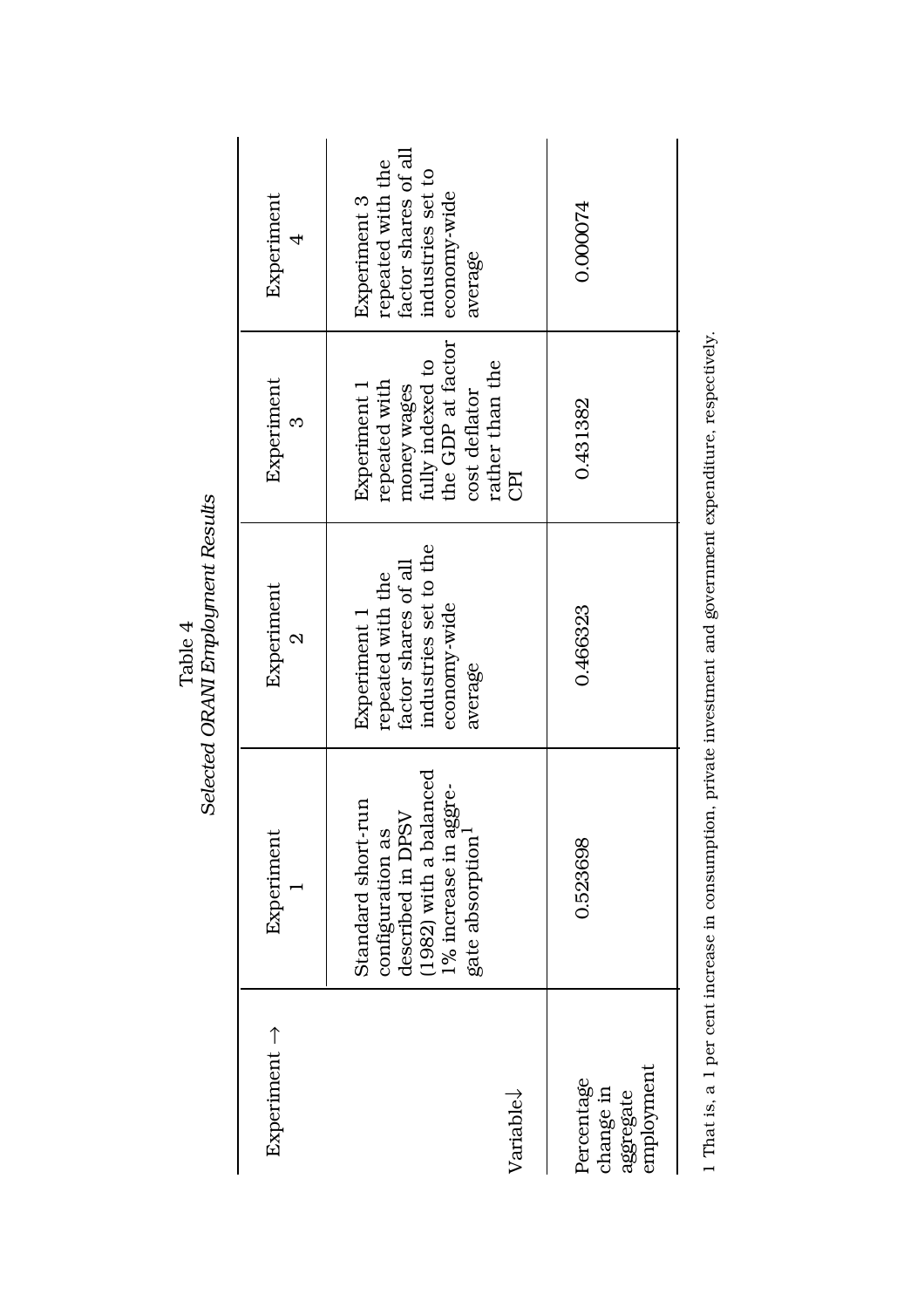was necessary to add an equation to the model which defined this deflator. The indexing equation in ORANI was then changed appropriately and simulation 1 rerun. The results of this simulation show that the percentage change in the GDP at factor cost deflator is greater than the percentage change in the CPI. Table 2 shows that the employment response is reduced to 0.431382 per cent since the real cost of hiring labour has increased relative to experiment 1.

#### *3.2.4 Experiment 4*

In the simulation experiments 2 and 3 are combined so that the labour/fixed factor ratio for each industry is equal to the economy-wide average and money wages are fully indexed to the GDP at factor cost deflator. As the results in Table 2 indicate, the equalisation of the factor shares removes any compositional effects remaining after money wages are indexed to the GDP at factor cost deflator as per experiment 3. Consequently, as predicted by the threesector model developed in section 2 and the results of MO, the ORANI employment response is equal to zero after allowing for rounding errors and the increase in domestic demand is accommodated fully by a deterioration in the balance of trade.

An interesting feature of the ORANI employment results presented in Table 4 is that the factor-share effect and the effect of indexing money wages to the GPD at factor cost deflator are not additive. As the results of experiment 2 and 3 indicate, these two effects individually, have a relatively small impact on the employment elasticity. On the other hand, the results of experiment 4 indicate that in combination, these two effects explain the whole ORANI employment response to an increase in domestic demand.

An example of non-additivity among the effects identified as generating the employment response is found in the inter-related nature of the terms-of-trade and factor-share effects. In section 2.3.2, it was shown that the terms-of-trade effect increased as the share of labour in the export sector was increased. However, in section 2.3.3, it was shown that the factor-share effect was diminished by increasing the share of labour in the export sector. In ORANI experiment 2, the factor-share effect was eliminated by setting the share of labour in all industries to the economy-wide average. This involved increasing the share of labour in the export sector with the dual impact of dampening the employment response as the factor-share effect is eliminated but increasing the employment response as the terms-of-trade effect is strengthened.

#### *4 Concluding Remarks*

This paper demonstrates that Keynesian type employment responses in multisectoral neo-classical models such as ORANI may be explained in terms of relative price movements and compositional effects.

It is argued that the wage fixing rule for the economy is of paramount importance. In multi-sectoral models, the real wage is not necessarily defined uniquely for the economy as a whole. This paper identifies the producer real wage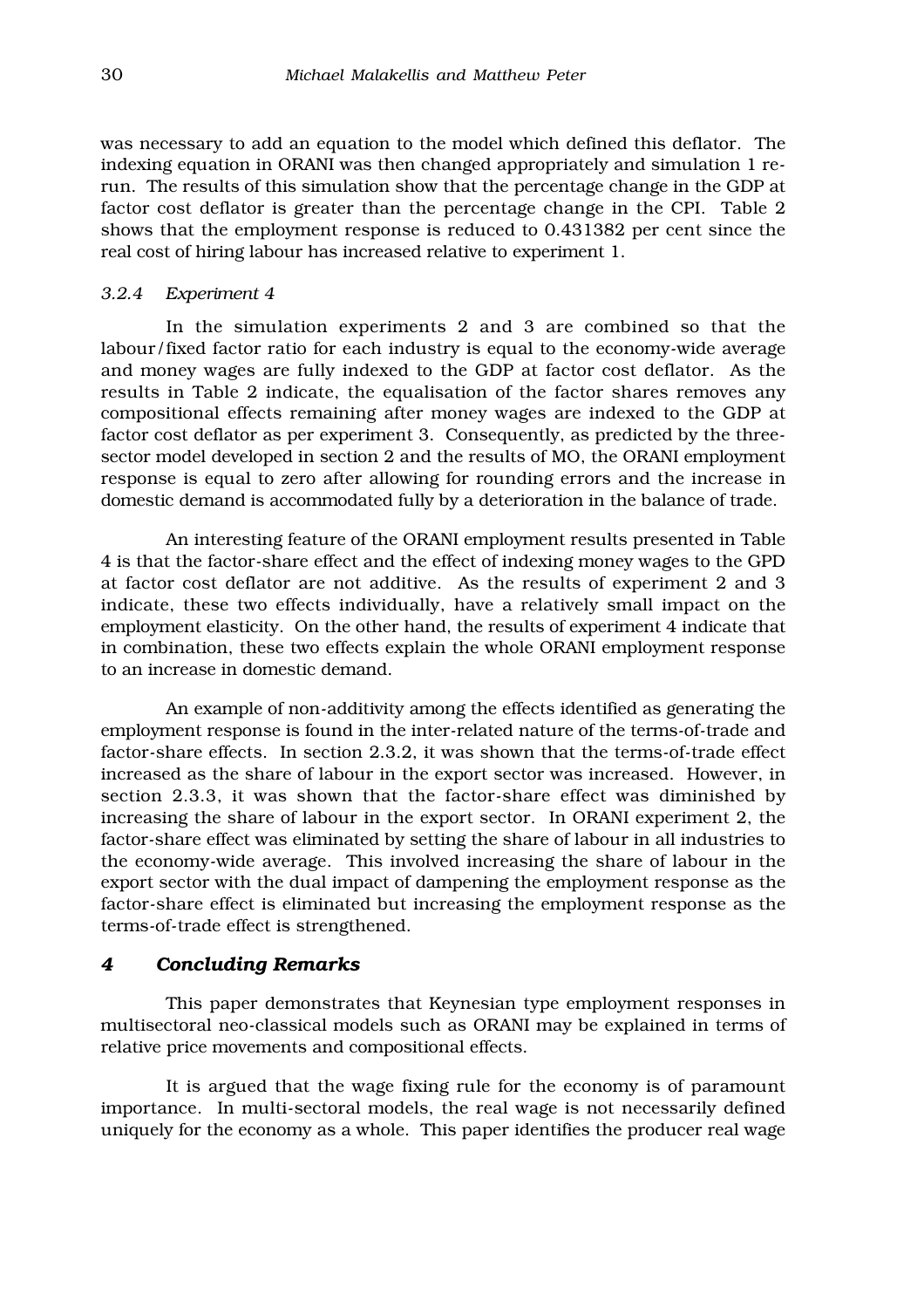as being money wages deflated by the GDP at factor cost deflator; whilst for workers, the real wage is money wages deflated by the expenditure deflator (e.g., the CPI). In countries such as Australia where money wages are indexed, typically the price deflator used is the CPI. Therefore, with money wages indexed to the CPI, the real wage as seen by producers is determined by the relative movements in the GDP at factor cost deflator and the CPI. This paper identifies two effects, labelled the terms-of-trade effect and the balance-of-trade effect, where demand management policies cause the GDP at factor cost deflator to rise relative to the CPI, thereby increasing aggregate employment. For these effects to be operative it is only necessary that the export demand curves are downward sloping and that the trade balance is in deficit.

In addition, the paper shows that in the case where the demand expansion favours the labour intensive industries, an increase in aggregate employment is possible even when the real wage forced by the producer is fixed.

A further contribution of this paper has been to clarify the role of the import-competing sector in explaining why ORANI produces a Keynesian employment response. The principal explanation offered by previous studies revolved around the degree of substitutability between domestic products and foreign ones. This paper illustrates that this explanation is inadequate. The degree of substitutability between domestic and foreign goods (as reflected by the Armington elasticity) is a quantitative mechanism which serves only to *scale* the employment response, the sign (+, -, or 0) of which is determined by other considerations.

The policy implications of this paper are important. There is an onus on the user of an economic model to be aware of the mechanisms which are responsible for particular results. The analysis identifies conditions under which demand management policies are effective in stimulating aggregate employment. If the insights obtained from the models discussed above are accepted as relevant to the actual Australian economy, then it is crucial that policy makers recognise the impact that demand management policies have on the real wage cost faced by producers and how the configuration of factor intensities across sectors effects the aggregate employment response.

Wage indexation emerges as a critical issue for employment with each approach to indexation (full, partial, plateau, etc.) having its own implications for the relationship between movements in consumer prices (as measured by some expanditure deflator such as the CPI) and movements in producer prices (as measured by the GDP at factor cost deflator). Even within the different approaches to wage indexation, the exact details of how indexation formulas are applied (after what lag, with what discounting provisions for other elements of the social wage, etc.), may be crucial for Australian's competitiveness and the employment result.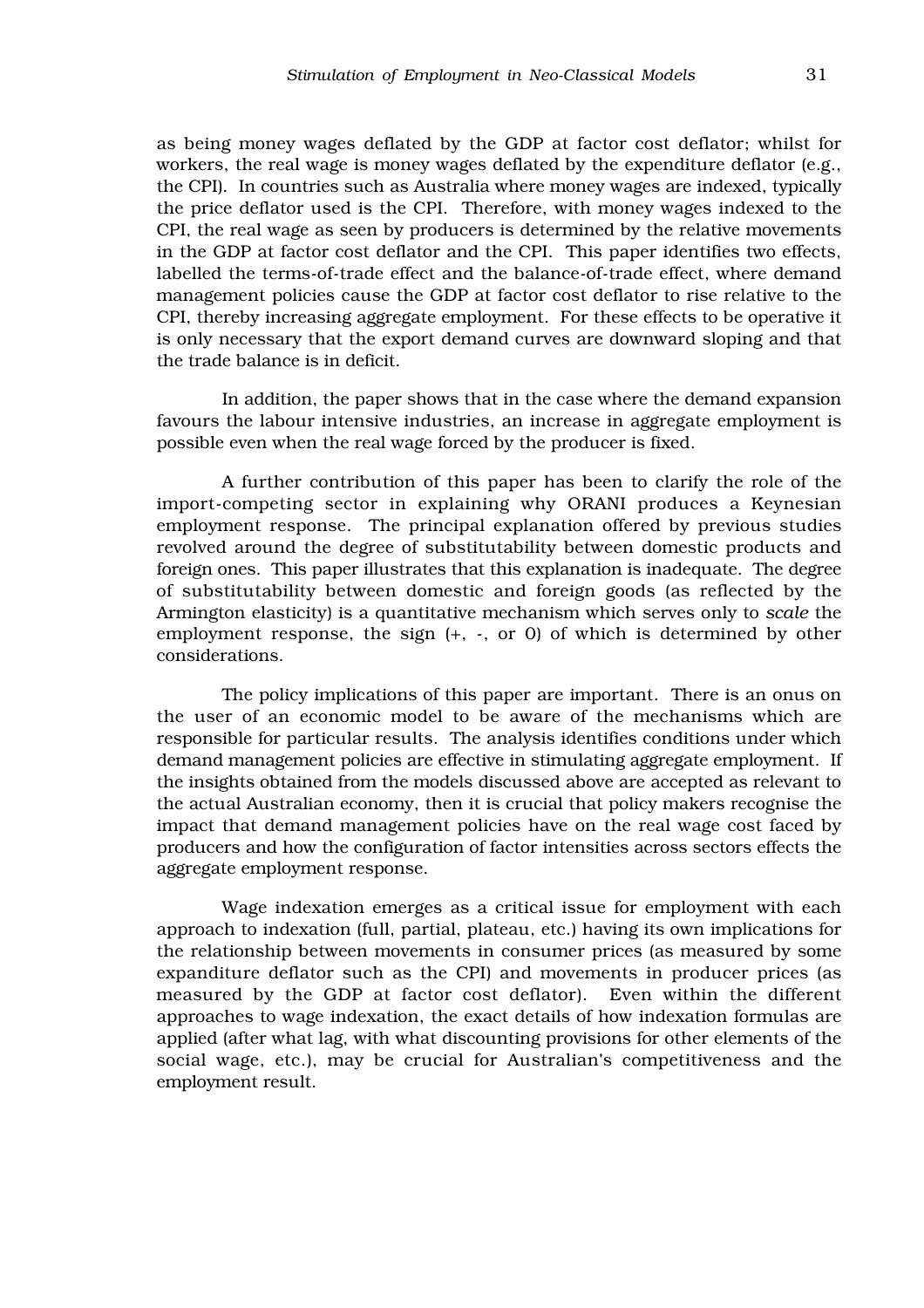*Appendix Note 1*

*Derivation of the Aggregate Employment Elasticity with Respect to Real Domestic Demand*

An expression for the aggregate employment elasticity can be derived in the following way: equation (6) together with the assumption that capital stocks are held constant imply that:

$$
q_e = \sigma_{kl} S_{le} [p_{ke} - p_l] . \qquad (A1.1)
$$

Substituting (A1.1) into (5) gives:

$$
x_{\text{le}} = \sigma_{\text{kl}} \left[ p_{\text{ke}} - p_{\text{l}} \right] \tag{A1.2}
$$

Using equation (11), the following expression for  $p_{ke}$  is obtained:

$$
p_{ke} = \frac{p_e - S_{le} (p_l)}{S_{ke}} .
$$
 (A1.3)

Substituting (A1.3) into (A1.2), observing the wage indexation rule (equation (21)), and rearranging yields:

$$
x_{le} = \frac{\sigma_{kl}}{S_{ke}} [p_e - p_{id}] .
$$
 (A1.4)

Using the appropriate equations, similar expressions for  $x_{\text{lic}}$  and  $x_{\text{Int}}$  can be obtained in an analogous manner. Thus for the import-competing sector:

$$
q_{ic} = \sigma_{kl} S_{lic} [p_{kic} - p_l] ; \qquad (A1.5)
$$

$$
x_{\text{lic}} = \sigma_{kl} [p_{\text{kic}} - p_l] ; \qquad (A1.6)
$$

yielding

$$
x_{\text{lic}} = \frac{\sigma_{kl}}{S_{\text{kic}}} \left[ p_{\text{ic}} - p_{\text{id}} \right] . \tag{A1.7}
$$

For the non-trading sector:

$$
\mathbf{q}_{\rm nt} = \sigma_{\rm kl} \ \mathbf{S}_{\rm knt} \ [\mathbf{p}_{\rm knt} \ \cdot \mathbf{p}_l] \ ; \tag{A1.8}
$$

$$
x_{\text{int}} = \sigma_{kl} [p_{\text{knt}} - p_l] \quad ; \tag{A1.9}
$$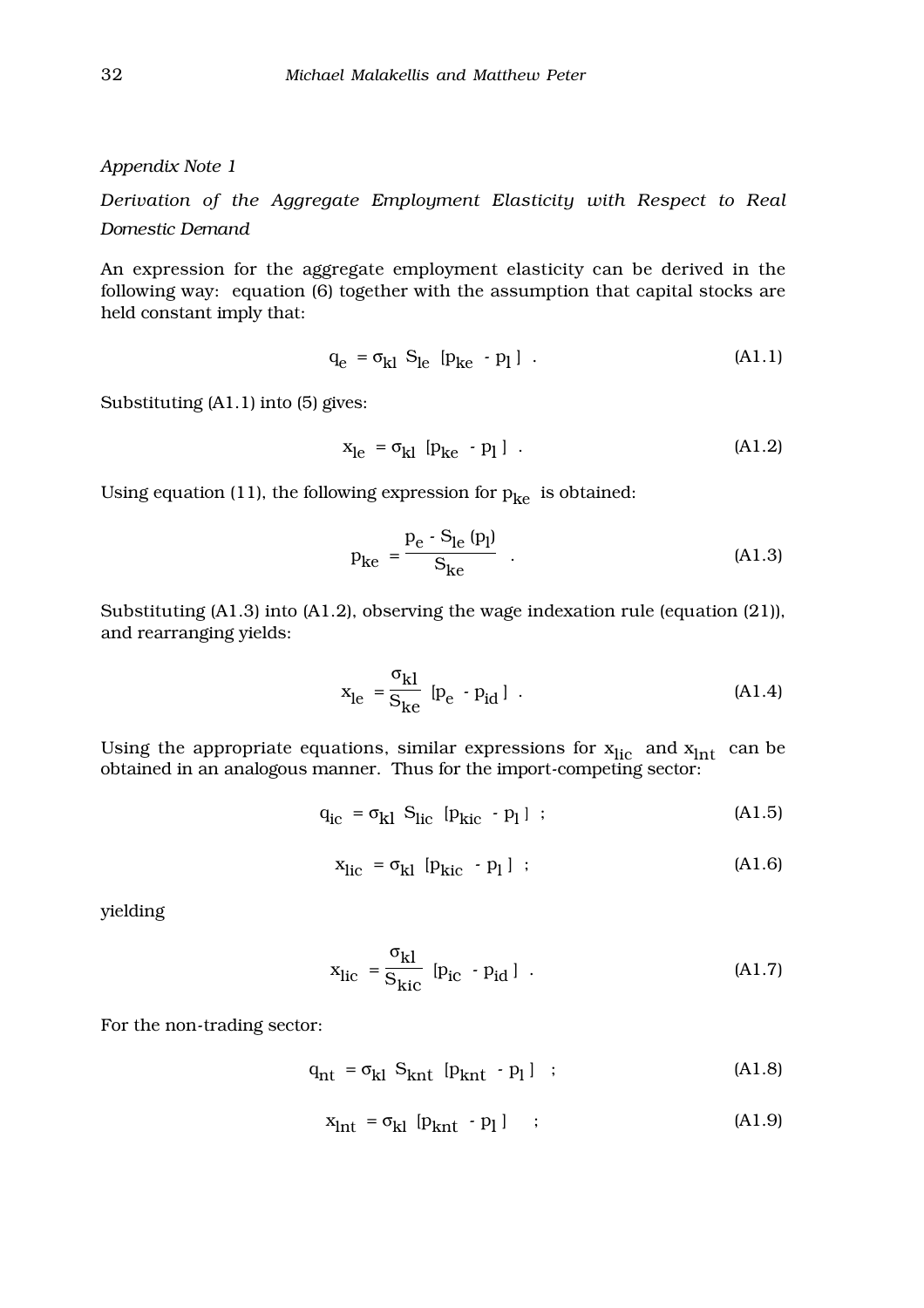giving

$$
x_{\text{int}} = \frac{\sigma_{kl}}{S_{\text{knt}}} [p_{\text{nt}} - p_{\text{id}}] . \tag{A1.10}
$$

Multiplying both sides of  $(A1.6)$  by  $S<sub>lic</sub>$  gives:

$$
x_{\text{lic}} S_{\text{lic}} = \sigma_{kl} S_{\text{lic}} [p_{\text{kic}} - p_1] . \tag{A1.11}
$$

The RHS of (A1.11) is equal to (A1.5) so that

$$
x_{\text{lic}} S_{\text{lic}} = q_{\text{ic}} \quad . \tag{A1.12}
$$

From the closure of the model,  $p_m = 0$  so that equation (1) reduces to:

$$
x_{ic} = z - \sigma^A M_m p_{ic} \quad . \tag{A1.13}
$$

Substituting equation (A1.13) into (15) gives:

$$
q_{ic} = z - \sigma^A M_{m} p_{ic} \quad . \tag{A1.14}
$$

Finally, substituting (A1.14) into (A1.12) and rearranging yields:

$$
x_{\rm lic} = \frac{z - \sigma^A M_{\rm m} p_{\rm ic}}{S_{\rm lic}} \quad . \tag{A1.15}
$$

From equations (A1.7) and (A1.15) it follows that:

$$
p_{ic} - p_{id} = \frac{z S_{kic}}{\sigma_{kl} S_{lic}} - \frac{\sigma^A M_m S_{kic} p_{ic}}{\sigma_{kl} S_{lic}} .
$$
 (A1.16)

Analogously, for the non-trader:

$$
x_{\text{Int}} S_{\text{Int}} = \sigma_{kl} S_{\text{Int}} [p_{\text{knt}} - p_1] ; \qquad (A1.17)
$$

$$
x_{\text{int}} S_{\text{int}} = q_{\text{nt}} \tag{A1.18}
$$

From equations (3) and (14),

$$
q_{nt} = z, \t\t (A1.19)
$$

so that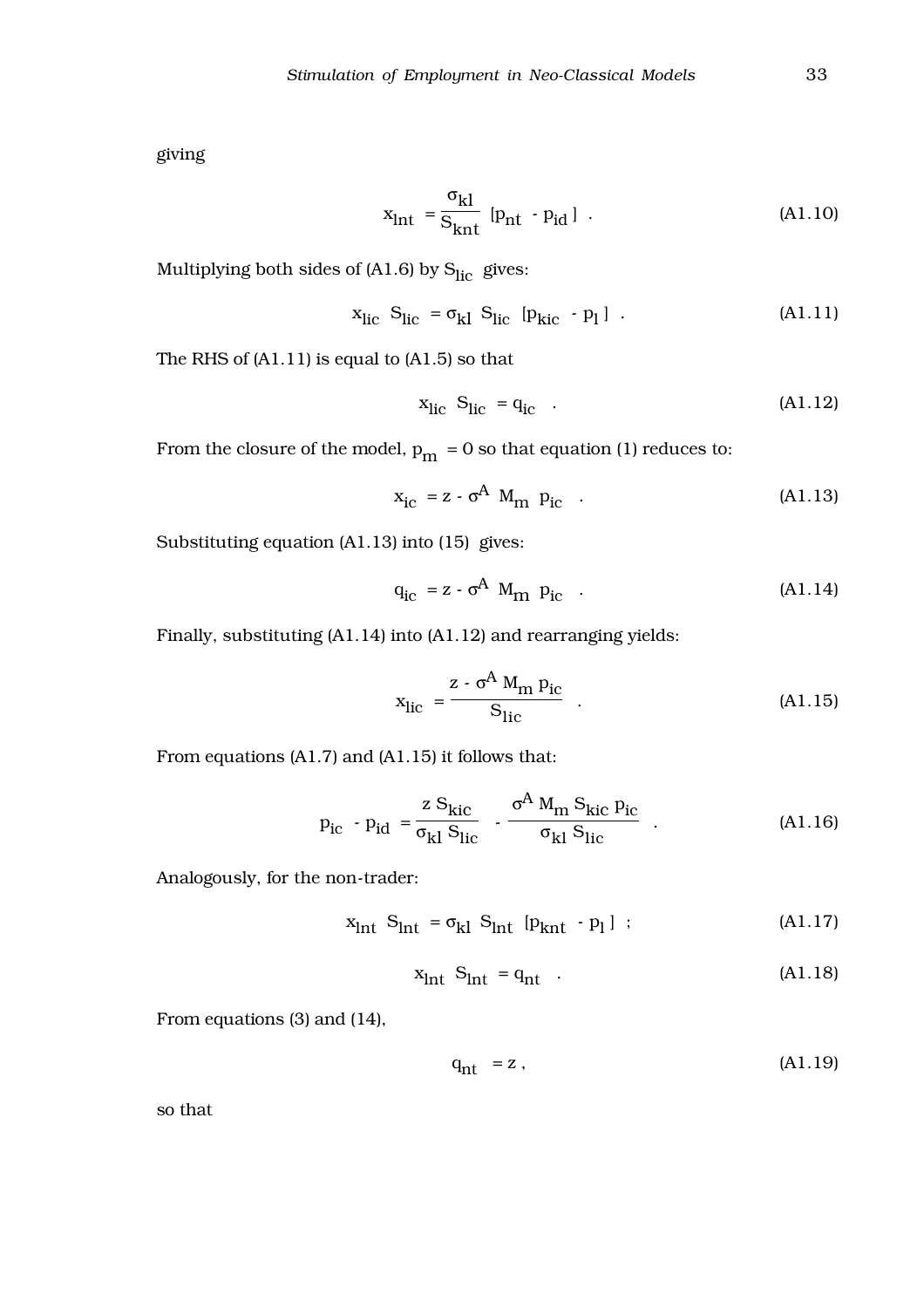$$
x_{\text{Int}} = \frac{z}{S_{\text{Int}}}, \qquad (A1.20)
$$

and

$$
p_{nt} - p_{id} = \frac{z S_{knt}}{\sigma_{kl} S_{lnt}} \quad . \tag{A1.21}
$$

Noting that  $p_m = 0$ , equation (20) reduces to

$$
p_{id} = D_{ic}(p_{ic}) + D_{nt}(p_{nt}) \quad . \tag{A1.22}
$$

Using (A1.22) the following expressions for  $p_{ic}$  and  $p_{nt}$  are obtained:

$$
p_{ic} = \frac{p_{id} - D_{nt}(p_{nt})}{D_{ic}} , \qquad (A1.23)
$$

and

$$
p_{nt} = \frac{p_{id} - D_{ic}(p_{ic})}{D_{nt}} .
$$
 (A1.24)

Equation (A1.16) may be re-written as:

$$
p_{ic} = \frac{z S_{kic}}{C} + \frac{\sigma_{kl} S_{lic}}{C} p_{id} ; \qquad (A1.25)
$$

where 
$$
C = \sigma_{kl} S_{lic} + \sigma^A M_m S_{kic}
$$
.

An expression for  $p_{id}$  may be obtained by substituting equation (A1.23) into (A1.25) and rearranging as:

$$
p_{id} = \frac{1}{E} [Z D_{ic} S_{kic} + C D_{nt} p_{nt} ]
$$
; (A1.26)

where 
$$
E = C - D_{ic} \sigma_{kl} S_{lic}
$$
.

Equation (A1.21) may be used to eliminate  $p_{nt}$  from (A1.26), yielding:

$$
p_{id} = \frac{z}{(E - C D_{nt})} \left[ D_{ic} S_{kic} + \frac{C D_{nt} S_{knt}}{\sigma_{kl} S_{int}} \right].
$$
 (A1.27)

Substituting equation (A1.27) into (A1.25) and rearranging gives: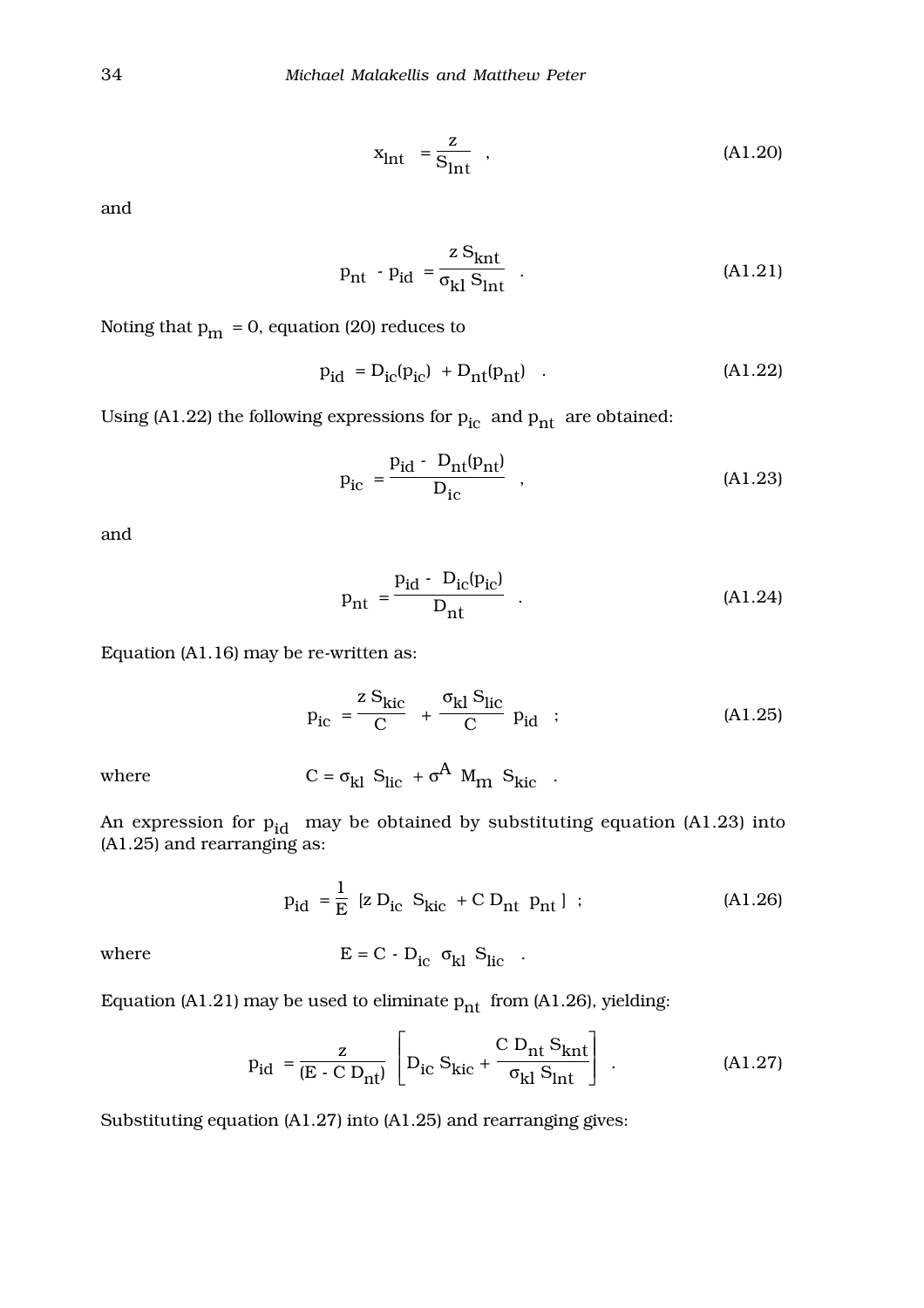$$
p_{ic} = z \left[ \frac{S_{kic}}{C} + \frac{S_{lic}}{(E - C D_{nl})} \left( \frac{\sigma_{kl} D_{ic} S_{kic}}{C} + \frac{S_{knt}}{S_{lnt}} D_{nt} \right) \right] .
$$
 (A1.28)

A reduced form expression for  $\mathbf{x}_{\text{lic}}$  may now be obtained by substituting equation (A1.28) into (A1.15) and rearranging:

$$
x_{\text{lic}} = \frac{Z}{(E-C D_{\text{nt}})} \left[ \frac{\sigma_{\text{KL}}}{C} (E - CD_{\text{nt}} - \sigma^{\text{A}} M_{\text{m}} S_{\text{kic}} D_{\text{ic}}) - \sigma^{\text{A}} M_{\text{m}} \frac{S_{\text{knt}}}{S_{\text{int}}} D_{\text{nt}} \right]
$$
(A1.29)

Noting that,

$$
E - CD_{nt} - S^A M_{nn} S_{kic} D_{ic} = C D_{nn} ,
$$

expression (A1.29) may be simplified to:

$$
x_{\text{lic}} = \frac{z}{(E - C D_{\text{nt}})} \left[ \sigma_{kl} D_{\text{m}} - \sigma^{A} \frac{M_{\text{m}} S_{\text{knt}}}{S_{\text{int}}} D_{\text{nt}} \right].
$$
 (A1.30)

To obtain the reduced form expression for  $(x_{le})$  equation (4) is substituted into (A1.4) giving:

$$
x_{le} = -\frac{\sigma_{kl}}{S_{ke}} \quad [\gamma q_e + p_{id}] \quad . \tag{A1.31}
$$

Analogous to the import-competing and non-traded sectors, the activity level for the export sector may be expressed as:

$$
q_e = S_{le} x_{le} \quad , \tag{A1.32}
$$

and equation (A1.31) may be re-written as:

$$
x_{\text{le}} = -\frac{\sigma_{\text{kl}}}{N} \quad p_{\text{id}} \quad ; \tag{A1.33}
$$

where  $N = S_{ke} + \gamma \sigma_{kl} S_{le}$ .

Substituting equation (A1.27) into (A1.33) and re-arranging yields:

$$
x_{le} = -\frac{z}{N(E - C D_{nt})} \left[ D_{ic} S_{kic} \sigma_{kl} + \frac{C D_{nt} S_{knt}}{S_{int}} \right] .
$$
 (A1.34)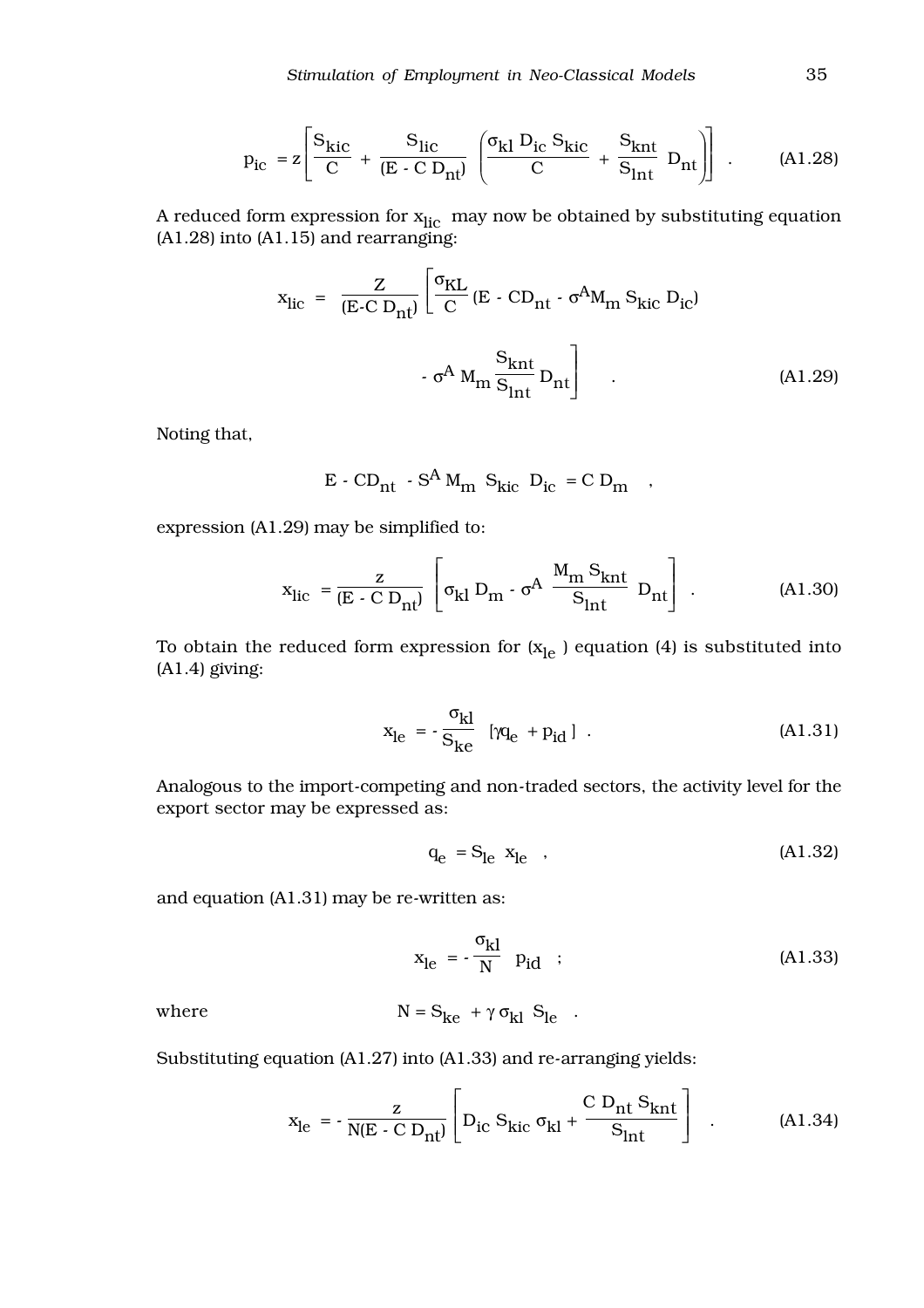Finally, it is necessary to derive expressions for  $L_e$  ,  $L_{nt}$  and  $L_{ic}$  , which are the shares in aggregate employment for the respective sectors. Note that:

$$
L_j = \frac{X_{lj}}{\sum_j X_{lj}} \quad ; \qquad \qquad j \in (e, nt, ic) \quad (A1.35)
$$

where  $X_{lj}$  is the level of employment in the  $j<sup>th</sup>$  sector. Also note that:

$$
S_{lj} = \frac{P_l X_{lj}}{P_l X_{lj} + P_{kj} X_{kj}} \quad ; \qquad j \in (e, nt, ic) \quad (A1.36)
$$

where  $P_l$  ,  $P_{kj}$  and  $X_{kj}$  are the price of labour, the price of capital and the amount of capital employed by the j<sup>th</sup> sector. It follows then, that the coefficients in equation (19) are:

$$
W_{j} = \frac{P_{1} X_{lj} + P_{kj} X_{kj}}{P_{1} X_{lj} + \sum_{j} P_{kj} X_{kj}} \quad . \quad j \in (e, nt, ic) \quad (A1.37)
$$

From equations (A1.35) - (A1.37) it is evident that:

$$
L_{j} = \frac{X_{1j}}{\sum_{j} X_{lj}} = \frac{W_{j} S_{lj}}{\sum_{j} W_{j} S_{lj}}.
$$
 j \in (e, nt, ic) (A1.38)

The aggregate employment elasticity with respect to domestic demand  $(\eta_{l} z)$  can now be derived by substituting equations (A1.20), (A1.30), (A1.34) and (A1.38) into (18) as follows:

$$
\eta_{l} z = \frac{Z}{r} \left[ W_{nt} + \frac{W_{ic} S_{lic}}{E \cdot C D_{nt}} \left( \sigma_{kl} D_{tn} - \frac{\sigma^{A} M_{icm} S_{knt} D_{nt}}{S_{int}} \right) - \frac{W_{e} S_{le}}{N(E \cdot C D_{nt})} \right]
$$

$$
\left( D_{ic} S_{kic} \sigma_{kl} + \frac{C D_{nt} S_{knt}}{S_{int}} \right)
$$
(A1.39)

where  $r = [W_e S_{le} + W_{nt} S_{int} + W_{ic} S_{lic}]$ .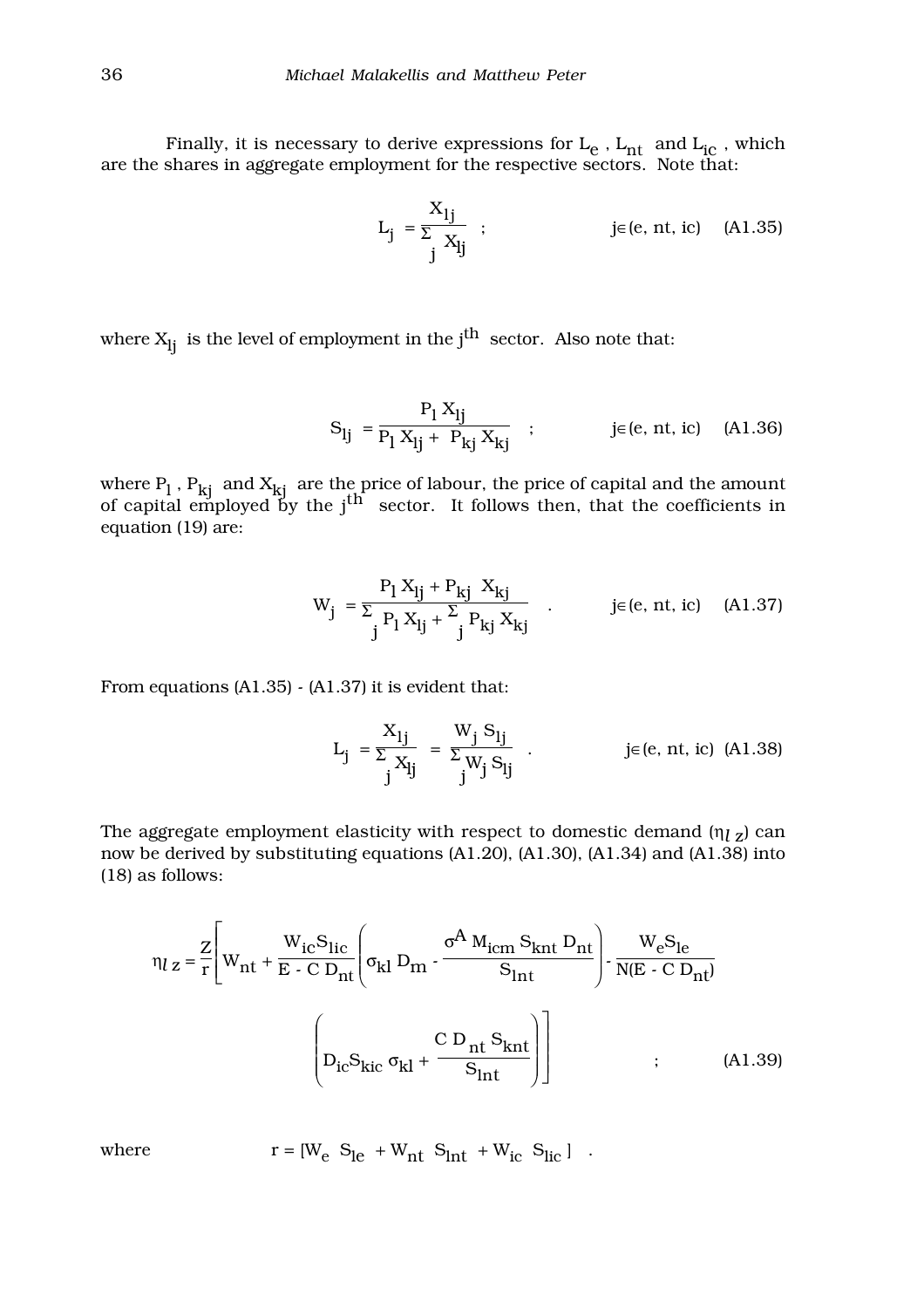*Appendix Note 2*

*The Balance of Trade Effect and the Role of Indirect Taxes/ Subsidies*

Whilst not explicitly modelled, indirect taxes and subsidies could also place a wedge between the W's and the D's and therefore impact upon the employment response. In section 2.3.1 it was shown that balanced trade in the three-sector model implies that:

$$
P_{m} Q_{m} = P_{l} X_{le} + P_{ke} X_{ke} \t . \t (A2.1)
$$

The introduction of a positive ad-valorem tax on the imported commodity means that:

$$
(1+T) P_m Q_m > P_1 X_{le} + P_{ke} X_{ke}
$$

Given the definitions of  $D_m$  and  $W_e$  (see section 2.3.1), the above inequality implies that:

$$
D_{\rm m} > W_{\rm e} ,
$$
  

$$
D_{\rm nt} < W_{\rm nt} ,
$$
  
and 
$$
D_{\rm ic} < W_{\rm ic} .
$$

These inequalities will be reversed if a positive ad-valorem tax is levied on the nontrading or import-competing commodity only. An ad-valorem subsidy will act in a manner analogous to a negative ad-valorem tax. Thus, a positive ad-valorem subsidy on both the non-trading and import competing commodities only, implies that:

$$
D_{\rm m} > W_{\rm e} ,
$$
  

$$
D_{\rm nt} < W_{\rm nt} ,
$$
  
and 
$$
D_{\rm ic} < W_{\rm ic} .
$$

On the other hand, a positive ad-valorem subsidy on the export commodity only, means that:

$$
D_m \leq W_e ,
$$
  

$$
D_{nt} > W_{nt} ,
$$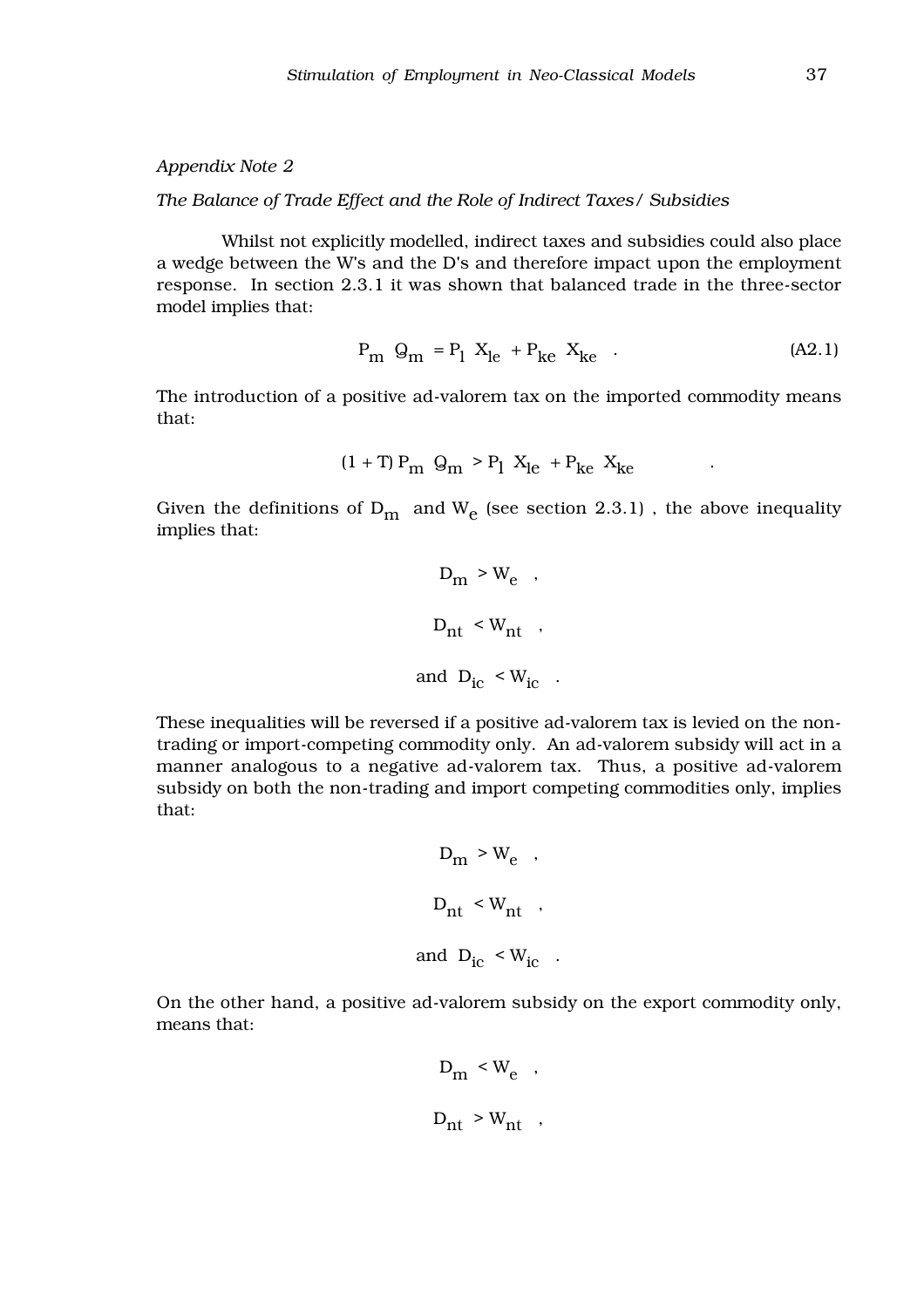and 
$$
D_{ic} > W_{ic}
$$
.

As a final note, if all commodities face a uniform ad-valorem tax/subsidy and trade is balanced then:

$$
D_{m} = W_{e} ,
$$
  

$$
D_{nt} = W_{nt} ,
$$

and  $D_{ic} = W_{ic}$ .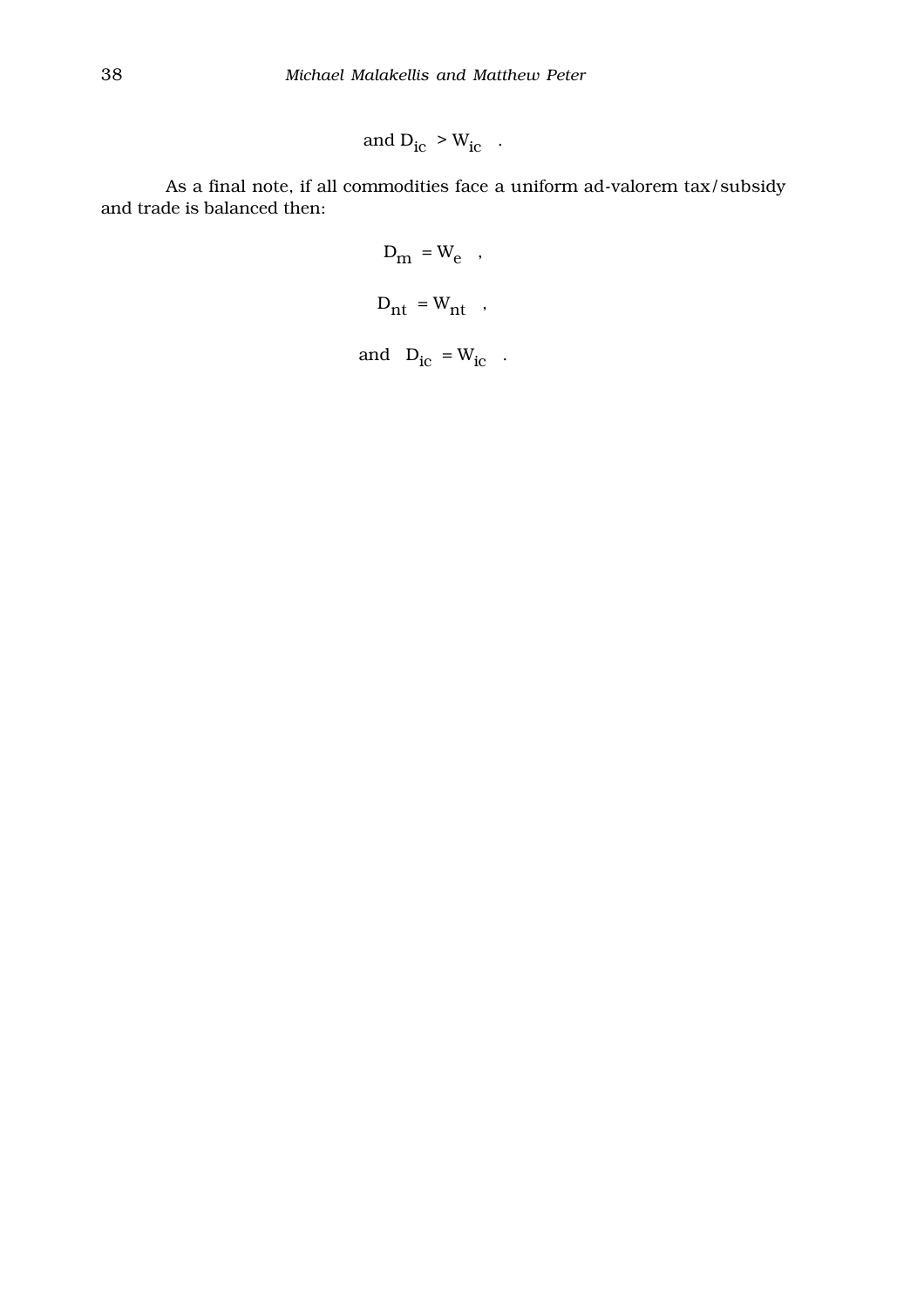*Appendix Note 3*

*The Employment Elasticity with the Terms-of-Trade, Factor-Share and Balance-of-Trade Effects Set to Zero:*

The aggregate employment elasticity with respect to domestic demand is given by equation (17) as:

$$
l = \eta_l z z \quad ; \tag{A3.1}
$$

where

$$
\eta_{l z} = \frac{1}{r} \left[ W_{\text{nt}} + \frac{W_{\text{ic}} S_{\text{lic}}}{E - C D_{\text{nt}}} \left( \sigma_{\text{kl}} D_{\text{m}} - \frac{\sigma^{A} M_{\text{m}} S_{\text{knt}} D_{\text{nt}}}{S_{\text{ln}t}} \right) - \frac{W_{\text{e}} S_{\text{le}}}{N(E - C D_{\text{nt}})}
$$

$$
\left( D_{\text{ic}} S_{\text{kic}} \sigma_{\text{kl}} + \frac{C D_{\text{nt}} S_{\text{knt}}}{S_{\text{ln}t}} \right) \right]
$$
(A3.2)

and,

$$
r = [W_e S_{le} + W_{nt} S_{int} + W_{ic} S_{lic}] ,
$$
  
\n
$$
C = \sigma_{kl} S_{lic} + \sigma^A M_{rn} S_{kic} ,
$$
  
\n
$$
E = C - D_{ic} \sigma_{kl} S_{lic} ,
$$
  
\n
$$
N = S_{ke} + \gamma \sigma_{kl} S_{le} .
$$

The terms-of-trade, factor-share and balance-of-trade effects may be, respectively, set to zero by assuming that:

$$
\gamma = 0 \quad ,
$$
  

$$
S_{lj} = S_{lk} \qquad \qquad j, \ k \ \epsilon \ \{e, \ nt, \ ic\} \ j \neq k
$$

and

$$
D_m = W_e .
$$

Under the above assumptions, equation (A3.2) may be re-written as: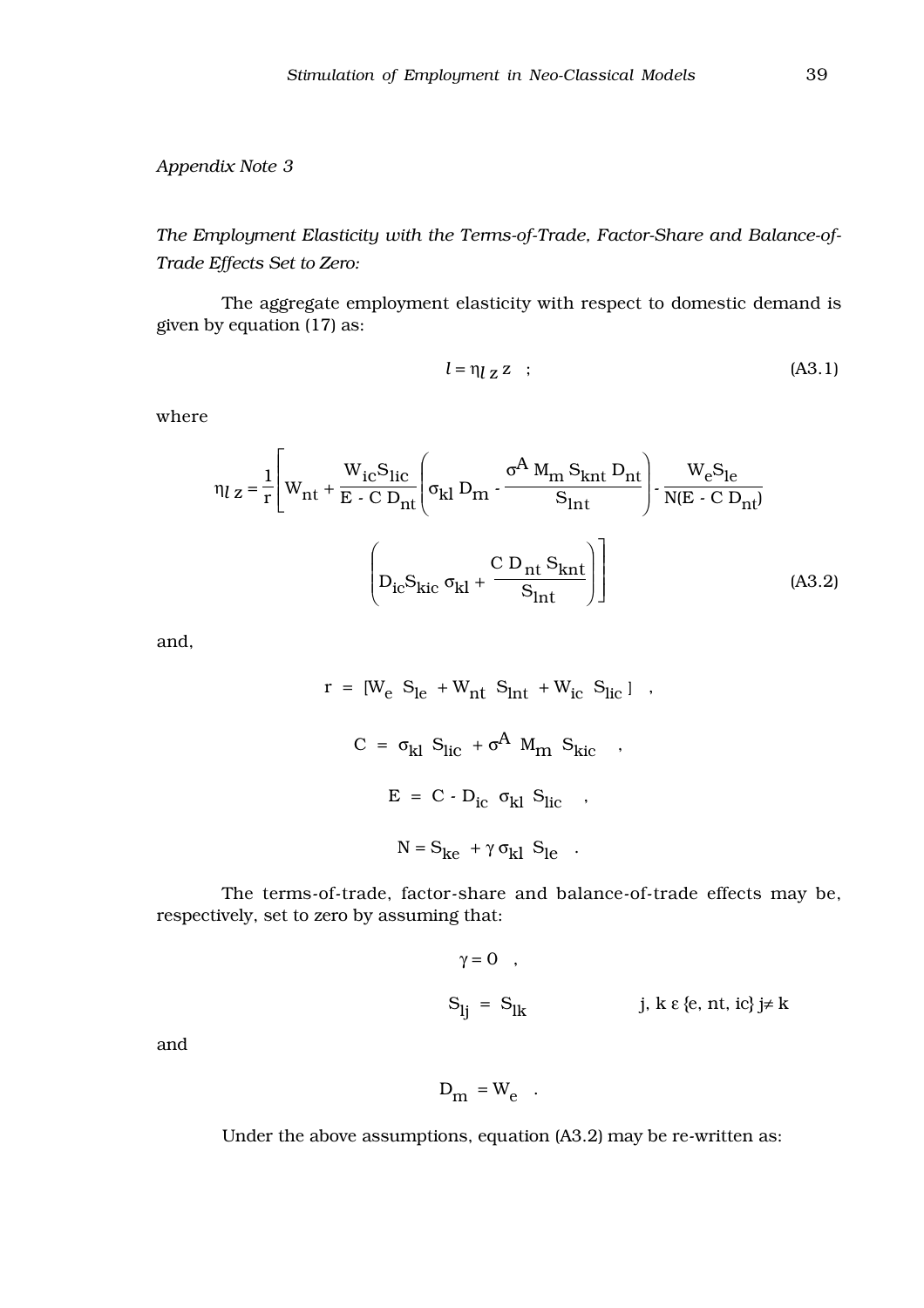$$
\eta_{IZ} = \frac{1}{S_1} \left[ W_{nt} + \frac{W_{ic} S_1}{[E - C W_{nt}]} \left( \sigma_{KL} W_e - \sigma^A M_m \frac{S_k W_{nt}}{S_1} \right) \right]
$$

$$
- \frac{W_e S_1}{S_k [E - C W_{nt}]} \left( W_{ic} S_k \sigma_{kl} + \frac{C W_{nt} S_k}{S_1} \right)
$$
(A3.3)

Since factor shares are identical across sectors there is no need to subscript these shares with respect to a particular sector.

Expanding equation (A3.3), making appropriate cancellations and rearranging yields:

$$
\eta_{Z} = \frac{W_{nt}}{S_l [E - C W_{nt}]} [E - C(1 - W_{ic}) - \sigma^A M_m S_k W_{ic}]
$$
  
(A3.4)

When the expressions for E and C are substituted into equation (A3.4), the term in the square brackets in the numerator reduces to zero. Thus, the employment elasticity represented by equation (A3.2) reduces to zero when the terms-of-trade, factor-share and balance-of-trade effects are set to zero.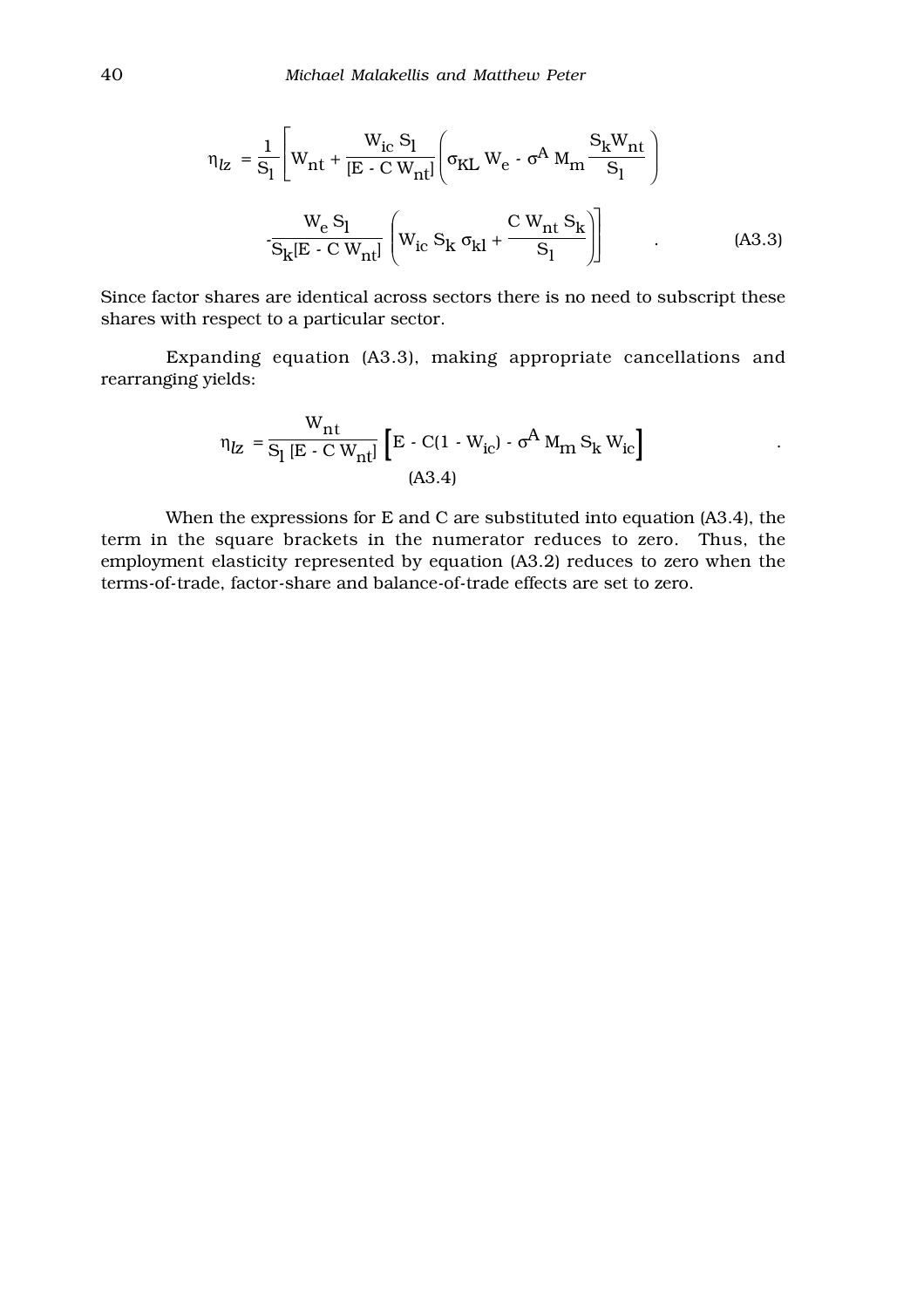#### *The Role of the Import-Competing Sector*

In section 2.3.4 the role of the import-competing sector is analysed in the context of the balance-of-trade effect using equation (29) which is reproduced below as equation A4.1:

$$
\eta_{Z} = \frac{1}{S_{le}} \left\{ W_{nt} + \frac{1}{[E - C D_{nt}]} \left[ \sigma_{kl} S_{lic} (W_{ic} D_{m} - W_{e} D_{ic} - W_{e} D_{nt}) - \sigma^{A} M_{m} S_{knt} D_{nt} (W_{ic} + W_{e}) \right] \right\}.
$$
\n(A4.1)

where

$$
[E \cdot C D_{nt}] = \sigma_{kl} S_{lic} D_{m} + \sigma^{A} M_{m} S_{kic} (D_{ic} + D_{m}) > 0 .
$$

Substituting the expression for  $[E - C D_{nt}]$  into the numerator on the RHS of equation (A4.1), making appropriate cancellations and rearranging, yields:

$$
\eta_{Z} = \frac{1}{\left[E - C D_{\rm nt}\right] S_{\rm int}} \left[\sigma_{\rm kl} S_{\rm lic} \left(D_{\rm m} W_{\rm nt} \cdot W_{\rm e} D_{\rm nt} + W_{\rm ic} D_{\rm m} \cdot W_{\rm c} D_{\rm ic}\right) + \sigma^A M_{\rm m} S_{\rm kick} \left(W_{\rm nt} \cdot D_{\rm nt}\right)\right]
$$
\n(A4.2)

Given that the expression  $(E - (1)_{nt}$  is positive, the employment elasticity represented by equation (A4.2) must be positive (negative) under conditions of a balance-of-trade deficit (surplus). When trade is balanced, equation (A4.2) reduces to zero. These results verify that the inclusion of the import-competing sector does not qualitatively change the results of section 2.3.1 (i.e., the balance-of-trade effect).

The introduction of the import-competing sector however, does affect the quantitative results of section 2.3.1. This may be illustrated by using equation (A4.2) to examine the impact that different values of the Armington elasticity  $\sigma^{A}$ have on the employment result. To simplify, let:

> $F = \sigma_{kl} S_{lic} (D_m W_{nt} - W_e D_{nt} + W_{ic} D_m - W_c D_{ic})$  $G = M_{\rm m} S_{\rm kic} (W_{\rm nt} \cdot D_{\rm nt})$  $H = \sigma_{kl} S_{lic} D_m$  $I = M_{m} S_{\text{kic}} (D_{\text{ic}} + D_{\text{m}})$ ,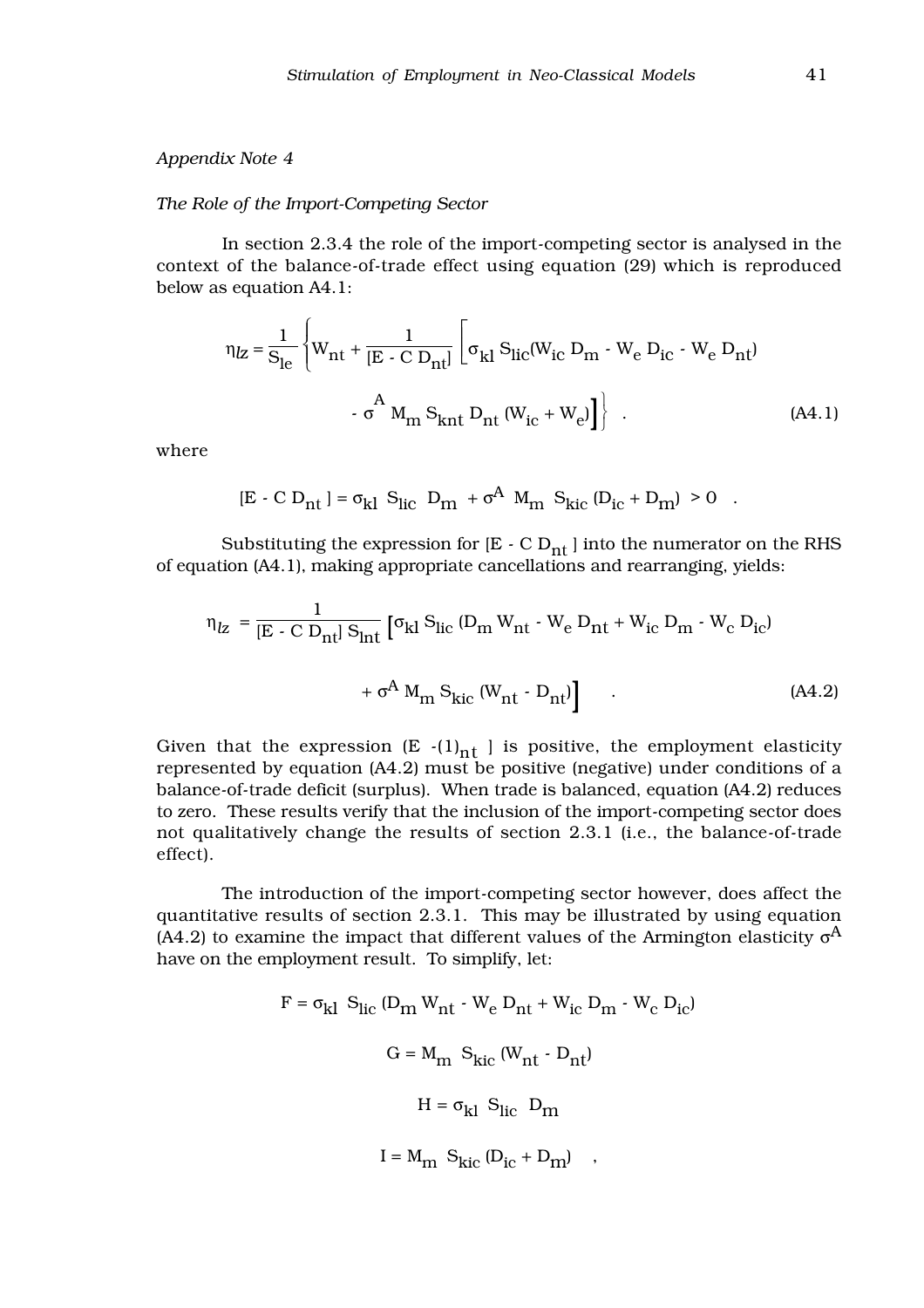so that equation (A4.2) may be compactly expressed as:

$$
\eta_{\text{Iz}} = \frac{F + \sigma^A G}{(H + \sigma^A I) S_{\text{int}}} \tag{A4.3}
$$

Partially differentiating equation (A4.3) with respect to the Armington elasticity  $\sigma^A$ yields:

$$
\frac{\partial \eta_{1z}}{\partial \sigma^A} = \frac{GH - IF}{S_{int} [H + \sigma^A I]^2} \qquad ; \tag{A4.4}
$$

where

GH - IF = 
$$
\sigma_{kl}
$$
 S<sub>lic</sub> M<sub>m</sub> S<sub>kic</sub> [D<sub>m</sub> (W<sub>nt</sub> - D<sub>nt</sub>)  
\n- (D<sub>ic</sub> + D<sub>m</sub>)(D<sub>m</sub> W<sub>nt</sub> - W<sub>e</sub> D<sub>nt</sub> + W<sub>ic</sub> D<sub>m</sub> - W<sub>e</sub> D<sub>ic</sub>)] (A4.5)

Expanding expression (A4.5), making appropriate cancellations and rearranging yields:

GH - IF = 
$$
\sigma_{kl}
$$
 S<sub>lic</sub> M<sub>m</sub> S<sub>kic</sub> [W<sub>e</sub> D<sub>ic</sub> - W<sub>ic</sub> D<sub>m</sub> - 2 W<sub>e</sub> D<sub>m</sub> D<sub>nt</sub>] . (A4.6)

Under conditions of a trade deficit  $W_e$   $D_{ic}$  ,  $W_{ic}$   $D_{m}$  so that GH - IF < 0 (and vice versa for a trade surplus). Thus, the partial derivative of  $\eta_{1z}$  with respect to s<sup>A</sup> will be negative (positive) depending on whether trade is in deficit (surplus).